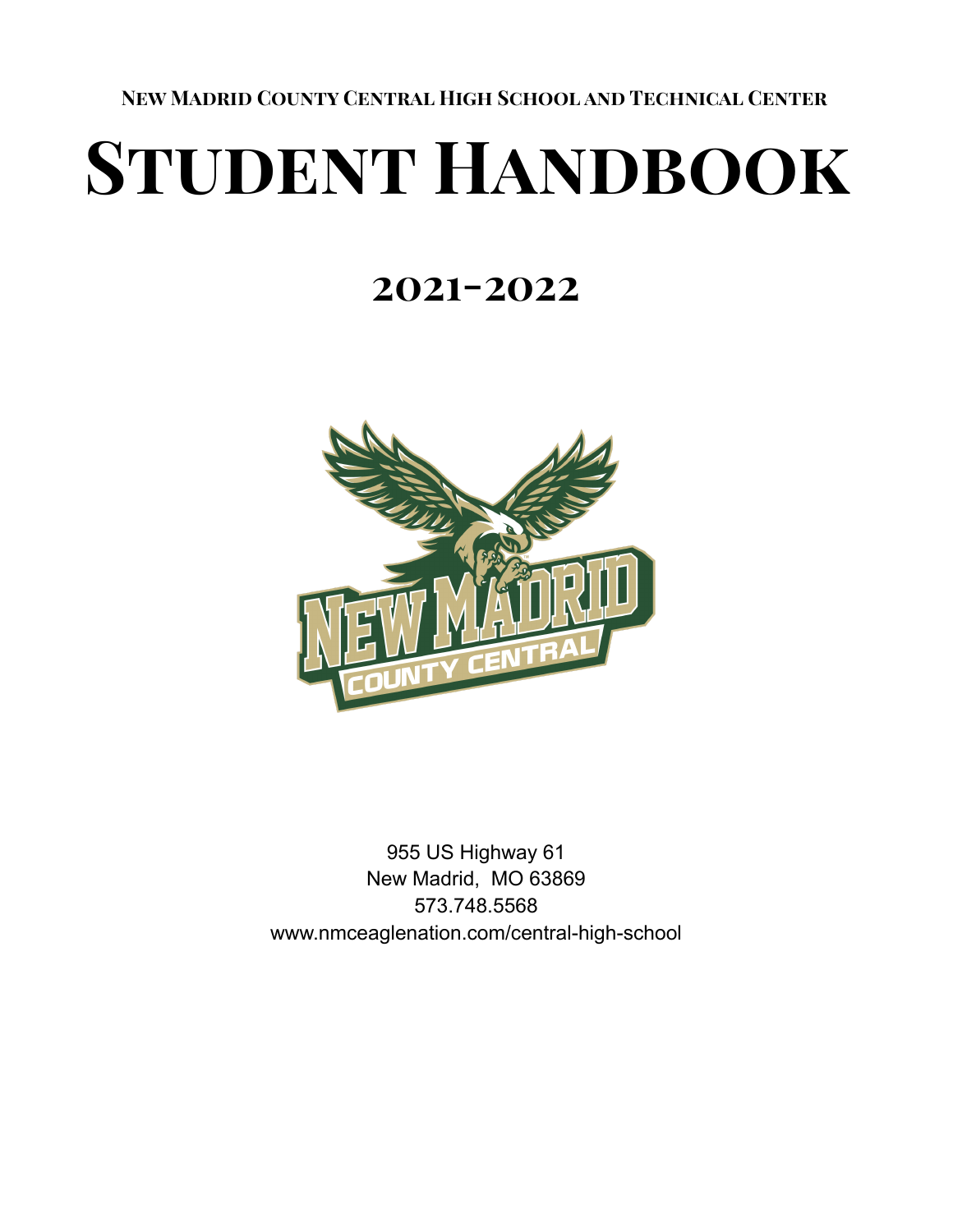# **Table of Contents**

<span id="page-1-0"></span>

| <b>Table of Contents</b>                                              | 1  |
|-----------------------------------------------------------------------|----|
| <b>Principal's Message</b>                                            | 4  |
| THE EAGLE WAY                                                         | 5  |
| <b>BOARD OF EDUCATION</b>                                             | 5  |
| <b>NMCC STAFF</b>                                                     | 6  |
| <b>STATEMENT ON BULLYING</b>                                          | 8  |
| <b>NOTICE OF NON-DISCRIMINATION</b>                                   | 9  |
| <b>PUBLIC NOTICE FOR SPECIAL EDUCATION</b>                            | 9  |
| <b>NOTIFICATION OF RIGHTS UNDER FERPA</b>                             | 11 |
| <b>ADMISSION OF HOMELESS STUDENTS (JEC-1)</b>                         | 12 |
| <b>FOSTER CARE (JGBE-1)</b>                                           | 12 |
| <b>DIRECTORY INFORMATION</b>                                          | 13 |
| PARENT NOTIFICATION OF TEACHER QUALIFICATIONS                         | 14 |
| <b>EVERY STUDENT SUCCEEDS ACT OF 2015 (ESSA) COMPLAINT PROCEDURES</b> | 14 |
| <b>VISITORS TO THE SCHOOL</b>                                         | 15 |
| <b>MISSOURI COURSE ACCESS AND VIRTUAL SCHOOL PROGRAM SERVICES</b>     | 16 |
| <b>ENROLLMENT AGE/DOCUMENTS REQUIRED</b>                              | 17 |
| <b>FOOD SERVICES</b>                                                  | 18 |
| <b>USE OF OFFICE TELEPHONE</b>                                        | 18 |
| <b>SEVERE WEATHER POLICY</b>                                          | 18 |
| <b>EMERGENCY NUMBERS</b>                                              | 18 |
| <b>IMMUNIZATIONS FOR STUDENTS</b>                                     | 18 |
| <b>STUDENT SUPPORT SERVICES</b>                                       | 19 |
| <b>USE OF FACILITIES</b>                                              | 19 |
| <b>SEARCH AND SEIZURES</b>                                            | 19 |
| <b>STATEMENT OF ACADEMIC HONESTY</b>                                  | 20 |
| <b>PROTECTION OF INSTRUCTIONAL TIME</b>                               | 20 |
| THE IMPORTANCE OF A SCHOOL RECORD                                     | 20 |
|                                                                       |    |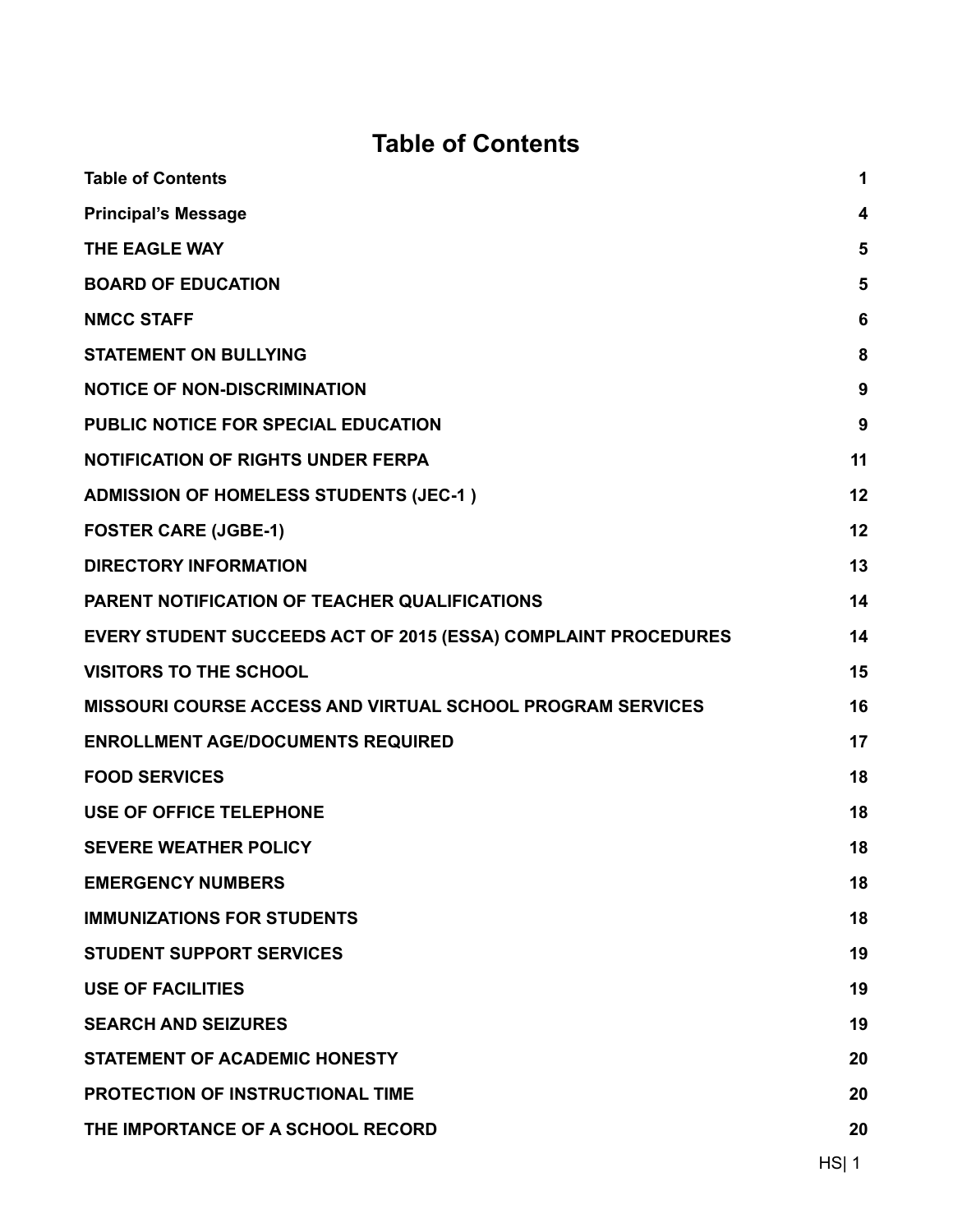| <b>GRADUATION REQUIREMENTS, HONORS CRITERIA &amp; COURSE OFFERINGS</b> | 21       |
|------------------------------------------------------------------------|----------|
| <b>CLASS QUALIFICATIONS</b>                                            | 21       |
| AMERICAN GOVERNMENT AND MISSOURI CONSTITUTION TESTS                    | 21       |
| VALEDICTORIAN AND SALUTATORIAN SELECTION CRITERIA                      | 22       |
| <b>GRADUATION DRESS CODE</b>                                           | 22       |
| <b>CRITERIA FOR HONOR CORDS</b>                                        | 22       |
| <b>GRADING SCALE</b>                                                   | 23       |
| <b>HONOR ROLL</b>                                                      | 23       |
| REPORT CARDS AND PROGRESS REPORTS                                      | 23       |
| <b>COURSE INFORMATION</b>                                              | 23       |
| HOMEBOUND INSTRUCTION FOR LONG TERM ILLNESS                            | 23       |
| <b>INDEPENDENT STUDY</b>                                               | 24       |
| <b>CREDIT RECOVERY</b>                                                 | 24       |
| <b>STANDARDS OF PUPIL CONDUCT</b>                                      | 24       |
| <b>MSHSAA ATHLETIC ELIGIBILITY STANDARDS:</b>                          | 25       |
| <b>NEW MADRID COUNTY CENTRAL R-1 PROCEDURES AND CLASS SCHEDULE</b>     | 26       |
| <b>CLUBS AND ORGANIZATIONS</b>                                         | 26       |
| ELIGIBILITY REQUIREMENTS FOR CLASS OFFICER                             | 26       |
| ELIGIBILITY REQUIREMENTS FOR NMCC ROYALTY                              | 26       |
| <b>SCHOOL HOURS</b>                                                    | 27       |
| <b>ELECTRONIC DEVICES (Cell Phones)</b>                                | 27       |
| <b>HALLWAY FLOW AND TRAFFIC</b>                                        | 28       |
| <b>GYMNASIUM AND AUDITORIUM</b>                                        | 28       |
| <b>LOCKER PRIVILEGES</b>                                               | 28       |
| <b>STUDENT CHEMICAL ABUSE</b>                                          | 28       |
| <b>STUDENT VEHICLES</b>                                                | 29       |
| <b>INELIGIBILITY LIST</b>                                              | 29       |
| <b>DANCES</b>                                                          | 30       |
| <b>PROM</b>                                                            | 30       |
| <b>SCHOOL SPONSORED TRIPS</b>                                          | 30       |
| <b>SCHOOL DISCIPLINE</b>                                               | 31       |
| <b>DETENTION</b>                                                       | 31       |
| <b>CORPORAL PUNISHMENT</b>                                             | 32       |
| IN SCHOOL SUSPENSION                                                   | 32       |
| <b>POLICIES</b>                                                        | 32       |
| OUT OF SCHOOL SUSPENSION (OSS)                                         | 32       |
| <b>EXPULSION</b>                                                       | 33       |
| <b>STUDENT BEHAVIOR CODE</b>                                           | 33       |
| <b>STUDENT RULES</b>                                                   | 33       |
| <b>DRESS CODE</b>                                                      | 33       |
| <b>ACADEMIC DISHONESTY</b>                                             | 35       |
|                                                                        | $HS$   2 |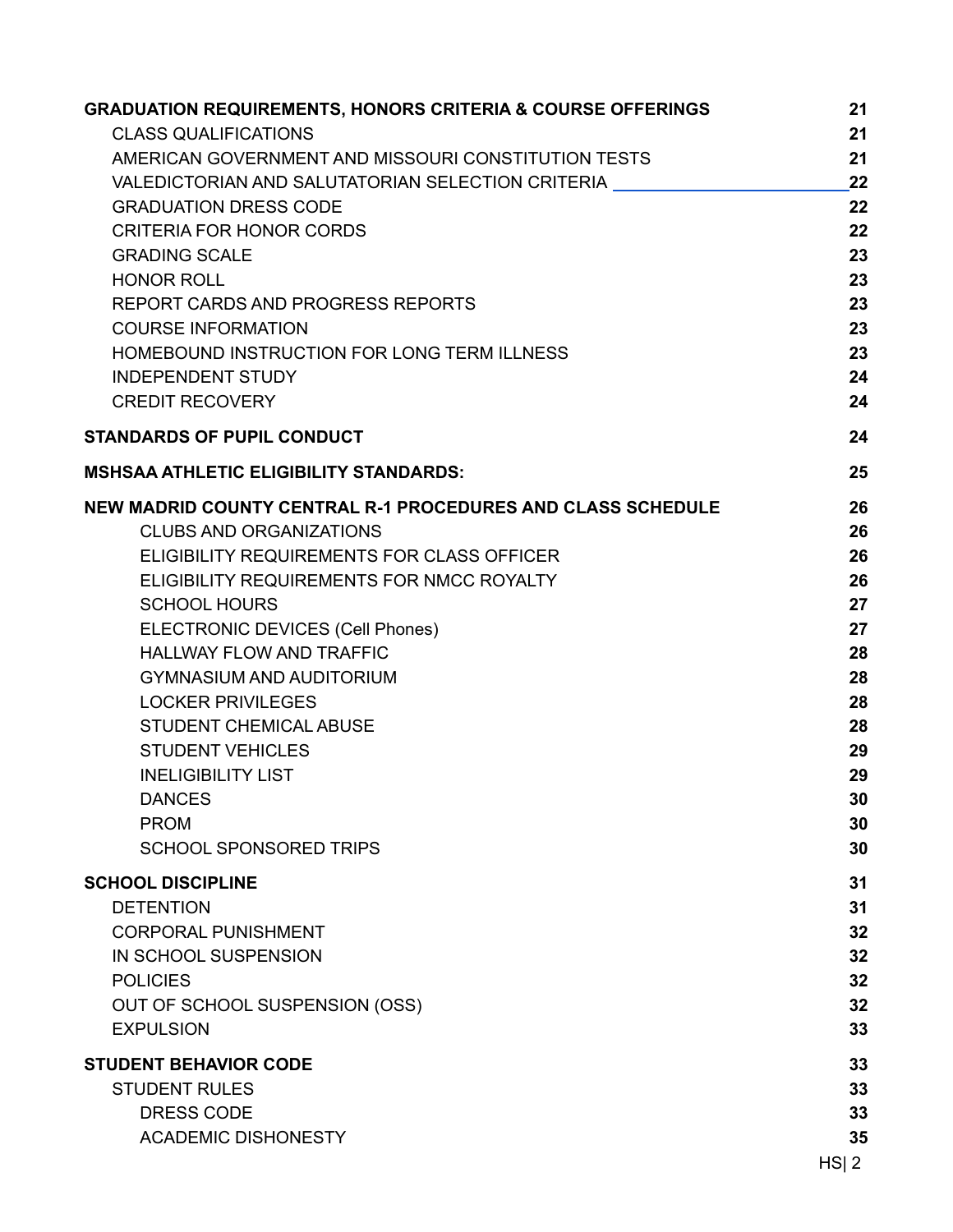| <b>ARSON</b>                                                | 35 |
|-------------------------------------------------------------|----|
| <b>ALCOHOL</b>                                              | 35 |
| <b>ASSAULT</b>                                              | 36 |
| <b>AUTOMOBILE/VEHICLE MISUSE</b>                            | 36 |
| <b>BULLYING</b>                                             | 36 |
| <b>COMMONS PROCEDURES/RULES VIOLATIONS</b>                  | 36 |
| ELECTRONIC DEVICES/CELL PHONES                              | 36 |
| DEFIANCE OF AUTHORITY                                       | 37 |
| <b>DISHONESTY</b>                                           | 37 |
| <b>DISRUPTIVE BEHAVIOR</b>                                  | 37 |
| <b>DISTURBING CLASS</b>                                     | 37 |
| DRUGS/CONTROLLED SUBSTANCE                                  | 37 |
| STUDENT TRANSPORTATION SERVICES-BUS PRIVILEGES              | 38 |
| <b>FIGHTING</b>                                             | 39 |
| <b>HAZING</b>                                               | 39 |
| <b>IMPROPER DISPLAY OF AFFECTION</b>                        | 39 |
| <b>IMPROPER LANGUAGE</b>                                    | 39 |
| DISRUPTIVE OR DEMEANING LANGUAGE OR CONDUCT                 | 40 |
| DISRESPECTFUL CONDUCT OR LANGUAGE TO STAFF                  | 40 |
| <b>INAPPROPRIATE SEXUAL CONDUCT</b>                         | 40 |
| <b>EXTORTION</b>                                            | 41 |
| <b>FAILURE TO MEET CONDITIONS OF SUSPENSION</b>             | 41 |
| <b>FALSE ALARMS</b>                                         | 41 |
| <b>FIREARMS AND WEAPONS</b>                                 | 42 |
| TOBACCO/VAPING USE OF AND/OR POSSESSION OF TOBACCO PRODUCTS | 42 |
| <b>FIREWORKS</b>                                            | 42 |
| <b>THEFT</b>                                                | 42 |
| <b>THREATS OR VERBAL ASSAULT</b>                            | 42 |
| <b>TECHNOLOGY MISCONDUCT</b>                                | 43 |
| DISCIPLINARY STEPS TO BE FOLLOWED FOR DEATH THREATS         | 43 |
| <b>TARDIES</b>                                              | 43 |
| <b>TRUANCY</b>                                              | 43 |
| LEAVING CLASS/CAMPUS WITHOUT PERMISSION                     | 44 |
| <b>CHEATING/PLAGIARISM</b>                                  | 44 |
| UNAUTHORIZED ENTRY                                          | 44 |
| REPORTING OF VIOLENT BEHAVIOR                               | 44 |
| MANDATORY REPORTED OFFENSES TO LAW ENFORCEMENT              | 45 |
| SAFE SCHOOLS VIOLATIONS                                     | 45 |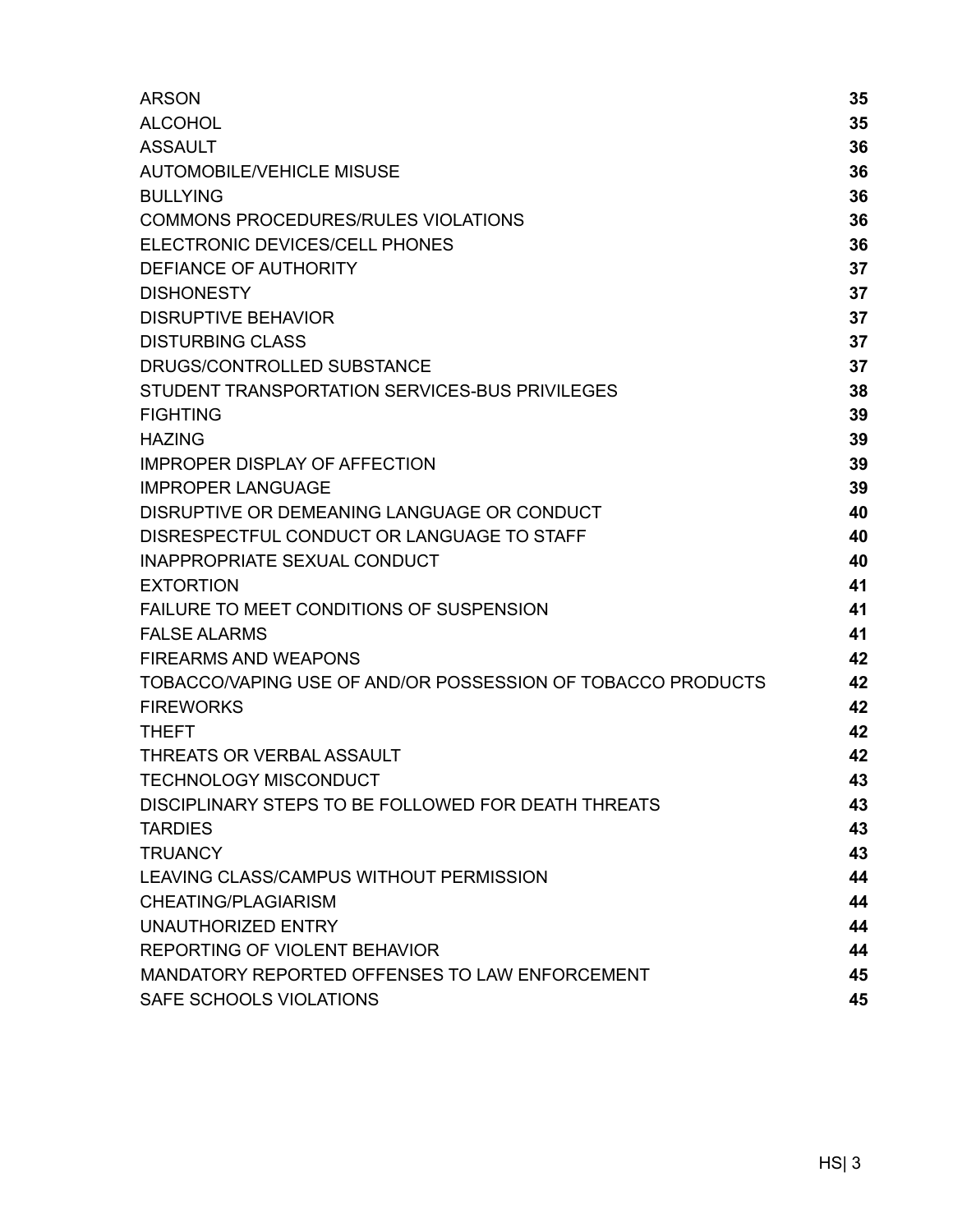#### New Madrid County Central High School

Dr. Sam Duncan, Superintendent **MR** Mr. Justin Poley, Principal Renee Smith, TSC Coordinator MR. Jerry Winberry, Dean of Students

#### *Principal's Message*

<span id="page-4-0"></span>Dear Students,

Parents and Guardians:

Welcome to what promises to be another exciting school year at New Madrid County Central High School! We at the High School would like to welcome you and your student to our school district. Our goal at the New Madrid County Central R-1 School District is to provide our students with the opportunity and educational setting to grow and excel both academically and socially. We do this by providing rigorous academic work, expanding curriculum through the use of technology, and the opportunity to participate in extracurricular clubs as well as athletics.

Building character and good citizenship is one of the many commissions of our school, while providing safe and secure facilities for your students. The following pages make up the NMCC Student Handbook. This handbook outlines the overall operations and discipline code for all NMCC students. Students and parents/guardians are highly encouraged to read and become familiar with the student handbook, specifically the attendance policy and dress code.

We encourage all parents/guardians to be a very active part of your student's school life. We encourage students and parent/guardians to login to the Tyler SIS Student Portal and the Tyler SIS Parent Portal to keep updated on academic performance, attendance, account balances, etc. If you need login information, please contact our office. Parent/guardian communication and feedback is welcomed at any time during the school year. Our office phone number is 688-2165 and all of our staff members can be contacted through email (firstnameinitallastname@nmcr1.org). Welcome to NMCC, where it's always a great day to be an EAGLE.

Sincerely,

**Justin Poley**

Mr. Justin Poley, NMCC Principal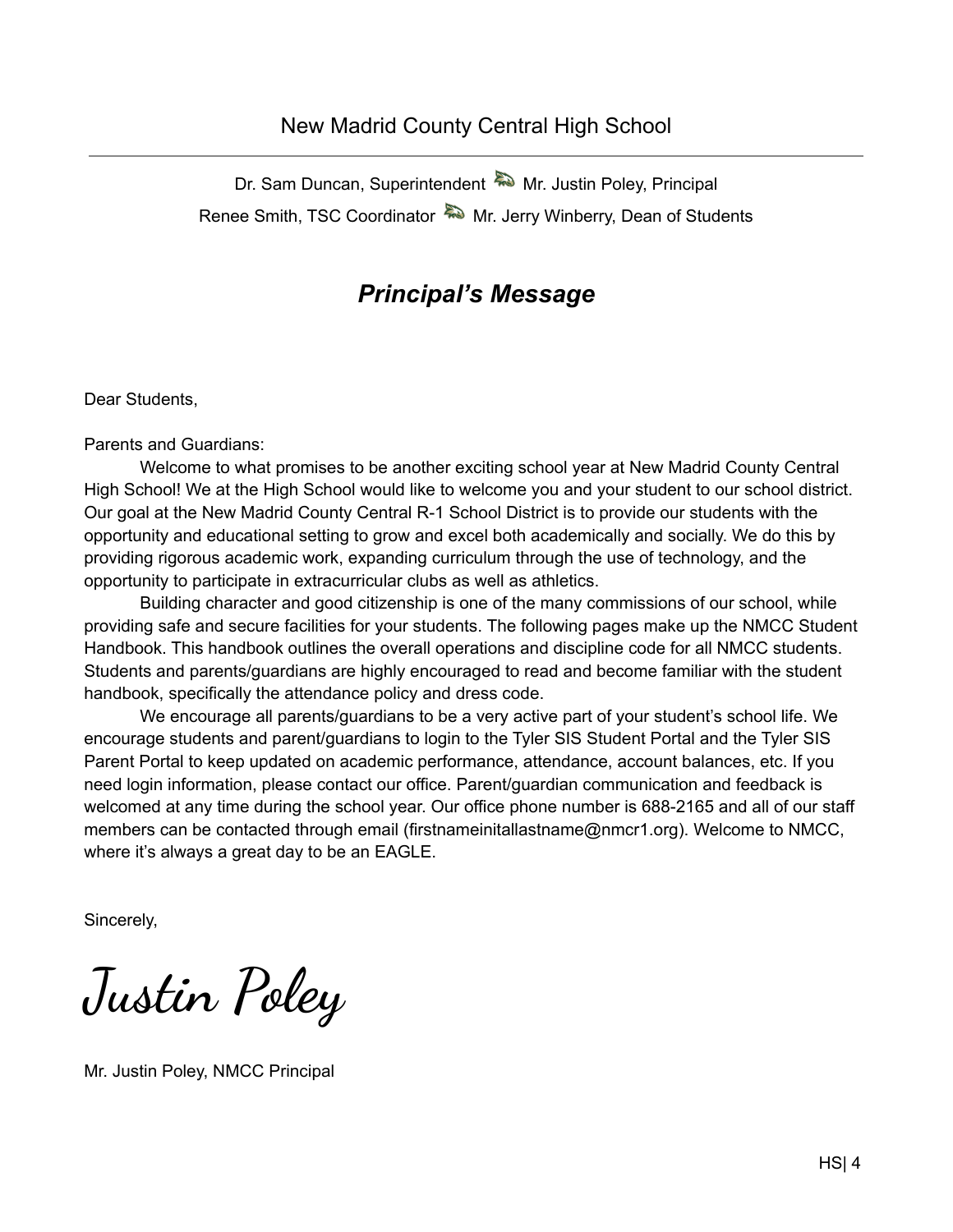### Central High School 2021-2022 EAGLES

#### **THE EAGLE WAY**

#### **Event + Response = Outcome**

<span id="page-5-0"></span>**Our Mission and Vision-** To become the premier school district in MO by providing high academic rigor, instruction in technology, career readiness and the skills needed to overcome social/emotional barriers to future success! We will strive to become the premier school district in the state of MO as we raise the bar in a culture of high expectations while growing our traditions of pride through excellence. We strive to forge strong, positive connections with students so they can achieve independence, build confidence, and gain academic knowledge. The district will provide students with a variety of opportunities to learn, grow, and thrive. We exist to give every student hope for a better tomorrow by helping them reach their potential while cultivating student success.

# **New Madrid County R-1 School District BOARD OF EDUCATION**

<span id="page-5-1"></span>The Board of Education usually meets on the second Thursday of each month at 5:00 p.m. Meetings are open to the public. Missouri law permits the Board to enter into closed session for certain purposes, including in part, discussion of personnel matters, student discipline, litigation and other matters as authorized by Chapter 610, RSMo. The Board of Education is charged with governing and overseeing the management of the district's schools and has overall responsibility for curriculum, taxation, budgets, employment, facilities and many other services. The Board is elected by the citizens of the district to represent the community's interest in providing a strong education program for the district's children. Board members are elected at large and serve without compensation, must be registered voters and must reside in the district.

> Mr. Ryan Eddy- President Mr. Danny Parker- Vice President Mrs. Kay Rebstock- Secretary/Treasurer Mrs. Jenny Cope- Member Mrs. Mary Kay Davis-Member Mr. Jeff Polk- Member Mr. John Palmer- Member

> > Superintendent of Schools Dr. Sam Duncan, EdD

High School Office Contact Information 310 US Highway 61 New Madrid, M0 63869 Phone: 573-688-2165 Fax:573-688-5104 Website: [www.nmceaglenation.org](http://www.nmceaglenation.org)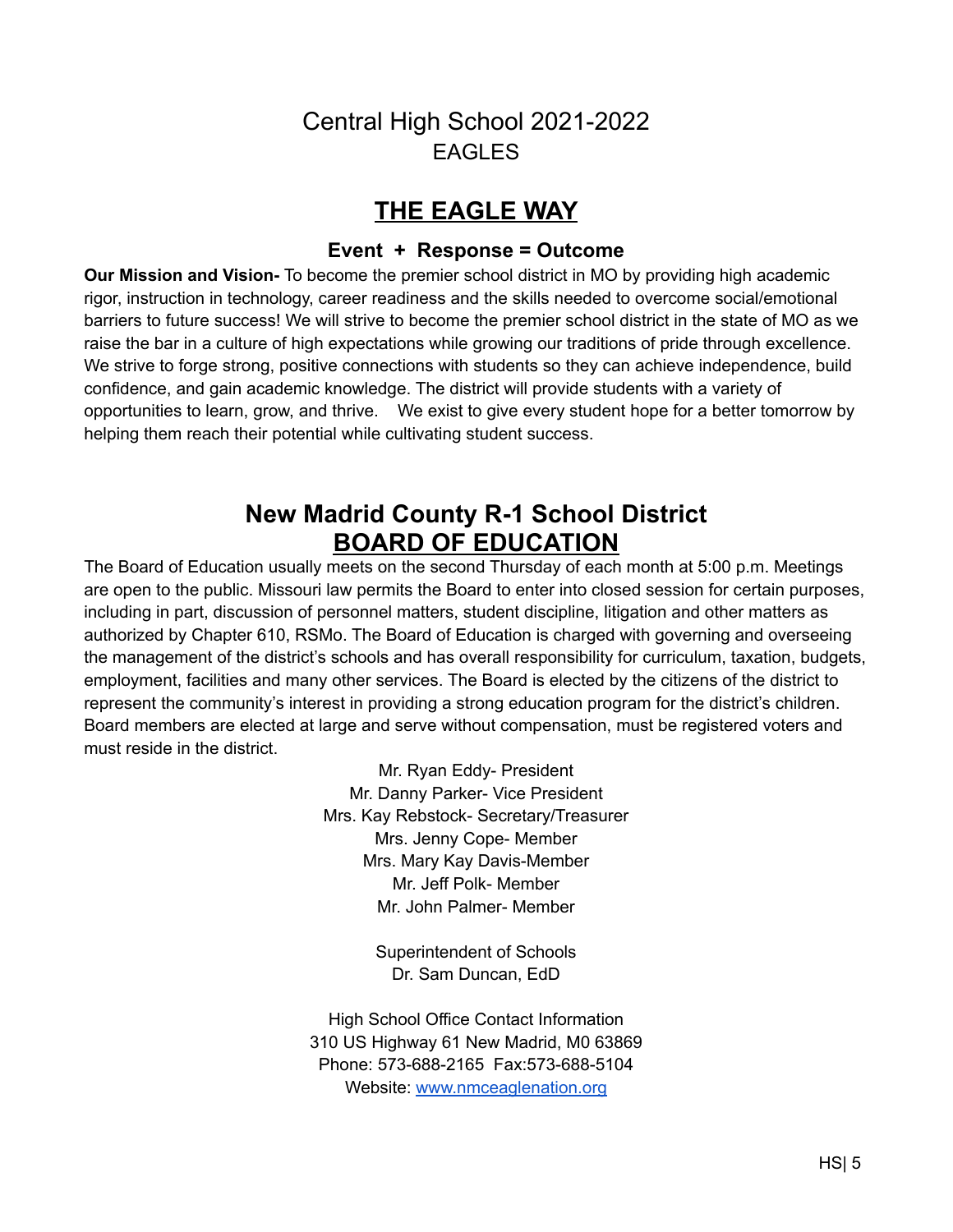#### **District Administration**

Director of Business and Finance **Heather Schuerenberg Heather Schuerenberg** Director of Special Education **Bridgett Masterson** Director of District Operations **Anthony Young** High School Principal **Accord Principal Accord Principal** Justin Poley Technical Skills Center Coordinator **Renee Smith** Middle School Principal Niddle School Principal Thomas Drummond Lilbourn Elementary Principal **Ashley Long** Ashley Long New Madrid Elementary Principal Toni Phelps Matthews Elementary Principal Christie Kenedy

#### **NMCC STAFF**

Mr. Justin Poley, Principal [jpoley@nmcr1.org](mailto:jpoley@newmadridco.k12.mo.us)

| <b>First Name</b> | Last Name       | Title                                | Contact               |
|-------------------|-----------------|--------------------------------------|-----------------------|
| <b>Dallas</b>     | Allen           | Counselor A-L                        | dallen@nmcr1.org      |
| <b>Jarrett</b>    | Allen           | <b>Health Instructor</b>             | jallen@nmcr1.org      |
| Steven            | Clark           | Electrician Instructor               | sclark@nmcr1.org      |
| Cynathena         | Crowley         | <b>ELA Instructor</b>                | ccrowley@nmcr1.org    |
| Shayna            | Curtsinger      | <b>ELA Instructor</b>                | scurtsinger@nmcr1.org |
| Danny             | Darnell         | Welding Instructor                   | ddarnell@nmcr1.org    |
| Victoria          | Duenne          | <b>PE/Fitness</b>                    | jrduenne@nmcr1.org    |
| Renae             | Eddy            | Science Instructor                   | reddy@nmcr1.org       |
| Ethan             | Flood           | Choir Instructor                     | eflood@nmcr1.org      |
| Tyler             | <b>Fullhart</b> | <b>PE/Fitness</b>                    | jrfullhart@nmcr1.org  |
| Regina            | Gossett         | <b>Graphic Designs Instructor</b>    | rgossett@nmcr1.org    |
| Robert            | Green           | Auto Repair Instructor               | rgreen@nmcr1.org      |
| Melissa           | Hahs            | Science Instructor                   | mhahs@nmcr1.org       |
| Andrea            | Harris          | <b>Childcare Careers</b>             | aharris@nmcr1.org     |
| Melissa           | Harris          | <b>Special Education</b>             | mharris@nmcr1.org     |
| Jessica           | Harris          | <b>Alternative School Instructor</b> | iharris@nmcr1.org     |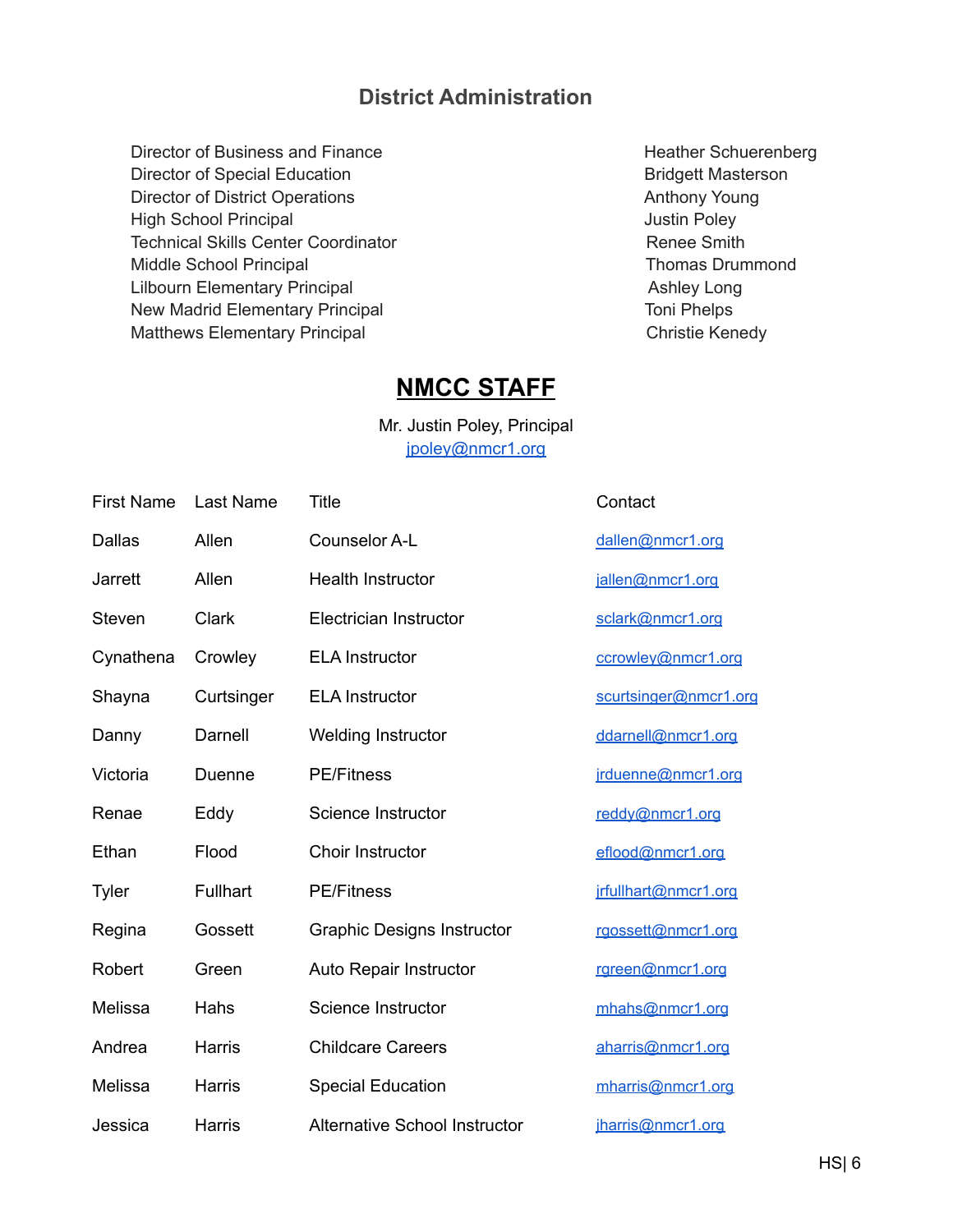| Matthew      | Hartman         | Science Instructor                                  | mhartman@nmcr1.org   |
|--------------|-----------------|-----------------------------------------------------|----------------------|
| Amy          | Hay             | Secretary                                           | ahay@nmcr1.org       |
| Chrissi      | Hodges          | Math Instructor                                     | chodges@nmcr1.org    |
| Pate         | Hogan           | Director of Technology                              | phogan@nmcr1.org     |
| Gloria       | Houston         | Nursing Instructor                                  | ghouston@nmcr1.org   |
| Ethan        | Hunziker        | Agriculture Instructor                              | ehunziker@nmcr1.org  |
| Rebecca      | Irwin           | <b>Special Education</b>                            | rirwin@nmcr1.org     |
| Paige        | Kimball         | Science Instructor                                  | pkimball@nmcr1.org   |
| Jacob        | Kimball         | <b>PE/Fitness</b>                                   | jrkimball@nmcr1.org  |
| Chelsey      | Kosky           | <b>Nurse</b>                                        | ckosky@nmcr1.org     |
| Cindy        | Lewis           | Secretary                                           | clewis@nmcr1.org     |
| Stephan      | Lightfoot       | Math Instructor                                     | slightfoot@nmcr1.org |
| Carmen       | Lyons           | Math Instructor                                     | clyons@nmcr1.org     |
| Joseph       | <b>McClarty</b> | Lifeguard                                           | jmcclarty@nmcr1.org  |
| Lennis       | <b>McFerren</b> | <b>Assistant Athletic Director</b>                  | Imcferren@nmcr1.org  |
| Alvin        | <b>Miller</b>   | <b>SRO</b>                                          | amiller@nmcr1.org    |
| Misty        | Mitchem         | <b>History Instructor</b>                           | mmitchem@nmcr1.org   |
| Melissa      | <b>Morris</b>   | <b>ELA Instructor</b>                               | mmorris@nmcr1.org    |
| Joe          | <b>Moss</b>     | Liasision for Student and Teacher<br><b>Success</b> | jmoss@nmcr1.org      |
| Gerald       | Murphy          | <b>Credit Recovery Instructor</b>                   | gmurphy@nmcr1.org    |
| Stephanie    | <b>Myers</b>    | Choir Instructor                                    | smyers@nmcr1.org     |
| Stacy        | Pikey           | <b>Alternative School Instructor</b>                | spikey@nmcr1.org     |
| <b>Vicky</b> | Redden          | <b>ELA Instructor</b>                               | vredden@nmcr1.org    |
| Anthony      | Roberts         | <b>SRO &amp; Technology Assistant</b>               | aroberts@nmcr1.org   |
| Sherry       | Rosson          | <b>History Instructor</b>                           | srosson@nmcr1.org    |
| Casey        | Rost            | Counselor M-Z                                       | crost@nmcr1.org      |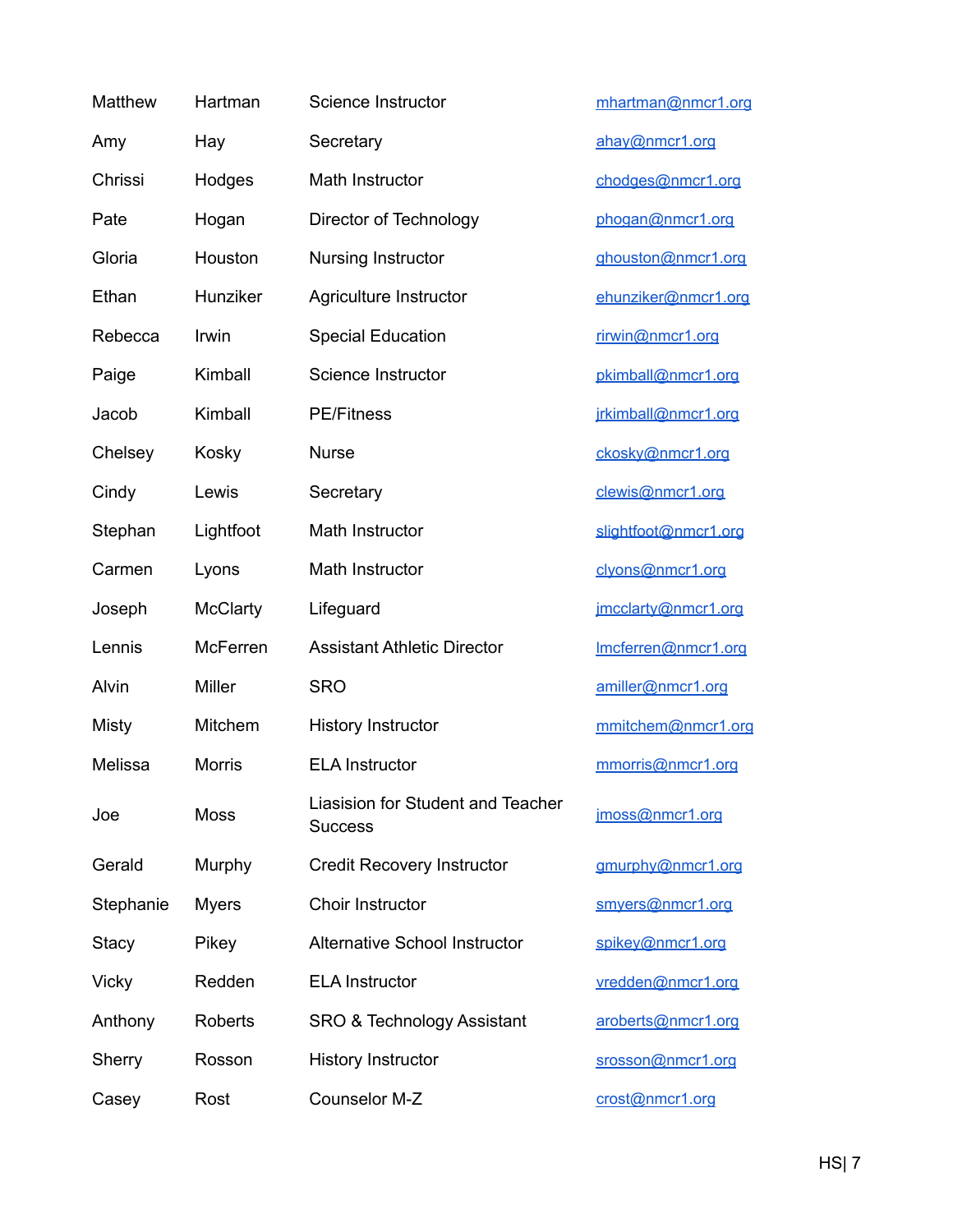| Melissa       | Shell    | <b>Special Education</b>                          | mshell@nmcr1.org    |
|---------------|----------|---------------------------------------------------|---------------------|
| Renee         | Smith    | <b>Technical Skills Director</b>                  | rsmith@nmcr1.org    |
| Andy          | Tilmon   | <b>History Instructor</b>                         | atlmon@nmcr1.org    |
| Dodie         | Townsend | <b>History Instructor</b>                         | dtownsend@nmcr1.org |
| Rebecca       | Treece   | Librarian                                         | rtreece@nmcr1.org   |
| <b>Nicole</b> | Tucker   | <b>Alternative School</b><br>Instructor/Counselor | irtucker@nmcr1.org  |
| Jerry         | Winberry | Dean of Students                                  | jwinberry@nmcr1.org |
| Denise        | Woodside | Math Instructor                                   | dwoodside@nmcr1.org |
| Micheal       | Wren     | <b>ISS Instructor</b>                             | mwren@nmcr1.org     |

# **STATEMENT ON BULLYING**

<span id="page-8-0"></span>The New Madrid County Central R-1 School District strongly prohibits acts of bullying and/or cyber-bullying. The following is our New Madrid County Central R-1 School District Board Policy on Bullying [\(JFCF](https://simbli.eboardsolutions.com/Policy/ViewPolicy.aspx?S=327&revid=PAm3O5D5hFplussP7plusBkislshfzg==&PG=6&st=bullying&mt=Exact)): The New Madrid County Central R-1 School District is committed to maintaining a learning and working environment free of any form of bullying or intimidation. Bullying is strictly prohibited on school grounds, or school time, at a school sponsored activity or in a school related context.

Bullying is the intentional action by an individual or group of individuals to inflict intimidation, unwanted aggressive behavior, or harassment that is repetitive or is substantially likely to be repeated and causes a reasonable student to fear for his or her physical safety or property; substantially interferes with the educational performance, opportunities, or benefits of any student without exception; or substantially disrupts the orderly operation of the school. Bullying may consist of physical actions, including gestures, or oral, cyberbullying, electronic, or written communication, and any threat of retaliation for reporting acts of bullying.

Cyberbullying means bullying as defined above through the transmission of a communication including, but not limited to, a message, text, sound, or image by means of an electronic device including, but not limited to, a telephone, wireless telephone, or other wireless communication device, computer, or pager. The District may prohibit and discipline for cyberbullying that originates on any District campus or at a District activity if the electronic communication was made using the school's technological resources, if there is a sufficient nexus to the educational environment, or if the electronic communication was made on the District's campus or at a District activity using the student's own personal technological resources.

Further, students who engage in significant acts of misconduct on campus which materially and adversely impact the education of District students will be subject to discipline. Bullying, as defined in this policy, is strictly prohibited. Students are encouraged to report any incident of bullying which they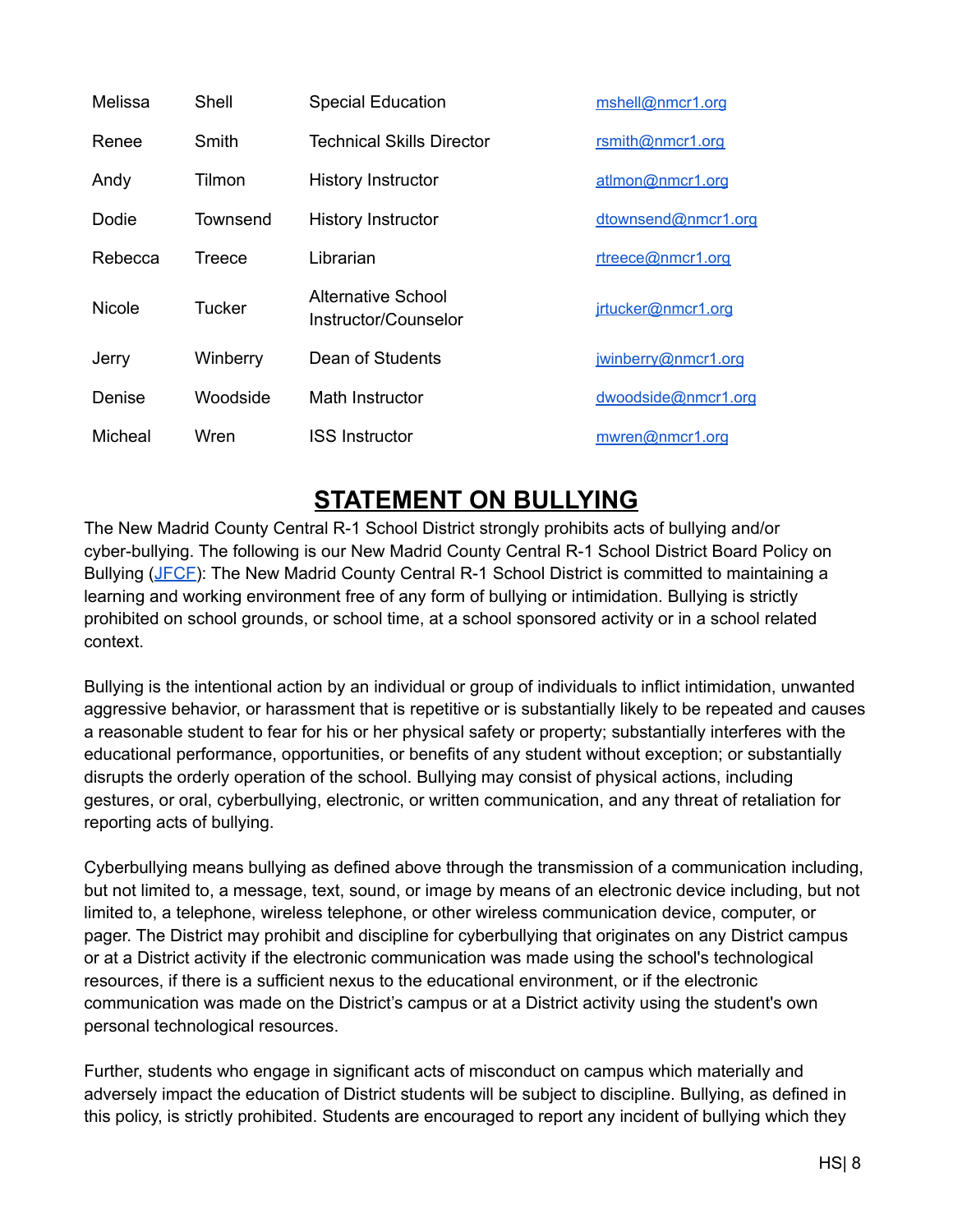have witnessed or incurred, by contacting their building principal. No employee or student who reports an act of bullying shall be subject to reprisal or retaliation for making such a report. Any person who engages in reprisal or retaliation against an employee or student who reports an act of bullying shall be subject to disciplinary action.

Students who are found to have violated this policy will be subject to consequences depending on factors such as: age of student(s), degree of harm, severity of behavior, number of incidents, etc. Possible consequences to a student for a violation of this policy include: loss of privileges, classroom detention, conference with teacher, parents contacted, conference with principal, in-school suspension, out-of-school suspension, expulsion and law enforcement contact.

<span id="page-9-0"></span>Any act of bullying needs to be reported to the office administrator or can be reported using the "No Bullying Zone" link found on the district website: [www.nmceaglenation.com.](http://www.nmceaglenation.com)

# **NOTICE OF NON-DISCRIMINATION**

The New Madrid County Central R-1 School District does not discriminate on the basis of race, color, national origin, sex, disability, or age in its programs and activities and provides equal access to the Boy Scouts and other designated youth groups. The following person has been designated to handle inquiries regarding the nondiscrimination policies:

**Dr. Samuel Duncan, Ed. D** *Superintendent of Schools* 310 US Highway 61 New Madrid, MO 63869 573-688-2165

**Bridgett Masterson** *Director of Special Education*

310 US Highway 61 New Madrid, MO 63869 573-688-2165

For further information on notice of non-discrimination, visit <http://wdcrobcolp01.ed.gov/CFAPPS/OCR/contactus.cfm> for the address and phone number of the office that serves your area, or call 1-800-421-3481

# **PUBLIC NOTICE FOR SPECIAL EDUCATION**

<span id="page-9-1"></span>All responsible public agencies are required to locate, evaluate, and identify children with disabilities who are under the jurisdiction of the agency, regardless of the severity of the disability, including children attending private schools, highly mobile children, such as migrant and homeless children, and children who are suspected of having a disability and in need of special education even though they are advancing from grade to grade.

The New Madrid County Central R-1 School District assures that it will provide a free, appropriate public education (FAPE) to all eligible children with disabilities between the ages of 3 and 21 under its jurisdiction. Disabilities include autism, deaf/blindness, emotional disorders, hearing impairment and deafness, mental retardation, multiple disabilities, orthopedic impairment, other health impairments, specific learning disabilities, speech or language impairment, traumatic brain injury, visual impairment/blindness and young child with a developmental delay.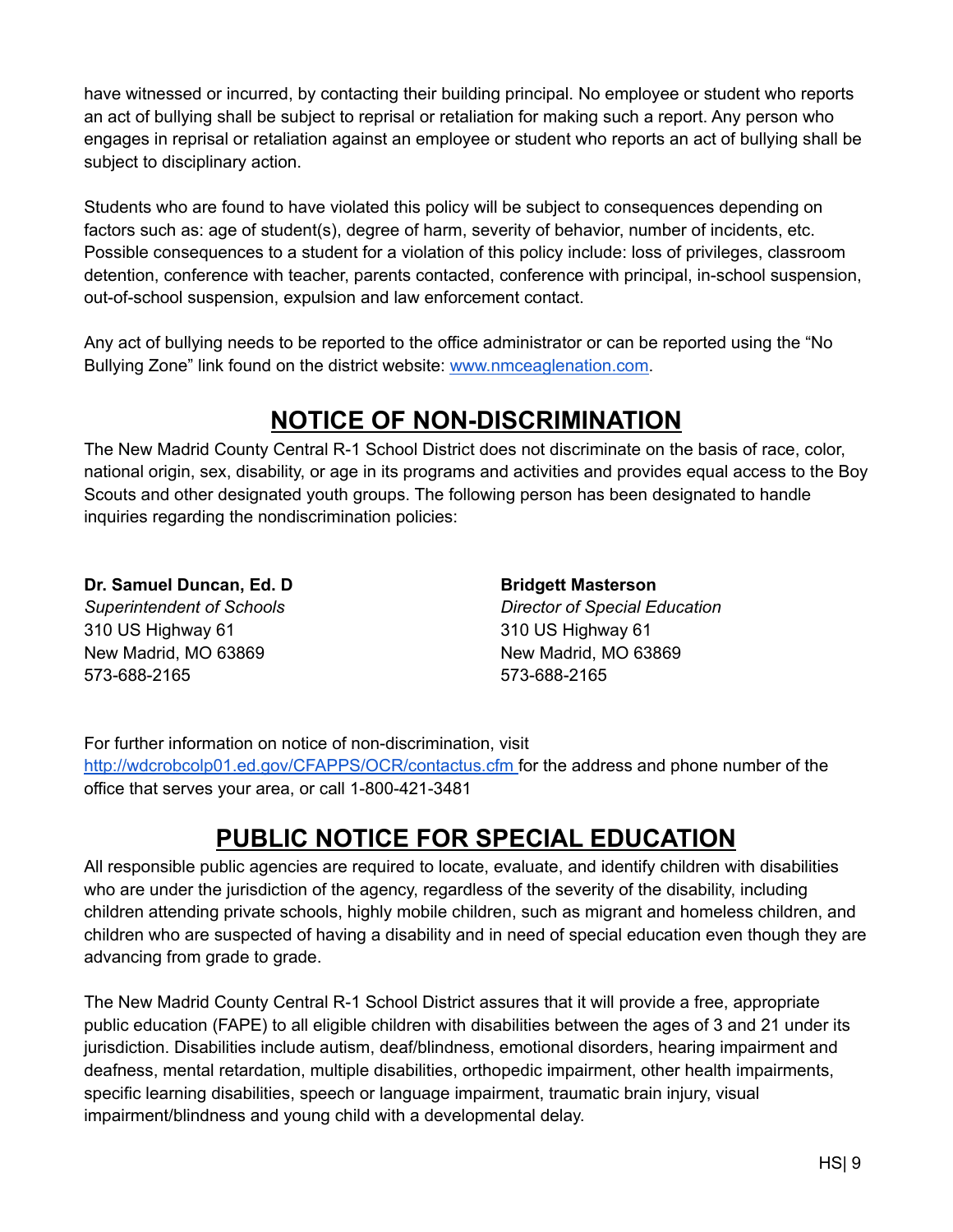The New Madrid County Central R-1 School District assures that it will provide information and referral services necessary to assist the State in the implementation of early intervention services for infants and toddlers eligible for the Missouri First Steps program.

The New Madrid County Central R-1 School District assures that personally identifiable information collected, used, or maintained by the agency for the purposes of identification, evaluation, placement or provision of FAPE of children with disabilities may be inspected and/or reviewed by their parents/guardians. Parents/guardians may request amendment to the educational record if the parent/guardian believes the record is inaccurate, misleading, or violates the privacy or other rights of their child. Parents have the right to file complaints with the U.S. Department of Education or the Missouri Department of Elementary and Secondary Education concerning alleged failures by the district to meet the requirements of the Family Educational Rights and Privacy Act (FERPA).

The New Madrid County Central R-1 School District has developed a Local Compliance Plan for the implementation of State Regulations for the Individuals with Disabilities Education Act (IDEA). This plan contains the agency's policies and procedures regarding storage, disclosure to third parties, retention and destruction of personally identifiable information and the agency's assurances that services are provided in compliance with the General Education Provision Act (GEPA). This plan may be reviewed at the Superintendent's Office, 310 US Highway 61 New Madrid, MO Monday through Friday. This notice will be provided in native languages as appropriate. Notification of Rights Under the Protection of Pupil Rights Amendment (PPRA) affords parents certain rights regarding our conduct of surveys, collection and use of information for marketing purposes, and certain physical exams. These include the right to: ● Consent before students are required to submit to a survey that concerns one or more of the

following protected areas ("protected information survey") if the survey is funded in whole or in part by a program of the U.S. Department of Education—

- Political affiliations or beliefs of the student or student's parent;
- Mental or psychological problems of the student or student's family;
- Sex behavior or attitudes;
- Illegal, anti-social, self-incriminating, or demeaning behavior;
- Critical appraisals of others with whom respondents have close family relationships;
- Legally recognized privileged relationships, such as with lawyers, doctors, or ministers;
- Religious practices, affiliations, or beliefs of the student or parents; or
- Income, other than as required by law to determine program eligibility.
- Receive notice and an opportunity to opt a student out of
- Any other protected information survey, regardless of funding;

● Any non-emergency, invasive physical exam or screening required as a condition of attendance, administered by the school or its agent, and not necessary to protect the immediate health and safety of a student, except for hearing, vision, or scoliosis screenings, or any physical exam or screening permitted or required under State law; and

● Activities involving collection, disclosure, or use of personal information obtained from students for marketing or to sell or otherwise distribute the information to others.

- Inspect, upon request and before administration or use
- Protected information surveys of students;
- Instruments used to collect personal information from students for any of the above marketing, sales, or other distribution purposes; and
- Instructional material used as part of the educational curriculum.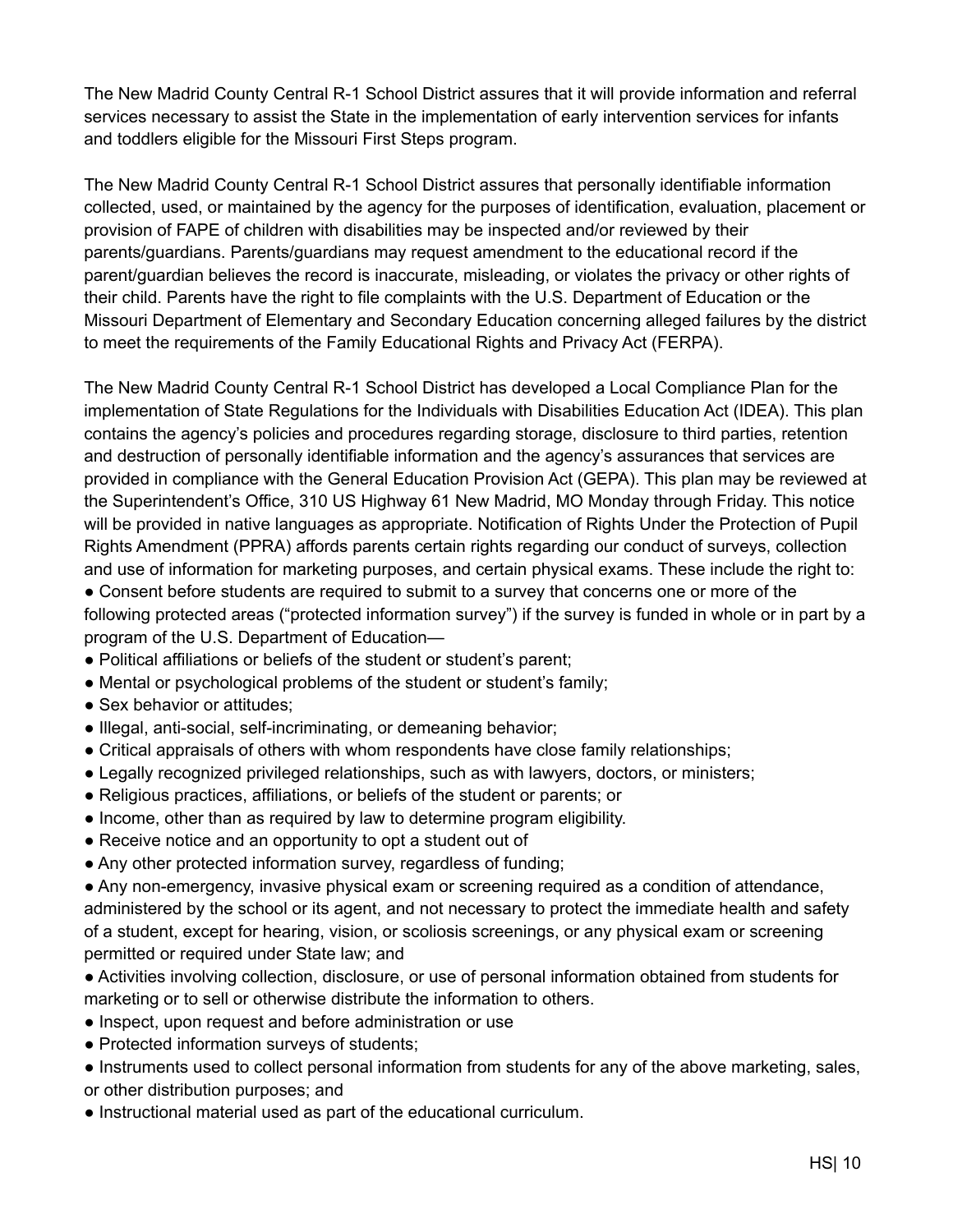These rights transfer from the parents to a student who is 18 years old or an emancipated minor under Missouri State law.

The New Madrid County Central R-1 School District has adopted policies, in consultation with parents, regarding these rights, as well as arrangements to protect student privacy in the administration of protected information surveys and the collection, disclosure, or use of personal information for marketing, sales, or other distribution purposes. The New Madrid County Central R-1 School District will also directly notify, such as through the U.S. Mail or email, parents of students who are scheduled to participate in the specific activities or surveys noted below and will provide an opportunity for the parent to opt his or her child out of participation in the specific activity or survey.

The New Madrid County Central R-1 School District will make this notification to parents at the beginning of the school year if the District has identified the specific or approximate dates of the activities or surveys at that time. For surveys and activities scheduled after the school year starts, parents will be provided reasonable notification of the planned activities and surveys listed below and be provided an opportunity to opt their child out of such activities and surveys. Parents will also be provided an opportunity to review any pertinent surveys.

The following is a list of the specific activities and surveys covered under this requirement:

● Collection, disclosure, or use of personal information for marketing, sales or other distribution.

● Administration of any protected information survey not funded in whole or in part by the Department of Education.

● Any non-emergency, invasive physical examination or screening as described above.

Parents who believe their rights have been violated may file a complaint with: Family Policy Compliance Office - U.S. Department of Education 400 Maryland Avenue, SW Washington, D.C. 20202-5920

# **NEW MADRID COUNTY CENTRAL R-1 SCHOOL DISTRICT NOTIFICATION OF RIGHTS UNDER FERPA**

<span id="page-11-0"></span>The Family Educational Rights and Privacy Act (FERPA) affords parents and students over 18 years of age ("eligible students") certain rights with respect to the student's educational records. These rights are:

• The right to inspect and review the student's education records within 45 days of the day the school receives a request for access. Parents or eligible students should submit to the school principal (or appropriate school official) a written request that identifies the record(s) they wish to inspect. The school official will make arrangements for access and notify the parent or eligible student of the time and place where the records may be inspected.

• The right to request the amendment of the student's education records that the parent or eligible student believes are inaccurate, misleading, or otherwise in violation of the student's privacy rights under FERPA.

• Parents or eligible students who wish to ask the school to amend a record should write to the school principal (or appropriate school official), clearly identify the part of the record they want to change, and specify why it should be changed. If the school decides not to amend the record as requested by the parent or eligible student, the school will notify the parent or eligible student of the decision and advise them of their right to a hearing regarding the request for amendment. Additional information regarding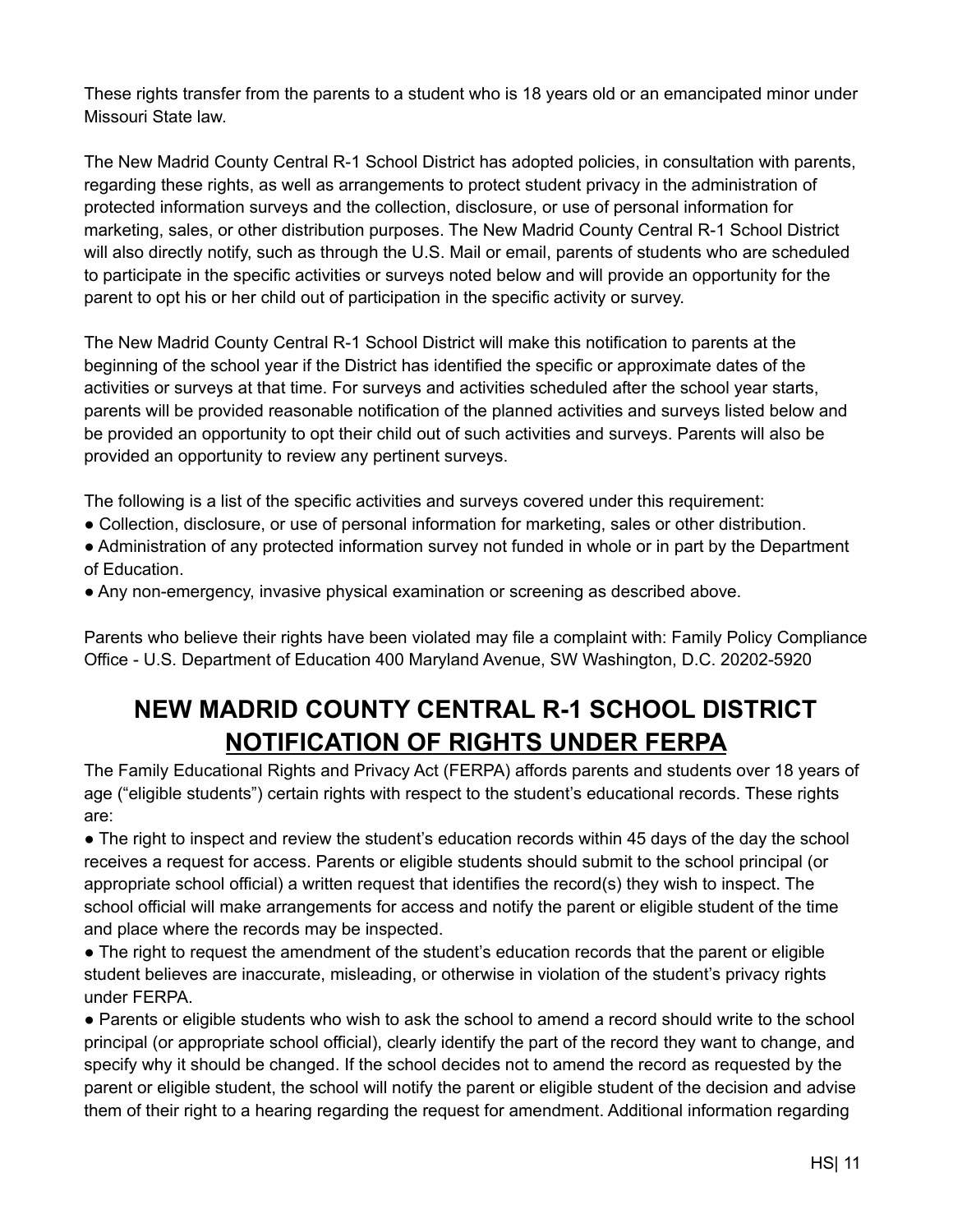the hearing procedures will be provided to the parent or eligible student when notified of the right to a hearing.

● The right to consent to disclosures of personally identifiable information contained in the student's education records, except to the extent that FERPA authorizes disclosure without consent.

One exception, which permits disclosure without consent, is disclosure to school officials with legitimate educational interests. A school official is a person employed by the school as an administrator, supervisor, instructor, or support staff member (including health or medical staff and law enforcement unit personnel); a person serving on the school board; a person or company with whom the school has contracted as its agent to provide a service instead of using its own employees or officials (such as an attorney, auditor, medical consultant, or therapist); or a parent or student serving on an official committee, such as a disciplinary or grievance committee, or assisting another school official in performing his or her tasks.

A school official has a legitimate educational interest if the official needs to review an education record in order to fulfill his or her professional responsibility.

Upon request, the school discloses education records without consent to officials of another school district in which a student seeks or intends to enroll. (NOTE: FERPA requires a school district to make a reasonable attempt to notify the parent or student of the records request unless it states in its annual notification that it intends to forward records on request.)

Family Policy Compliance Office U.S. Department of Education 400 Maryland Avenue, SW Washington, DC 20202-5920

# **ADMISSION OF HOMELESS STUDENTS [\(JEC-1](https://simbli.eboardsolutions.com/Policy/ViewPolicy.aspx?S=327&revid=zurMRwkEOE1BukIrwTyyHQ==&PG=6&st=homeless&mt=Exact) )**

<span id="page-12-0"></span>The Board of Education is committed to providing equal access for all eligible homeless students to a free, appropriate education in the same manner as is provided to other District students. In carrying out this commitment, the District will identify and assess the needs of the District's homeless students; provide for the placement of its homeless students in the school of best interest; provide access to the District's programs; and appoint a homeless coordinator. The Superintendent will review all District policies to determine whether they act as barriers to the enrollment of homeless students. Special attention will be given to policies regarding transportation, immunization, residency, birth certificates, school records and guardianship.

# **FOSTER CARE** ([JGBE-1\)](https://simbli.eboardsolutions.com/Policy/ViewPolicy.aspx?S=327&revid=2m5slsh0plusdUQRvXaATEtShwMw==&PG=6&st=foster%20care&mt=Exact)

<span id="page-12-1"></span>The District is committed to ensuring and facilitating the proper educational placement, enrollment in school and checkout from school for foster children.

In order to facilitate this process and to serve as the educational liaison for District foster children, the District will designate the Director of Special Education to oversee and assess the District's foster care program.

A foster care child whose home placement is changed may remain enrolled and attend their school of origin, or to return to a previously attended school in an adjacent district. The District will accept for credit full or partial course work satisfactorily completed by a foster child while attending a public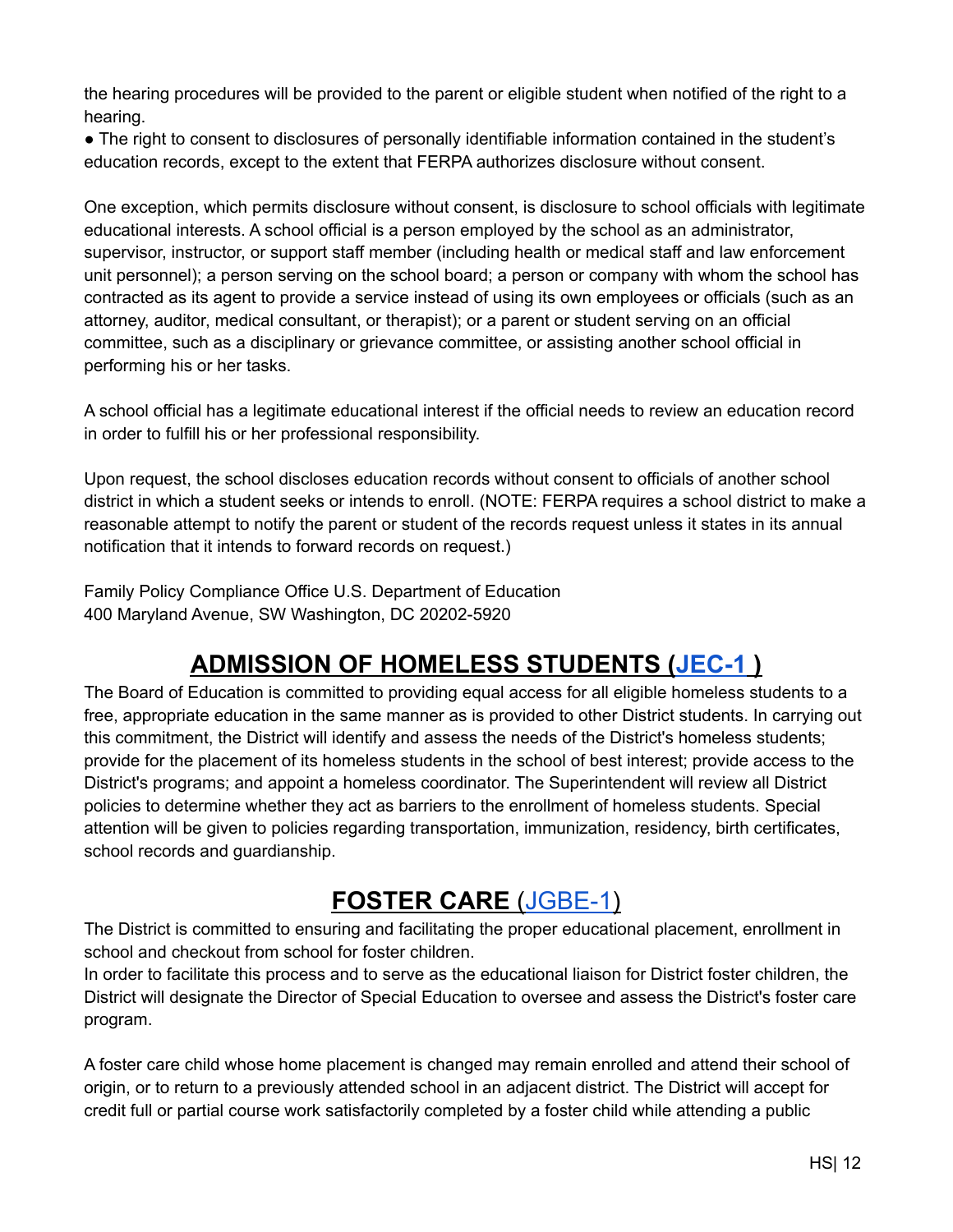school, nonpublic school or non-sectarian school in compliance with District policies, regulations and practices.

If a child in foster care is absent from school due to a decision to change the placement of a pupil made by a court or child placing agency, or due to a verified court appearance or related court-ordered activity, the grades and credits of the pupil will be calculated as of the day the pupil left school and no reduction in grades will occur as a result of the pupil's absence under these circumstances.

If a foster care student transfers into the District prior to or during a school year, the District will initially honor the placement of the student in educational courses and programs based on the student's prior enrollment or educational assessments; will provide comparable services to transferring foster care students with disabilities based on the student's current IEP; and will make reasonable accommodations and modifications to address the needs of a student with disabilities, subject to an existing 504 or Title II Plan in order to provide equal access to education.

The District will conduct evaluations, where necessary, to ensure proper placement and services. The District will waive specific courses required for graduation if similar course work has been satisfactorily completed at another school. Similarly, the District may waive prerequisites for placement in a District course or program based upon courses taken at a prior school. If a waiver is denied for reasonable justifications, the District will provide an alternative means of acquiring the 12 required course work so that graduation may occur on time. If foster care students who transfer at the beginning of their senior year or during their senior year are deemed ineligible to graduate after all alternatives have been considered, the sending District and this District will ensure that a qualified student who satisfies graduation requirements of the sending school, will receive a diploma from the sending school.

Students in foster care who have completed the graduation requirements of the District while under juvenile court jurisdiction will receive a diploma in the same manner as other District students.

#### **District Foster Care and Homeless Liaison**

Bridgett Masterson 310 Highway 61 New Madrid, MO 63869

# **DIRECTORY INFORMATION**

<span id="page-13-0"></span>The New Madrid County Central R-1 School District strives to provide our students with appropriate instruction and educational services. In order to do so, it is necessary for the district to maintain extensive and sometimes personal information about students and families. These records must be kept confidential in accordance with the law, but must also be readily available to district personnel who need the records to effectively serve the district's students.

Directory information is information contained in an education record of a student that generally would not be considered harmful or an invasion of privacy if disclosed. The following items have been designated by the school district as directory information:

● **High school students—**Student's name; parent's name; address; telephone number; date and place of birth; grade level; bus assignment; enrollment status (e.g., full-time or part-time); participation in school-based activities and sports; weight and height of members of athletic teams; dates of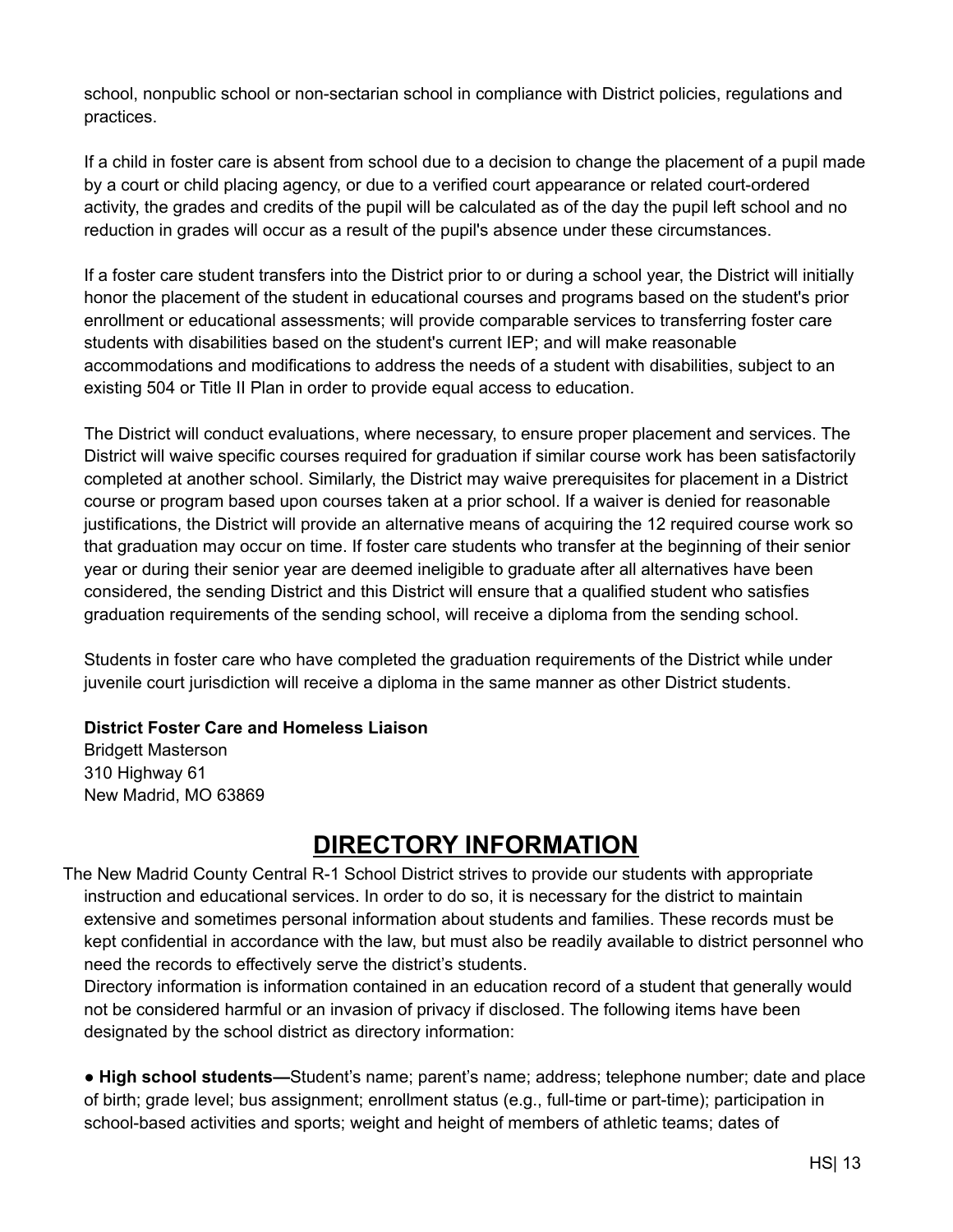attendance; degrees, honors and awards received; artwork or coursework displayed by the district; most recent previous school attended; and photographs, videotapes, digital images and recorded sound unless such photographs, videotapes, digital images and recorded sound would be considered harmful or an invasion of privacy.

Please notify the school district if you do not want your child included in the directory of information. If you have any questions about this notice or other questions regarding school records, please contact your child's building principal

# **PARENT NOTIFICATION OF TEACHER QUALIFICATIONS**

<span id="page-14-0"></span>Our district is required to inform you of certain information that you, according to the Every Student Succeeds Act of 2015 (Public Law 114-95), have the right to know. Upon your request our district is required to provide you, in a timely manner, the following information:

- Whether your student's teacher has met State qualification and licensing criteria for the grade levels and subject areas in which the teacher provides instruction.
- Whether your student's teacher is teaching under emergency or other provisional status through which State qualification or licensing criteria have been waived.
- Whether your student's teacher is teaching in the field of discipline of the certification of the teacher.
- Whether your child is provided services by paraprofessionals and, if so, their qualifications.

In addition to the information that parents may request, a building receiving Title I.A, funds must provide to each individual parent:

• Information on the achievement level and academic growth of the student, if applicable and available, on each of the State academic assessments required under Title I.A.

● Timely notice that the student has been assigned, or has been taught for four or more consecutive weeks by, a teacher who has not met applicable state certification or licensure requirements at the grade level and subject area in which the teacher has been assigned.

# <span id="page-14-1"></span>**Missouri Department of Elementary and Secondary Education EVERY STUDENT SUCCEEDS ACT OF 2015 (ESSA) COMPLAINT PROCEDURES**

Local education agencies are required to disseminate, free of charge, this information regarding ESSA complaint procedures to parents of students and appropriate private school officials or representatives.

This guide explains how to file a complaint about any of the programs that are administered by the Missouri Department of Elementary and Secondary Education under the Every Student Succeeds Act of 2015 (ESSA) .

1. What is a complaint? For these purposes, a complaint is a written allegation that a local education agency or the Missouri Department of Elementary and Secondary Education has violated a federal statute or regulation that applies to a program under ESSA.

2. Who may file a complaint? Any individual or organization may file a complaint.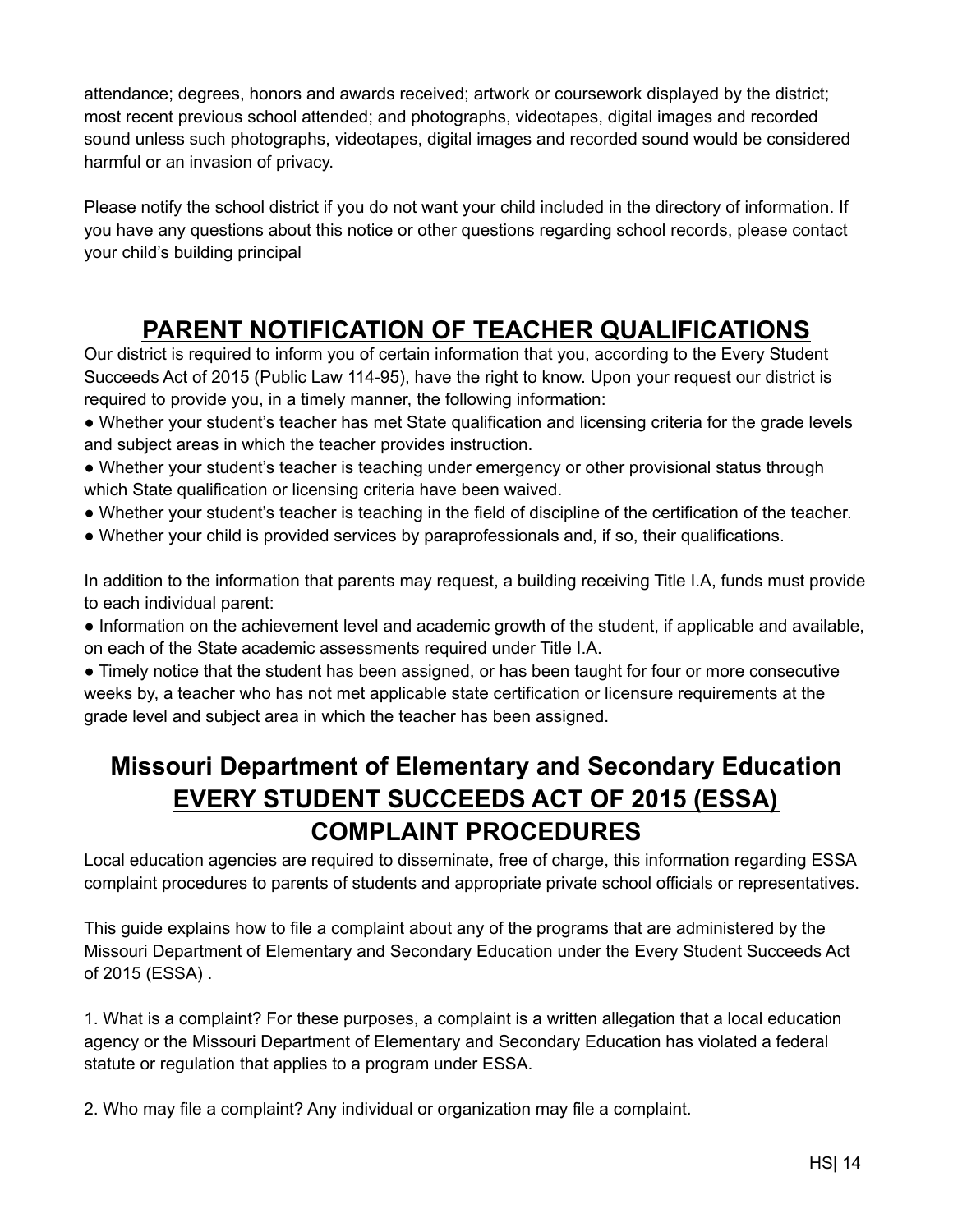3. How can a complaint be filed? Complaints can be filed with the LEA or with the Department.

4. How will a complaint filed with the LEA be investigated? Complaints filed with the LEA are to be investigated and attempted to be resolved according to the locally developed and adopted procedures.

5. What happens if a complaint is not resolved at the local level (LEA)? A complaint not resolved at the local level may be appealed to the Department.

6. How can a complaint be filed with the Department? A complaint filed with the Department must be a written, signed statement that includes:

1. A statement that a requirement that applies to an ESSA program has been violated by the LEA or the Department, and

2. The facts on which the statement is based and the specific requirement allegedly violated.

7. How will a complaint filed with the Department be investigated? The investigation and complaint resolution proceedings will be completed within a time limit of forty-five calendar days. That time limit can be extended by the agreement of all parties. The following activities will occur in the investigation:

1. A written record of the investigation will be kept.

2. Notification of LEA. The LEA will be notified of the complaint within five days of the complaint being filed.

3. Resolution at LEA. The LEA will then initiate its local complaint procedures in an effort to first resolve the complaint at the local level.

4. Report by LEA. Within thirty-five days of the complaint being filed, the LEA will submit a written summary of the LEA investigation and complaint resolution. This report is considered a public record and may be made available to parents, teachers, and other members of the general public.

5. Verification. Within five days of receiving the written summary of a complaint resolution, the Department will verify the resolution of the complaint through an on-site visit, letter, or telephone call(s).

6. Appeal. The complainant or the LEA may appeal the decision of the Department to the U.S. Department of Education.

8. How are complaints related to equitable services to nonpublic school children handled differently? In addition to the procedures listed in number 7 above, complaints related to equitable services will also be filed with the U.S. Department of Education, and they will receive all information related to the investigation and resolution of the complaint. Also, appeals to the United States Department of Education must be filed no longer than thirty days following the Department's resolution of the complaint (or its failure to resolve the complaint).

9. How will appeals to the Department be investigated? The Department will initiate an investigation within ten days, which will be concluded within thirty days from the day of the appeal. This investigation may be continued beyond the thirty day limit at the discretion of the Department. At the conclusion of the investigation, the Department will communicate the decision and reasons for the decision to the complainant and the LEA. Recommendations and details of the decision are to be implemented within fifteen days of the decision being delivered to the LEA.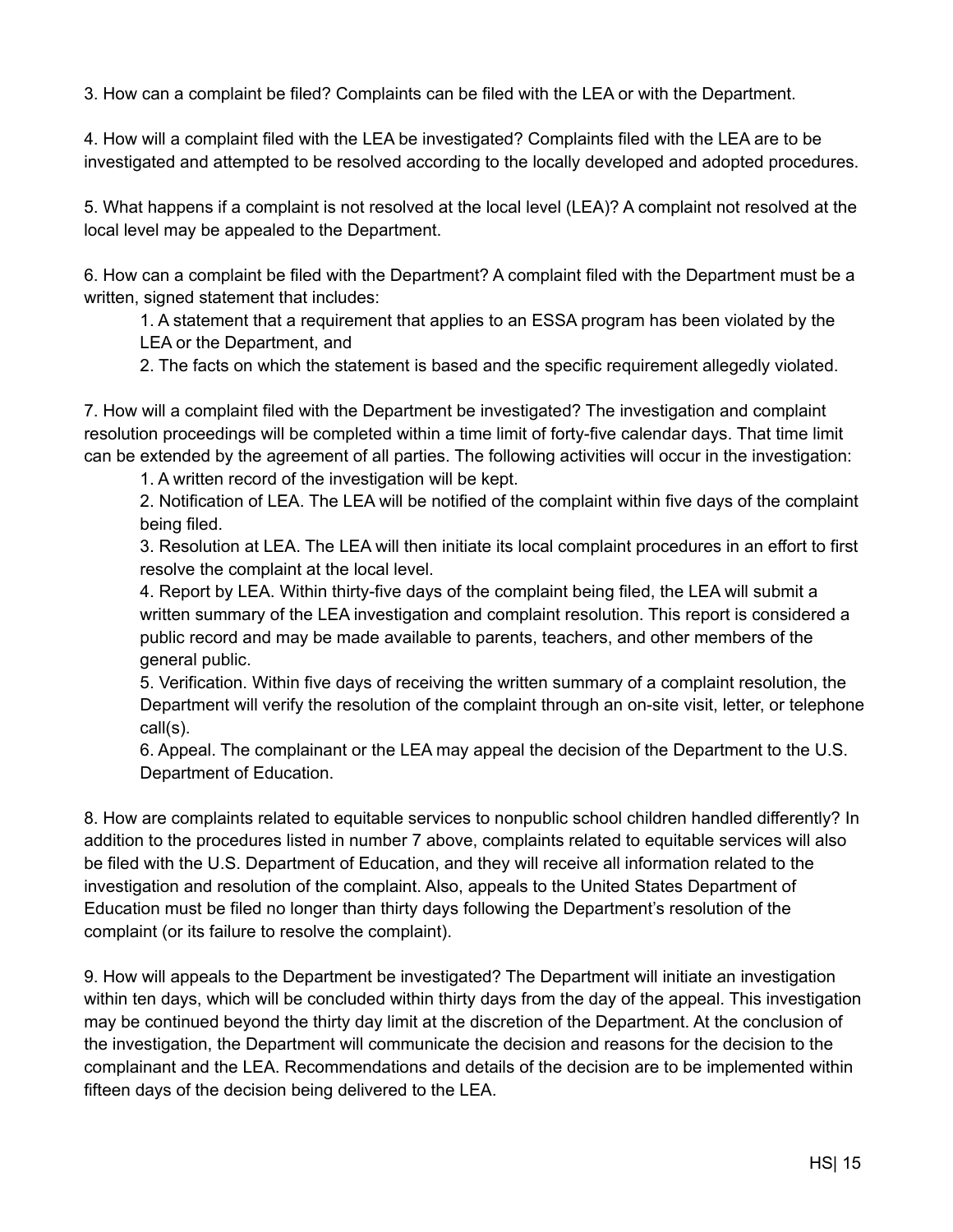10. What happens if a complaint is not resolved at the state level? The complainant or the LEA may appeal the decision of the Department to the United States Department of Education.

# **VISITORS TO THE SCHOOL**

<span id="page-16-0"></span>Parents and patrons of the school district are welcome to visit district schools and attend district events. The Board of Education encourages the participation and input of parents and patrons of the school district. At times, parents and patrons of the school district may desire to visit the school facilities. However, all visitors during the regular school day, including Board members, shall sign or check in at the building office prior to receiving permission from the building administrators to proceed elsewhere in the building, even if the visitor has received advance approval for the visit from the building principal or designee. The district discourages parents or others from using the school as a site for visiting students and may refuse the use of the school for that purpose. To ensure that building safety and an appropriate educational environment are maintained, the following additional procedures are required for visits by parents and patrons, including Board of Education members:

The building principal or designee retains the right to restrict the time or manner of parent and patron visits to prevent disruption, annoyance, distraction, hindrance, interruption or intrusion to any class or other school activities including, but not limited to, any instructional process. The building principal or designee may, with or without consultation with the classroom teacher, restrict the time or manner of such visits.

# <span id="page-16-1"></span>**MISSOURI COURSE ACCESS AND VIRTUAL SCHOOL PROGRAM MOCAP INSTRUCTIONAL SERVICES** [\(IGCD](https://simbli.eboardsolutions.com/Policy/ViewPolicy.aspx?S=327&revid=EALFCRheXMBfcuhmy4MU4g==&PG=6&st=mocap&mt=Exact))

The District will participate in the Missouri Course Access and Virtual School Program ("Program"). The Program offers District students the opportunity to enroll in virtual school courses in a variety of grade levels and content areas from Kindergarten through grade 12. The District may elect to offer specific courses as part of the program. Any on-line courses or virtual programs offered by the District prior to August 18, 2018 will be automatically approved for program participation, where the District course meets program requirements.

#### Missouri Course Access Program (MOCAP)

The New Madrid County Central R-1 School District will provide access to virtual (online) coursework for students. Students and families that are interested in virtual coursework should contact the student's school counselor and inquire about the Missouri Course Access Program (MOCAP).

MOCAP offers virtual online courses for students statewide. Students can take an entire course from any Internet-connected computer, available 24 hours a day, seven days a week.

MOCAP's mission is to offer Missouri students equal access to a wide range of high quality courses and interactive online learning that is neither time nor place dependent.

The Missouri Department of Elementary and Secondary Education (DESE) and the State Board of Education oversee administration and quality assurance activities such as related content and delivery of courses.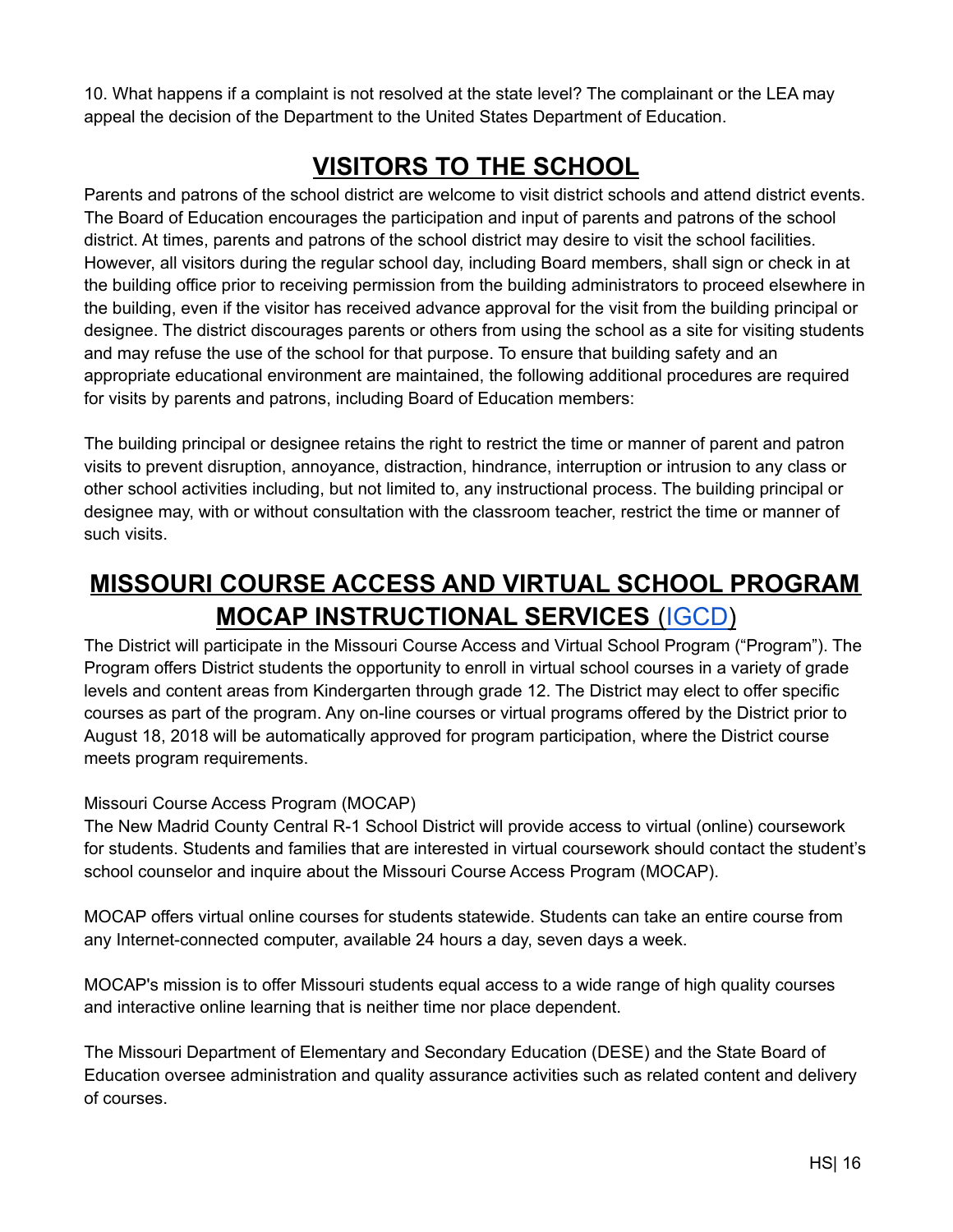Missouri-certified teachers facilitate MOCAP courses. MOCAP provides Missouri students with equal access to a wide range of coursework, anywhere, any time. For more information, visit the MOCAP website.

Student Skills Necessary for Success in Virtual Courses:

- Student has demonstrated time-management skills that indicate the student is capable of submitting assignments and completing course requirements without reminders.
- Student has demonstrated persistence in overcoming obstacles and willingness to seek assistance when needed.
- Student has demonstrated verbal or written communication skills that would allow the student to succeed in an environment where the instructor may not provide nonverbal cues to support the student's understanding.
- Student has the necessary computer or technical skills to succeed in a virtual course.
- Student has access to technology resources to participate in a virtual course.
- Consideration of the student's previous success (or struggle) in virtual coursework.

Notice: Because virtual instruction can be an effective education option for some students, the district may offer virtual courses to students through district staff or by contracting for those services as part of the district-sponsored curriculum.

In addition, eligible students may enroll in virtual courses offered through the Missouri Course Access Program (MOCAP). The district will accept all grades and credits earned through district-sponsored virtual instruction and MOCAP.

The district will pay the costs of a virtual course only if the district has first approved the student's enrollment in the course as described in this policy. Even if a student or his or her parents/guardians pay the costs for a virtual course, the student or parents/guardians should meet with the principal or designee prior to enrollment to ensure that the course is consistent with the student's academic and personal goals.

The district is not required to provide students access to or pay for courses beyond the equivalent of full-time enrollment. The district will provide supervision for students who take virtual courses in district facilities but will not provide supervision for students taking virtual courses offsite.

Students taking courses virtually are subject to district policies, procedures and rules applicable to students enrolled in traditional courses including, but not limited to, the district's discipline code and prohibitions on academic dishonesty, discrimination, harassment, bullying and cyberbullying.

All "Requests to Enroll" in Virtual Education are due two (2) weeks prior to the semester for which the request is being made. The "Request to Enroll" form should be turned in to the building counselor.

# **ENROLLMENT AGE/DOCUMENTS REQUIRED**

<span id="page-17-0"></span>All students are to provide the high school office with birth certificates, social security numbers, immunization records and proof of residency upon enrollment. Parents must also complete enrollment forms (yearly) and a developmental and health history form. In instances where there may be custody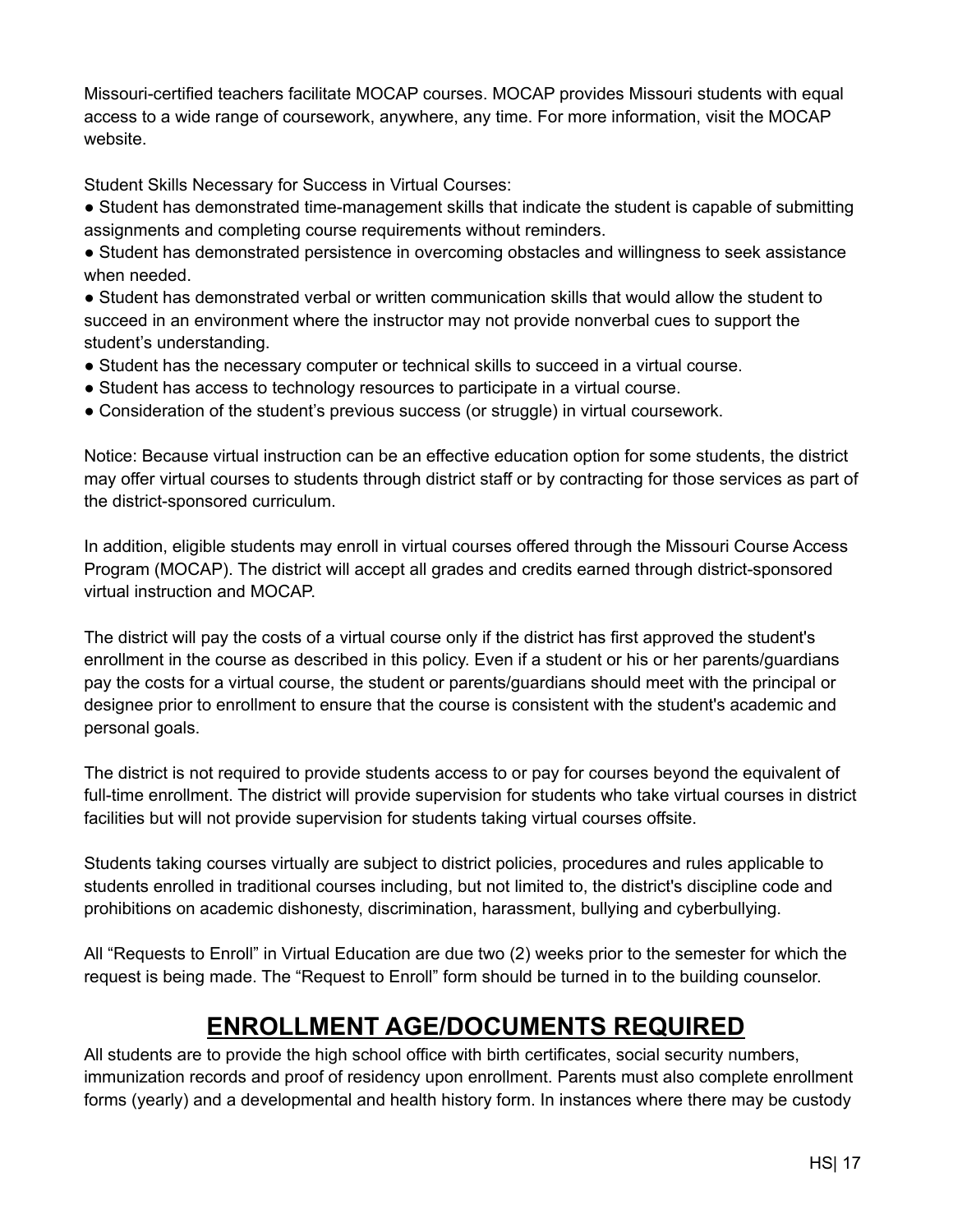or visitation issues, it is very helpful to have copies of any legal documents which would indicate such arrangements. Such documents will be kept on file in the student's permanent folder.

**As phone numbers and addresses change it is extremely important to have this information updated in our system.**

### **FOOD SERVICES**

<span id="page-18-0"></span>It is the goal of the New Madrid County Central R-1 School District and Opaa to become a partner in your child's education by providing healthy, well balanced and nutritious meals. The meals served in our school cafeterias meet the nutrient requirement of the recommended dietary allowance and the dietary guidelines for Americans as set forth by the U.S Department of Agriculture.

Students can bring their lunch if they choose to do so.

# **Student Accounts**

Students are not allowed to charge over the amount of \$20.00 from ala carte items in the cafeteria. Items will not be allowed to be purchased after a student has hit this limit. Students that have over \$20 in charges to the NMCC School District will be ineligible to participate in any extracurricular activities until:

- 1. The amount is paid down below \$20
	- or
- <span id="page-18-1"></span>2. A payment plan has been established with the high school office.

# **USE OF OFFICE TELEPHONE**

There is a phone outside of the office for student use if the need should arise. Students may use the phone between classes or with teacher permission. Students are to use the office phone, not cell phones to call/text parent/guardian.

# **SEVERE WEATHER POLICY**

<span id="page-18-2"></span>School will be in session unless the weather makes it dangerous for school buses to run. On doubtful mornings, an Eagle Alert and/or School Messenger call will announce the school district decision no later than 7:00 am. It will also be announced on the local radio and television station (KFVS CHANNEL 12). If, during the day, weather conditions become severe enough to require buses to make their runs before the regularly scheduled time, an Eagle Alert will be made, plus each local radio and television station will be notified. If the procedures for your child's transportation after school will be different than normal, you need to discuss in advance with your child who will pick him/her up or what to do in case school is dismissed early.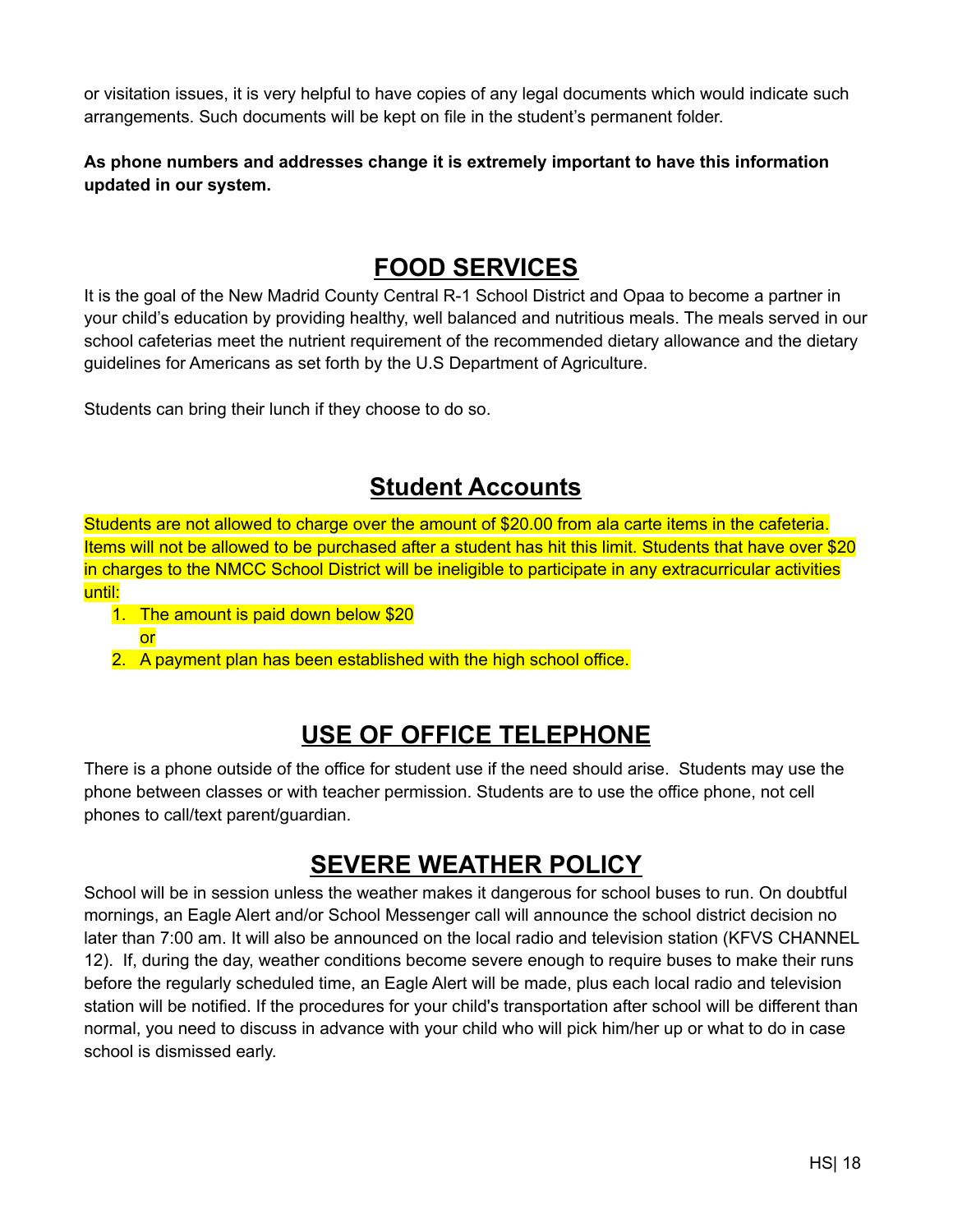# **EMERGENCY NUMBERS**

<span id="page-19-0"></span>The school must ALWAYS be informed as to a work telephone number or emergency number in the event your child becomes ill or is injured at school and requires your presence. Should there be an emergency involving an accident and we cannot reach you, the child will be taken to the hospital emergency room for treatment. It is important to notify the school of any change of address or telephone number so that this can be updated in our student information system.

# **IMMUNIZATIONS FOR STUDENTS**

<span id="page-19-1"></span>It is the policy of the New Madrid County Central R-1 School District that all students attending the district schools shall be immunized in accordance with law. The district will not allow a student to attend school until the district has satisfactory evidence on file that the student has been immunized, that the immunization process has begun and satisfactory progress is being accomplished or that the student is exempted from obtaining immunizations in accordance with law.

A student is exempted from obtaining immunizations if the district has on file the completed forms necessary to prove that the student will not be immunized for religious or medical reasons. An exemption for medical reasons requires certification by a licensed doctor of medicine or doctor of osteopathy that either the immunization would seriously endanger the child's health or life or that the child has documentation of laboratory evidence of immunity to the disease.

An exemption for religious reasons requires written certification from the Health Department that immunization of the student violates his or her religious beliefs.

The health staff shall notify the student of the immunization needed. It shall be the student's responsibility to bring written confirmation to the school nurse. Telephone calls cannot be accepted.

# **STUDENT SUPPORT SERVICES**

<span id="page-19-2"></span>**HEALTH SERVICES:** Nurses and/or teachers are not permitted to give oral medicines including aspirin, cold remedies, digestive medicines, etc. unless they are brought by the parent and left in the office. At times it may be necessary for your child to be sent home during the school day because of various health reasons. (A fever of 99.6 or higher, vomiting, head lice, bowel accident, etc) If a student is sent home with a temperature, the student is not allowed to return to school until they have been fever free (without fever reducing medication for 72 hours. (re-entry plan)

**COUNSELING SERVICES:** Students may wish to consult with counselors concerning educational and personal matters and problems. Counselors are available to assist students in these areas. The counseling staff also helps students: (a) make positive adjustments to high school; (b) to recognize their educational and career interests, aptitudes, and weaknesses; and (c) make arrangements for attending college or other post-secondary institutions. Students must have a pass from a counselor to present to the teachers prior to the conference.

# **USE OF FACILITIES**

<span id="page-19-3"></span>Students are not to be in any part of the school without being directly supervised by an adult employed by the school district.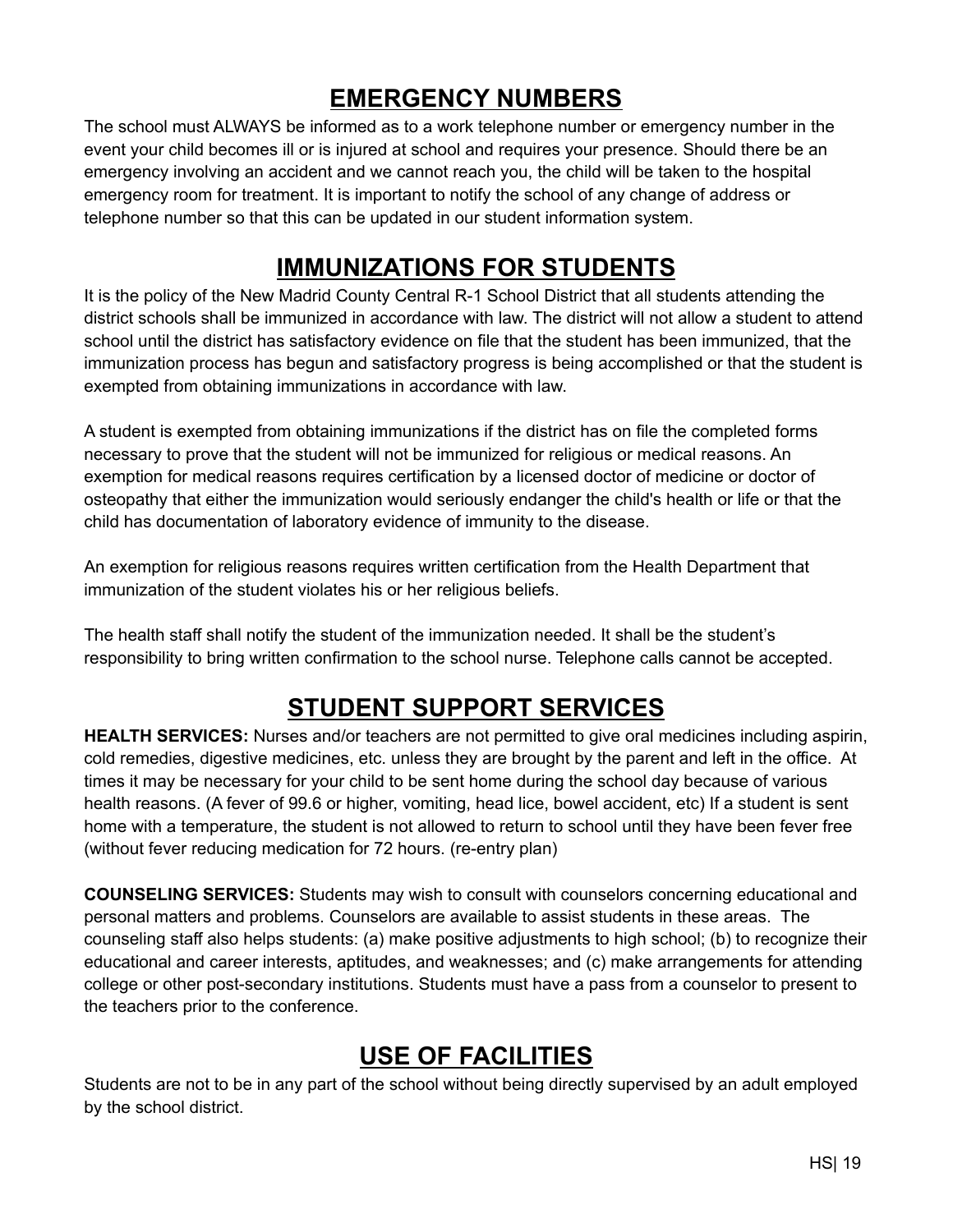# **SEARCH AND SEIZURES**

<span id="page-20-0"></span>School lockers and desks are the property of the Board of Education and are provided for the convenience of students, and as such, are subject to periodic inspection without notice, without student consent, and without a search warrant. The lockers and desks may be searched by school administrators or staff who have a reasonable suspicion that the lockers or desks contain drugs, alcohol, material of a disruptive nature, stolen properties, weapons, items posing a danger to the health or safety of students and school employees, or evidence of a violation of school policy.

In addition, the Board of Education authorizes the use of trained dogs to sniff lockers or other school property to assist in the detection of the presence of drugs, explosives, and other contraband. Students or student property may be searched based on reasonable suspicion of a violation of district rules, policy or state law. Reasonable suspicion must be based on facts known to the administration, credible information provided or reasonable inference drawn from such facts or information. The privacy and dignity of students shall be respected. Searches shall be carried out in the presence of adult witnesses, if such witnesses are available. Students may be asked to empty pockets, remove jackets, coats, shoes and other articles of exterior clothing for examination if reasonable under the circumstances.

# **STATEMENT OF ACADEMIC HONESTY**

<span id="page-20-1"></span>Academic honesty is a necessary characteristic of all students at New Madrid County Central High School. Academic dishonesty is not acceptable behavior. Academic dishonesty includes the following: any action involving cheating or deception done to improve a student's grade and any action that aids another student in committing an act of academic dishonesty.

Some examples of academic dishonesty are copying test or homework answers, copying written material and presenting it as one's own, and letting another student copy one's work.

Students involved in cheating on tests, homework assignments, research papers, etc. will be penalized. A portion of the penalty will include a zero for the project with no opportunity for making up the work. The teacher will make personal contact with the parents and a copy of the cheating offense will be sent home. Also a record of the cheating offense will be included in the student discipline folder.

# **PROTECTION OF INSTRUCTIONAL TIME**

<span id="page-20-2"></span>The New Madrid County Central R-1 School District is committed to providing each student with the best educational opportunity available. To provide a comprehensive, quality education for all children requires that student's instructional time be safeguarded.

Missouri state guidelines will be adhered to and extracurricular activities will be scheduled to minimize lost instructional time. Faculty phone calls will be deferred to the planning period. Assemblies will focus on curriculum alignment and instructional management. Field trips will be scheduled for the least interference to student instructional time.

Students who will be missing class due to school sanctioned events must fill out a student work form before missing the class.

# **THE IMPORTANCE OF A SCHOOL RECORD**

<span id="page-20-3"></span>Students should be made aware of the importance of a school record. A student's school cumulative record is very important to an individual during his or her school days. It is one which remains with that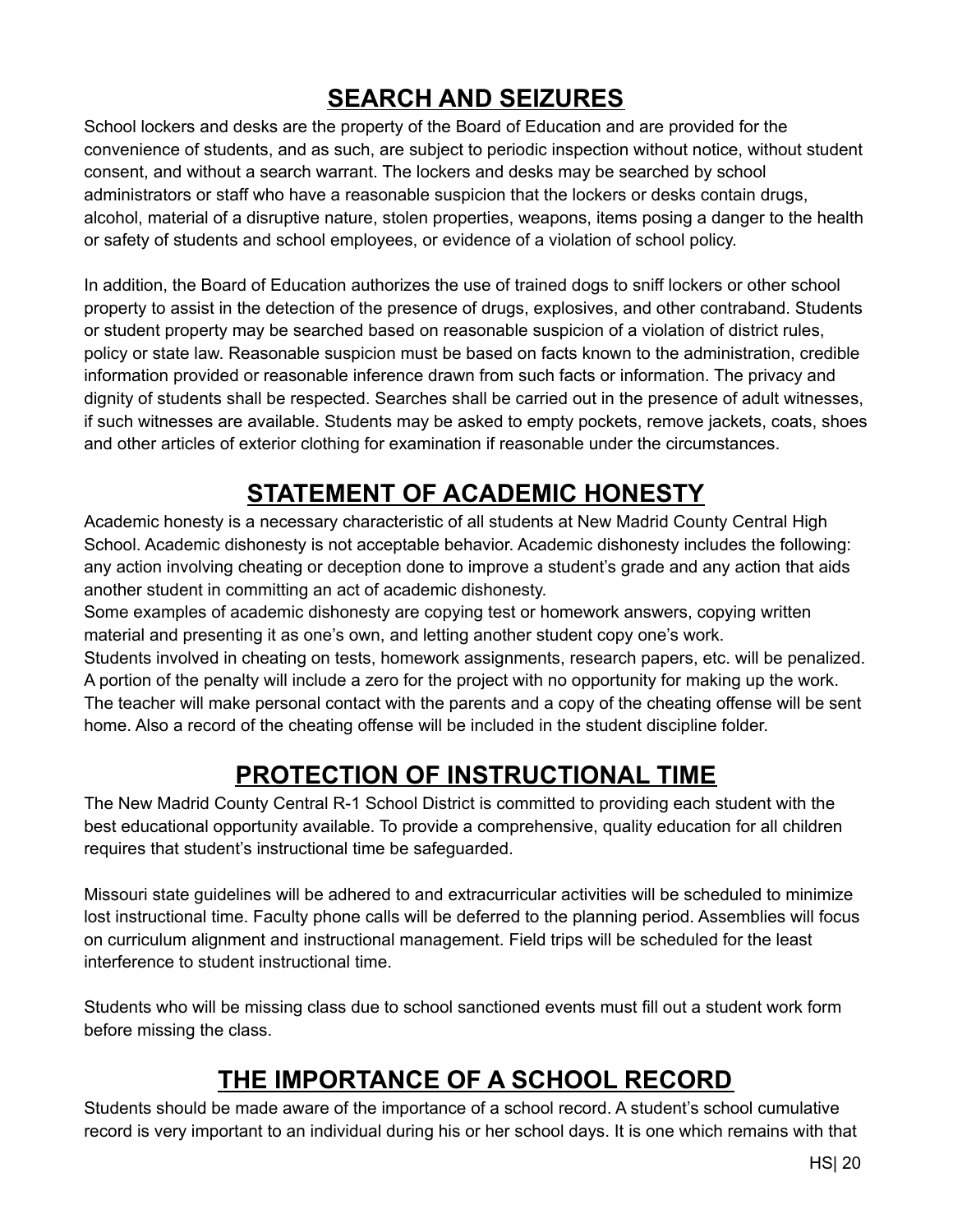individual throughout life, whether it is good or bad. Each week without exception, some employer writes for information on a former student of this school for employment.

Where do we get this information for the employer?

The information that we put on the questionnaire comes off the following questions, in about this order: 1. School Attendance - If a student attends school regularly, the employer feels the individual will be on the job regularly.

2. School Tardiness - The employer feels that a student who is late to class will also be late to work. A student that is prompt to class will also be on time to work.

3. Discipline Problem in School - Employers feel that if a student can't get along at school with fellow students, teachers, and administrators, they probably can't get along on the job. It is very important that you be able to take orders and criticism from people who are in charge.

4. Activities - The employer always asks about how many extracurricular activities an individual participated in during high school. The employer feels that if an individual will put forth extra effort at school, he or she will also do the same on the job.

Employers are not looking for individuals who are waiting for quitting time and payday.

5. Test Scores -- Anytime a student takes a test, he or she should always do his or her best. Achievement Test Scores and other specialized test scores will be placed directly on cumulative records. The student should do his or her best on class examinations as these scores make up a large percentage of the grade a student will receive for a particular class.

#### **GRADUATION REQUIREMENTS, HONORS CRITERIA & COURSE OFFERINGS**

The following subjects with the number of credits in each must be completed to qualify for graduation at New Madrid County Central High School:

> English 4 Units Science 3 Units Social Studies 3 Units Fine Arts 1 Unit Practical Arts 1 Unit Phys. Ed./Health 1.5 Units Mathematics 3 Units Personal Finance 0.5 Units Electives 7 Units

The total minimum units of credit required for graduation is twenty-four (24). CPR/Heimlich Training CPR Instruction (Section 170.310, RSMo): Graduates from any public school district or charter school must have received 30 minutes of cardiopulmonary resuscitation (CPR) instruction and training in the proper performance of the Heimlich maneuver or other first aid for choking.

As required by law, instruction shall be included in the district or charter school's existing health or physical education curriculum. Instruction shall be based on a program established by the American Heart Association, the American Red Cross or through a nationally recognized program based on the most current national evidence-based emergency cardiovascular care guidelines.

#### **CLASS QUALIFICATIONS**

Freshman Classification 0 to 6 Units of credit Sophomore Classification Minimum of 6 Units and enrolled in a minimum of 6 Units Junior Classification Minimum of 12 Units and enrolled in a minimum of 6 Units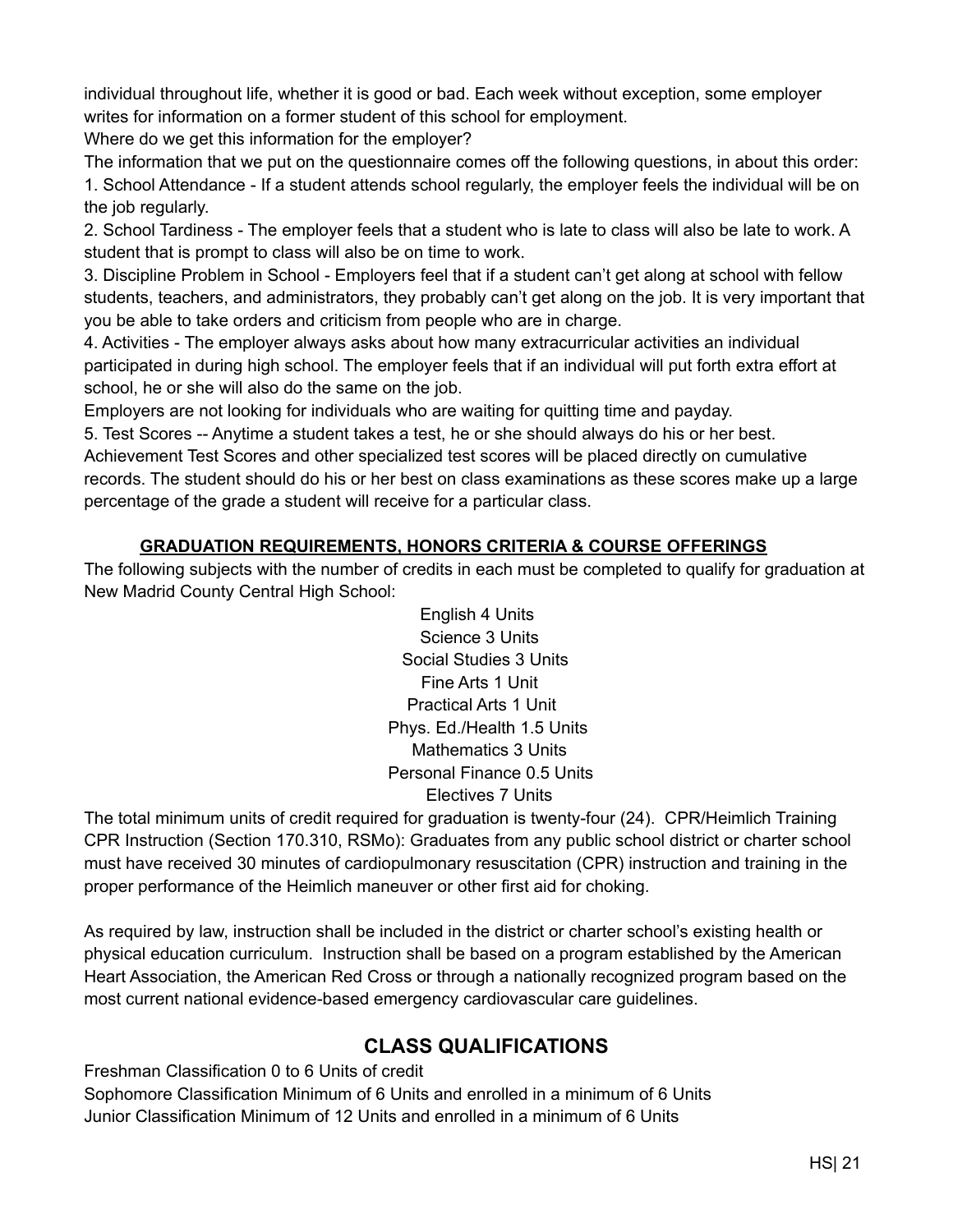Senior Classification Minimum of 17 Units and enrolled in a minimum of 7 Units

A student may be classified at the next higher grade if the scheduled graduation date is attainable due to course work in the following year.

### **AMERICAN GOVERNMENT AND MISSOURI CONSTITUTION TESTS**

**Missouri Statute 170.011** states that local school districts shall require that prior to the completion of The twelfth grade each student shall complete a course of study in the institutions, branches and functions of the government of the United States. No student shall receive a certificate of graduation unless he/she has passed and examination on the provisions and principles of the Constitution of the United States and of the state of Missouri and in American History and American Institutions. Thus students must take and pass a course in American History and specific tests on the U.S. and Missouri Constitution. Students must have completed all state mandated assessments.

When transfer students are unable to meet state or local high school graduation requirements, the local board of education may make necessary exceptions in specific requirements which will permit them to graduate if:

(1) They have done satisfactory work since the date of transfer;:

(2) They have been unable to meet their specific requirements due to conditions beyond their control; and

(3) They would have graduated from the former school if they had not transferred.

# **VALEDICTORIAN AND SALUTATORIAN SELECTION CRITERIA**

Class Valedictorian will be selected as students who have earned the highest GPA in their class for eight (8) consecutive semesters, with the last four semesters having been completed at New Madrid County Central. In addition, to be eligible for Valedictorian, a student must have completed the following course requirements:

- Communication Arts 4 Units
- Math 4 Units
- Science 4 Units
- Social Studies 3 Units

A Salutatorian candidate will be selected and recognized in the event that there is only one Valedictorian. Salutatorians must meet the above course requirements and will be selected as the student who has the second highest GPA in their class.

*● Credit calculations on the final page of the handbook.*

# **GRADUATION DRESS CODE**

The graduation ceremony is a privilege to those seniors that have met all the requirements set forth by the Department of Elementary and Secondary Education and the New Madrid County Central R-1 School District Board of Education. This is a formal ceremony to help celebrate the accomplishments of those seniors that have earned the right to graduate. Graduating senior who plan on participating in the graduation ceremony will be required to follow the dress code as follows:

#### **Male Students**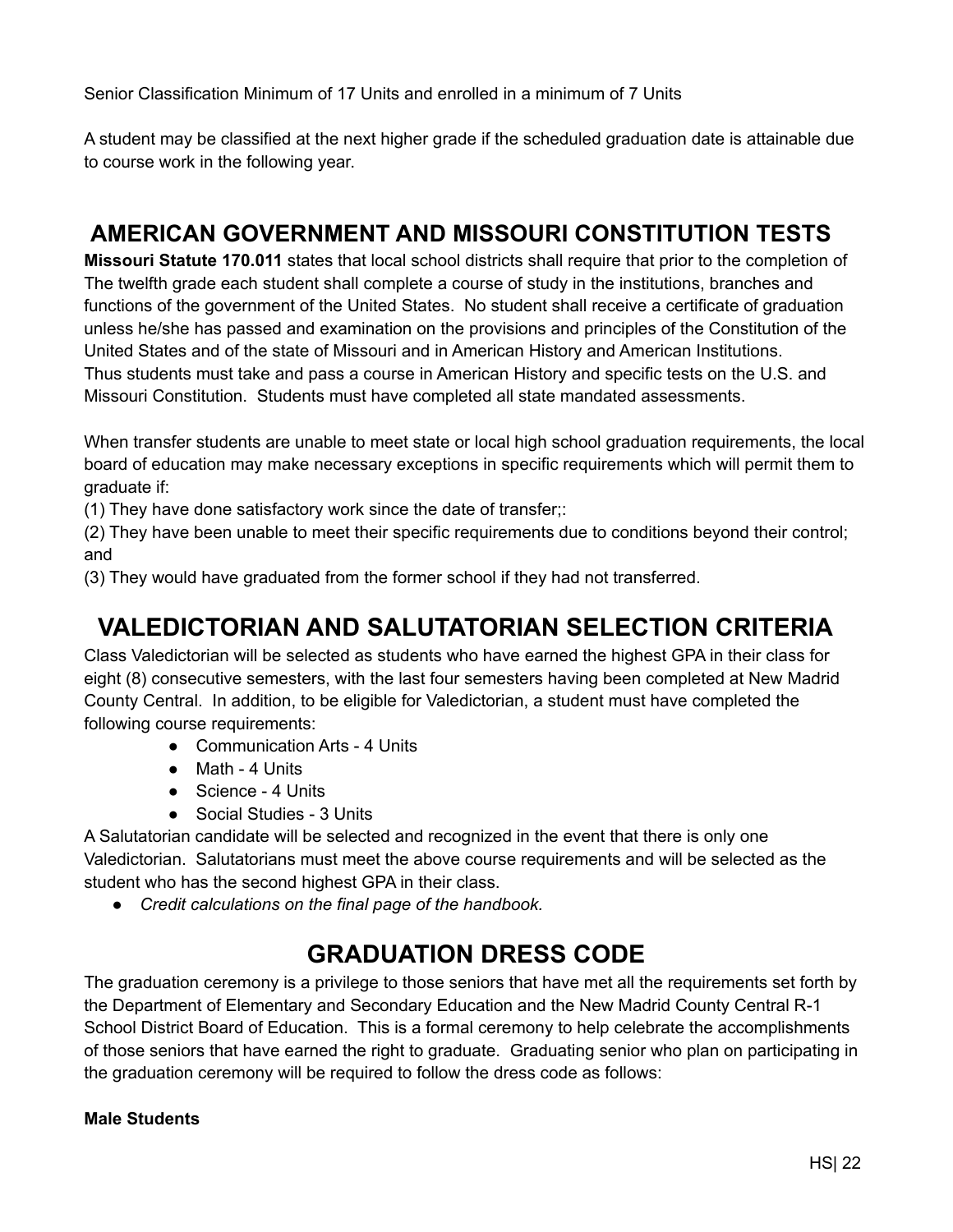Collared shirt, tie, dress slacks, and dress shoes. No jeans or tennis shoes allowed.

#### **Female Students**

Dress shirt, dress slacks, and dress shoes or a dress that meets the dress code requirements set forth by the New Madrid County Central School Board and dress shoes. No jeans or tennis shoes allowed. Failure to comply with dress code may result in the exclusion of a student from participating in the graduation ceremony.

#### **CRITERIA FOR HONORS CORDS**

<span id="page-23-0"></span>Students with six semesters of A's in Math, Science, Social Studies, English, Fine Arts, Business, and Technical/Industrial Skills will receive an honor cord to be worn at graduation

# **GRADING SCALE**

#### **NEW MADRID COUNTY CENTRAL GRADING SYSTEM**

| $100 - 90$  | A | $90-100=$    | 4.0 Grade Points |
|-------------|---|--------------|------------------|
| 89-80       | B | $80 - 89 =$  | 3.0 Grade Points |
| 79-70       | C | $70 - 79 =$  | 2.0 Grade Points |
| 69-60       | D | $60 - 69 =$  | 1.0 Grade Points |
| 59 or below | н | Below $60 =$ | 0.0 Grade Points |

*Unless otherwise indicated in a student's individualized education plan.*

#### **Course Selections 2021-2022**

#### **Communication Arts**

English I Honors English I English II Honors English II English III Honors English III English IV College English (Dual Credit)

#### **Social Studies**

US History American Government Advanced Global Studies World History

European Civilization (Dual Credit) Honors Psychology Current Events (1 semester) Contemporary History (1 semester) **Geography** AP Human Geography

**Mathematics** Algebra I Honors Algebra I Geo-Tech **Geometry** Honors Geometry Algebraic Reasoning Algebra II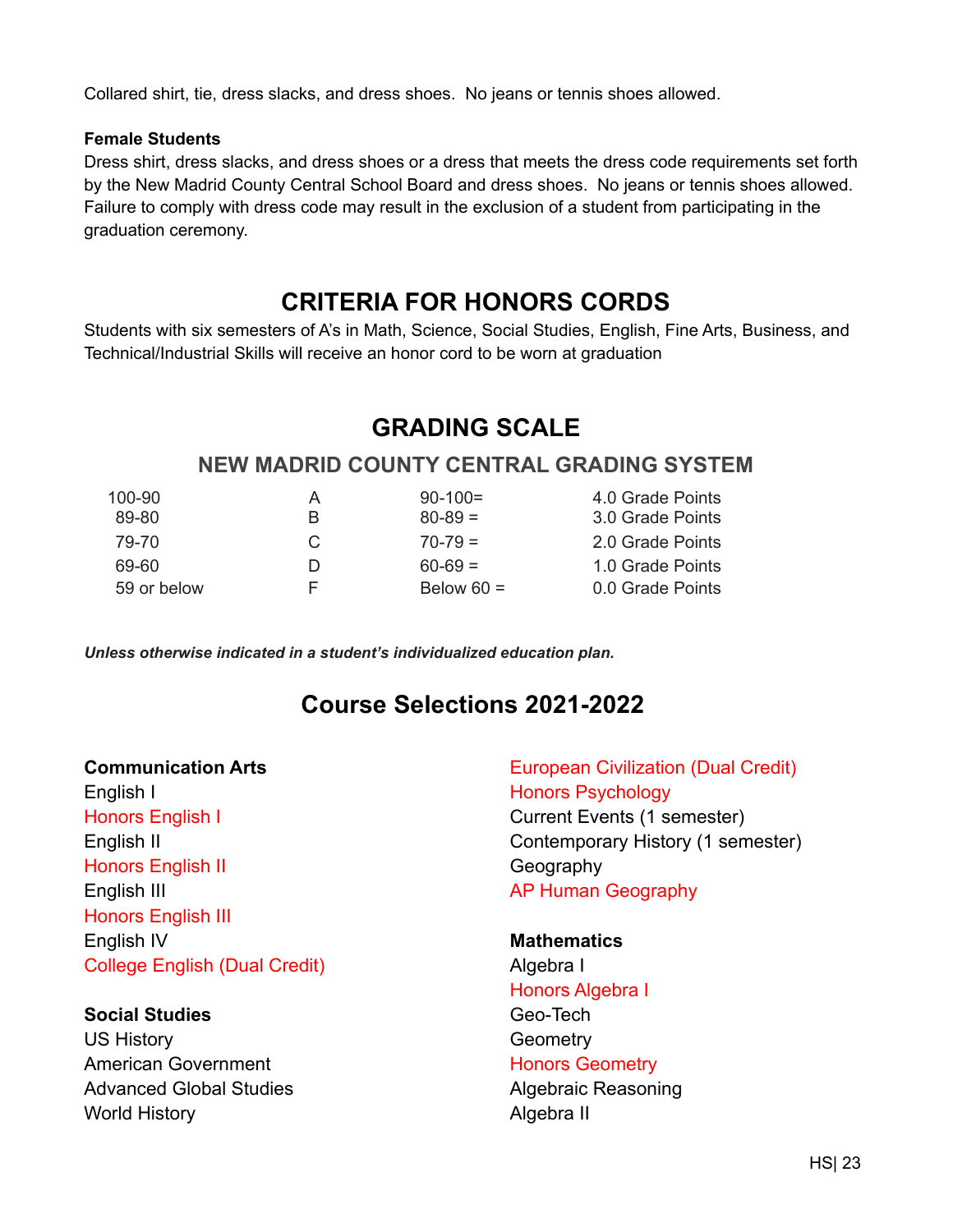Honors Algebra II College Pre-Calculus (Dual Credit) College Calculus (Dual Credit) \* Algebra 1A

#### **Science**

Physical Science Biology I Honors Biology AP Biology (requesting weight) PLTW BioMedical Earth Science Chemistry I PLTW Anatomy & Physiology **Physics** \*Chemistry II

**Foreigh Language** Spanish I Spanish II Advanced Spanish (requesting weight)

#### **Fine Arts**

Bass Choir Treble Choir Singing Eagles Honors Singing Eagles Music Exploration **Band** Honors Band **Guitar** Art I Art II Drawing Advanced Art \*Jazz Band \*Theater

\*Honors Advanced Guitar

#### **Physical Education**

Recreational Games Female PE Male PE Female Fitness Honors Female Fitness Male Fitness Honors Male Fitness Female Athletic Training Honors Athletic Training (Female) Male Athletic Training Honors Athletic Training (Male)

#### **Additional Requirements to Graduate**

Health (1 semester) Personal Finance (1 semester)

**Practical Arts** Introduction to Business Accounting I Accounting II Computer Applications (Dual Credit) \*Business Technology

**TSC Courses** Health Occupations I Health Occupations II Graphic Arts Screen Printing **Welding Electrician** Auto Technology Career Teaching (Dual Credit) Pro-Start I (Culinary) Pro-start II (Culinary) Intro to Agriculture Ag Construction Conservation/Animal Science Plant Science/Greenhouse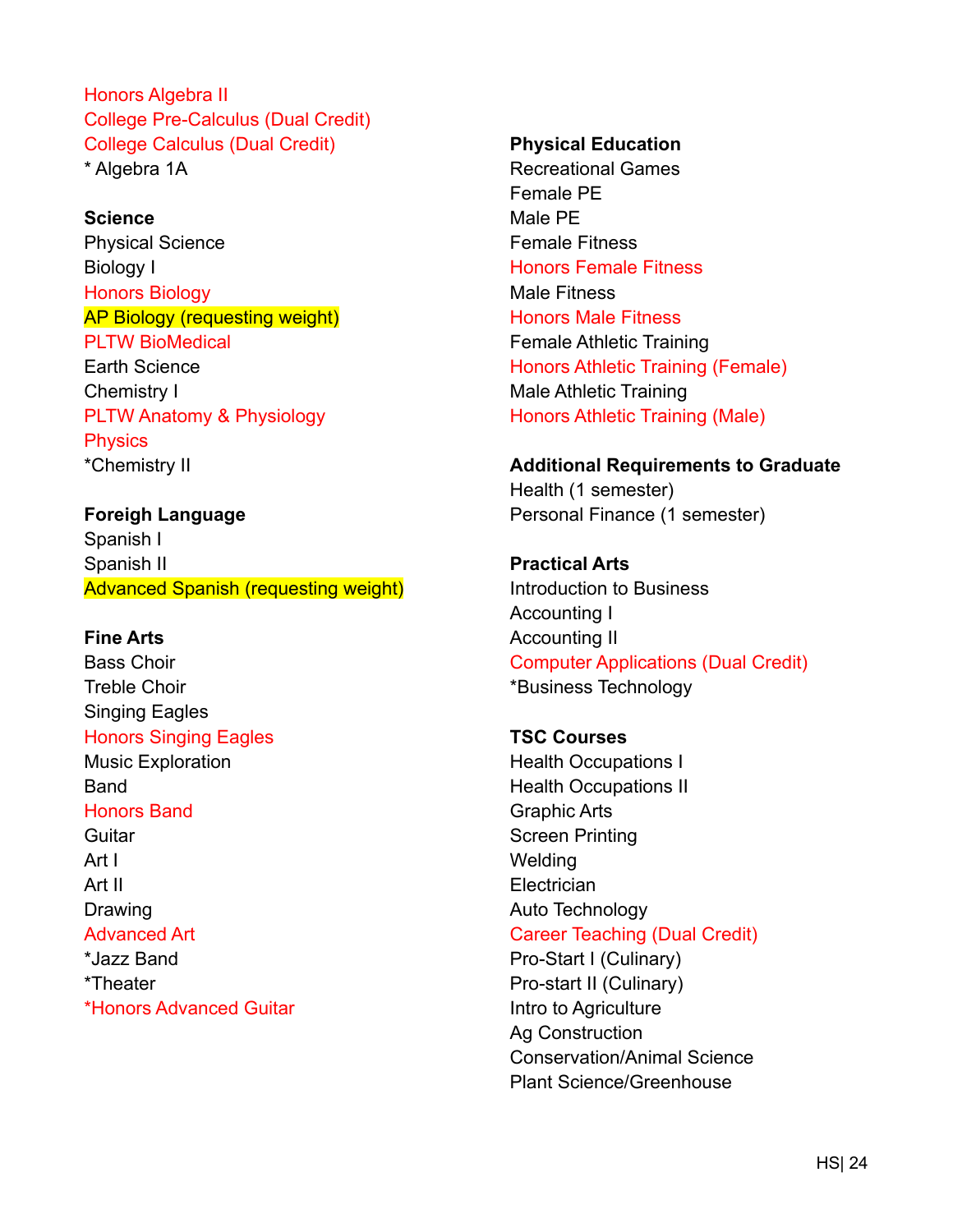**Electives** Yearbook Freshman Seminar Senior Seminar **Robotics** 

**Special Education Courses** Functional Math Functional Science Functional ELA

Direct Instruction

Dual Credit/AP (+1 credit) Honors (+0.5 credit)

\* Not offered 21-22

# **HONOR ROLL**

<span id="page-25-0"></span>Following the weighted grading scale, students ending a semester with a minimum GPA of 3.5 will be recognized as a member of the semester Honor Roll with Distinction. Students ending a semester with a minimum GPA of 3.0 will be recognized as a member of the semester Honor Roll.

# **REPORT CARDS AND PROGRESS REPORTS**

<span id="page-25-1"></span>Report cards are issued at the end of each quarter. Progress reports are issued at the end of the 5th week of each quarter for all students. Parents of students doing inadequate work may be notified by note or phone of their child's unsatisfactory progress. Parents can check student grades at any time by logging on to the Tyler SIS parent portal. To obtain a username and password, contact the school office.

# **COURSE INFORMATION**

<span id="page-25-2"></span>For more information on the courses offered at NMCC and the prerequisites for each course, please contact the High School Office.

# **HOMEBOUND INSTRUCTION FOR LONG TERM ILLNESS**

<span id="page-25-3"></span>Homebound instruction may be available to students who are too ill to attend school for an extended period of time, or have a condition that requires long term absence from school. The amount of instruction and support shall be determined by the needs of the individual student's circumstance. Students on homebound are not eligible for extracurricular activities. Medical documentation and communication with the building principal and special services office should be provided and the decision made by administration. All Homebound prescriptions should have a start and end date posted and signed by the physician (Homebound prescriptions signed by anyone other than a practicing licensed physician [MD or DO] will not be considered). The student or guardian of the student must bring the prescription order to the school or have it faxed to the school from the doctors office.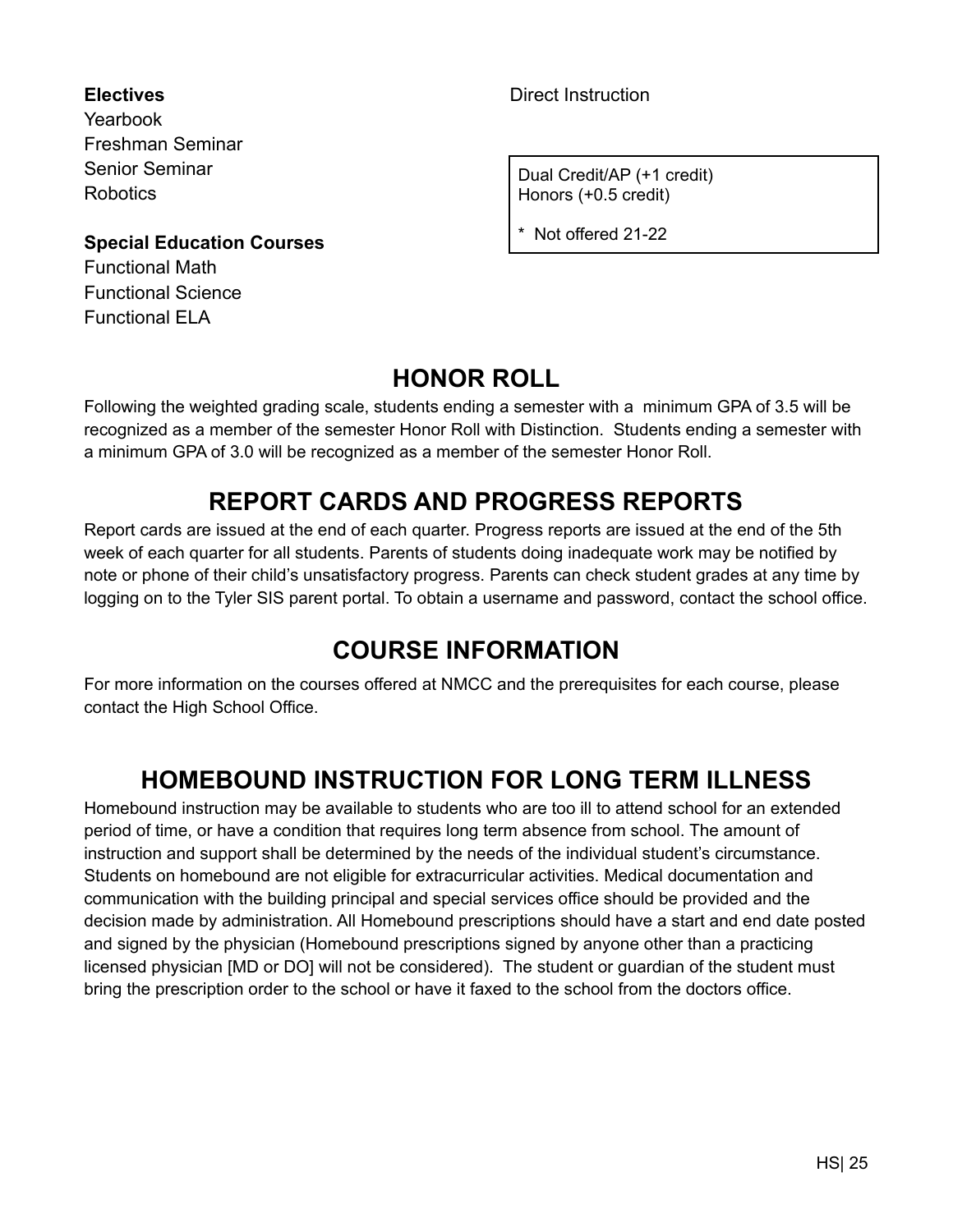#### **INDEPENDENT STUDY**

<span id="page-26-0"></span>Students may not receive credit for Independent Study unless there is a written plan of study submitted before the student begins the work. The plan must be approved by the principal and the counselor. Students will not be allowed to earn an increased weight for independent study courses.

# **CREDIT RECOVERY**

<span id="page-26-1"></span>Students exceeding eight days of absence may earn credit for one semester of classes during summer school if the number of hours missed during the regular school year does not exceed the number of hours in summer school. When a student is 17 years of age or older, and has exceeded the attendance policy in number of days absent, and cannot earn credit in his/her subject of the semester, he/she may be dropped until the beginning of the following semester. In cases of students under 17 years of age, assistance may be requested from family services and the juvenile officer in order to stay in compliance with the compulsory attendance law. Students whose age will exceed 21 years before they can earn the required credits for graduation may be dropped until tuition and authorization from the Board of Education can be obtained.

# **STANDARDS OF PUPIL CONDUCT**

<span id="page-26-2"></span>The Excellence in Education Act of 1985, enacted by the 83rd General Assembly, provides for the establishment of a written policy of discipline. This policy shall contain the consequences of failure to obey standards of conduct set by the Board of Education.

The intent of this legislation is to establish and maintain an atmosphere where orderly learning is possible and encouraged. Toward this end, school officials are authorized to hold every student strictly accountable for any disorderly conduct while in school, on school property or on a school bus going to or returning from school or a school sponsored activity.

The Board of Education holds school officials accountable for the maintenance of adopted standards of conduct. This can best be achieved with the school and home working together.

This handbook is provided in order that each student will know the various rules, regulations, and procedures which must be followed. These rules, regulations, and procedures have been established to create the best possible learning atmosphere for the education of all students. They are based on respect for the rights of others to learn and the individual responsibility that each student must accept to perform to the best of his/her abilities.

It should be pointed out that this set of regulations does not cover all possible incidents that will occur during the school year but only those areas that have potential problems or areas that have been a problem in the past. Your good use of the information provided will be to your best advantage and will help our school continue to maintain the standards we have all come to expect.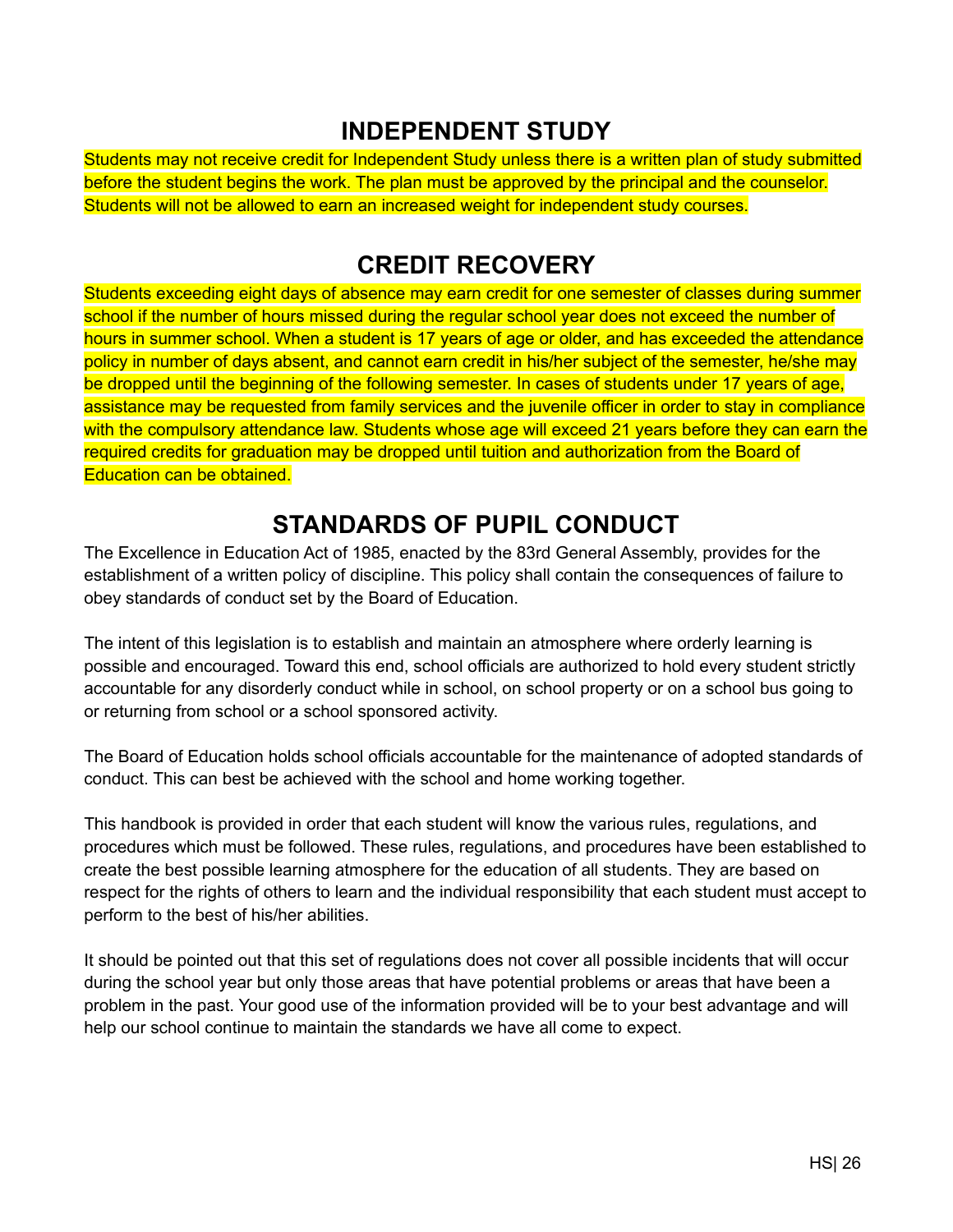# **MSHSAA ATHLETIC ELIGIBILITY STANDARDS:**

<span id="page-27-0"></span>Athletic Physicals and MSHSAA Requirements New Madrid County Central High School is a member of the Missouri State High School Activities Association and abides by the rules and regulations formulated by member schools for participation in interscholastic activities. A physical exam is required before a student can participate in interscholastic sports (practice or contests). The Missouri State High School Activity Association (MSHSAA) has updated their guidelines for student physicals. Physicals will now be valid for two years from the time of the physical exam. This will apply to any physical completed February 1, 2018 or after. Minimum student insurance is required of a student before he or she is permitted to participate in interscholastic athletics.

1. Bona Fide Student

• In order to represent your school, you must be a bona fide student and meet all eligibility requirements. You must be regularly attending classes and you must meet the academic requirements in MSHSAA By-Law 2.3 and those of your school.

2. Citizenship

● You must be a credible citizen. Creditable citizens are those students whose conduct - both in school and out of school - will not reflect discredit upon themselves or their school.

● NOTE: Conduct involving law enforcement must be reported to your principal or athletic director immediately as your conduct may affect eligibility or contest outcomes.

#### 3. Sportsmanship

● If you commit an unsportsmanlike act while participating in an event, you could become ineligible.

● If your conduct as a spectator is found to be unsportsmanlike, you could be barred from attending any further high school contests. Spectators can also be barred from events for being unsportsmanlike at events.

#### 4. Academics

● You must have earned, the preceding semester of attendance, a minimum of 3.0 units of credit or have earned credit in 80% of the maximum allowable classes in which any student can be enrolled in the semester, whichever is GREATER, at your school.

● For your current semester, you must be enrolled in and regularly attending courses that offer 3.0 units of credit or 80% of the maximum allowable credits which may be earned at your school, whichever is GREATER. 2 Failing Grades in a semester will make the student ineligible for competition the following semester.

● Credits earned or completed after the close of the semester will not fulfill this requirement. Summer high school courses for FALL academic eligibility may count provided the course is necessary for graduation or promotion or is a core subject course, and credit is placed on the school transcript. No more than one unit of credit in summer school shall be counted toward fall eligibility.

● Students promoted for the first time into 9th grade are considered academically eligible for the first semester after promotion.

● Do not drop courses without first consulting with your school principal, athletic director or counselor to determine whether doing so will affect your eligibility.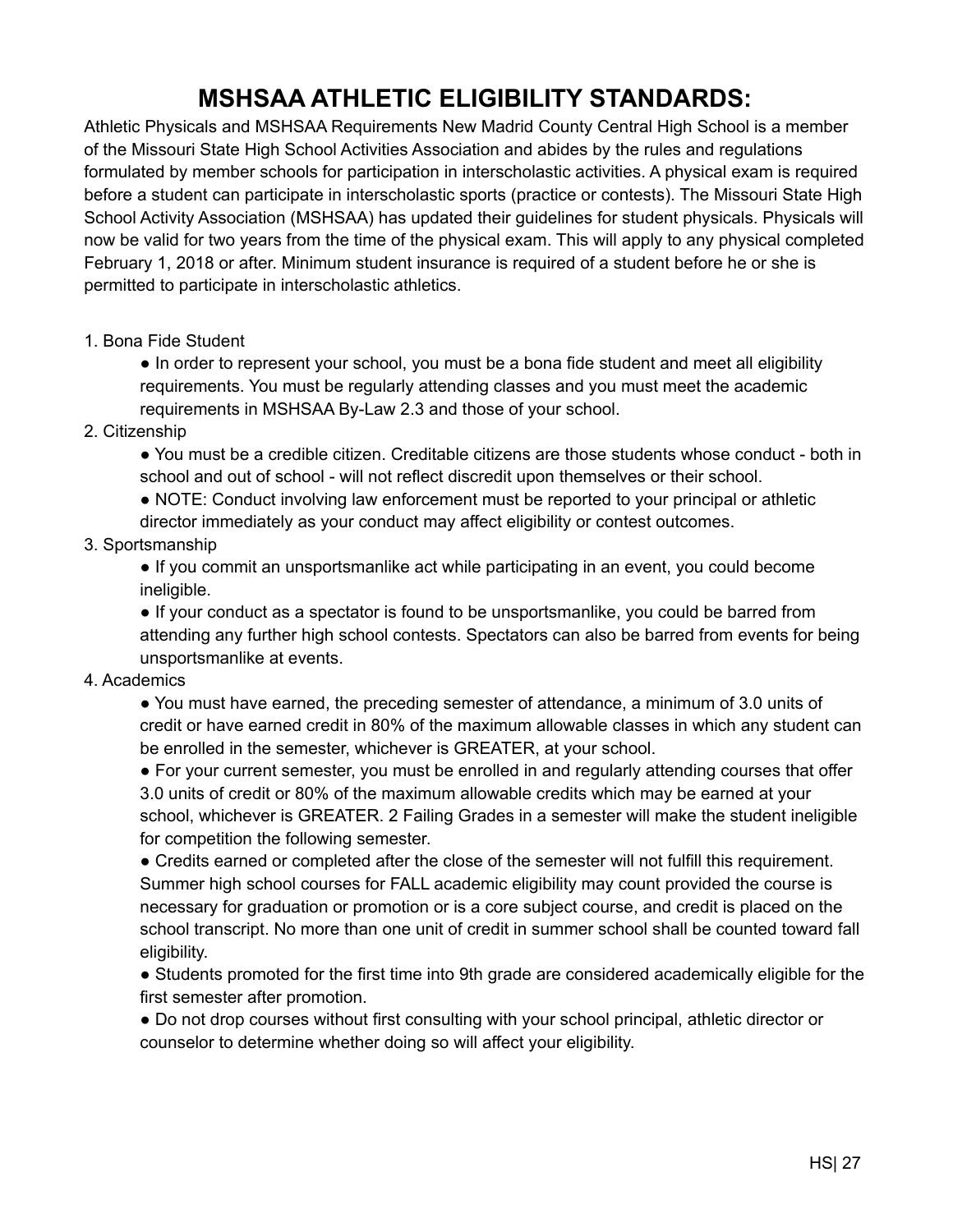# **NEW MADRID COUNTY CENTRAL R-1 PROCEDURES AND CLASS SCHEDULE**

# **CLUBS AND ORGANIZATIONS**

<span id="page-28-1"></span><span id="page-28-0"></span>Students are encouraged to become an active member in one of NMCC's clubs and organizations. Current clubs/organizations available to NMCC students include:

- 
- 
- 
- 4. Singing Eagles 14. Skills USA
- 5.National Art Honor Society 15. National Honor Society
- 6. Student Council 16. BETA Club
- 7. Academic Team 17. F.C.A
- 8. Green & Gold Club 18. Archery
- 
- <span id="page-28-2"></span>10. Science Olympiad
- 1. Marching Eagles 11. Future Farmers of America
- 2. Concert Band 12. National Honor Society
- 3. Flag Corps 13. Future Business Leaders of America
	-
	-
	-
	-
	-
- 9. Yearbook 19. NMCC Athletic Teams

# **ELIGIBILITY REQUIREMENTS FOR CLASS OFFICER**

Elected Offices: President, Vice President, Secretary and Treasurer.

To be elected to one of these offices, a student must have:

3.0 or above cumulative Grade Point Average

3 Teacher Recommendations

35 Signatures of Classmates (from your own class)

Good Attendance

No Discipline Referrals

9th grade - Involved in one (1) extra-curricular activity

10th -12th grade - Involved in two or more extra-curricular activities

# **ELIGIBILITY REQUIREMENTS FOR NMCC ROYALTY**

- <span id="page-28-3"></span>1. 2.75 cumulative GPA
- 2. Member of Green & Gold Club
- 3. No discipline referrals
- 4. 9th grade: one (1) extra-curricular activity
- 5. 10th-12th grade: two (2) extra-curricular activities
- 6. Good attendance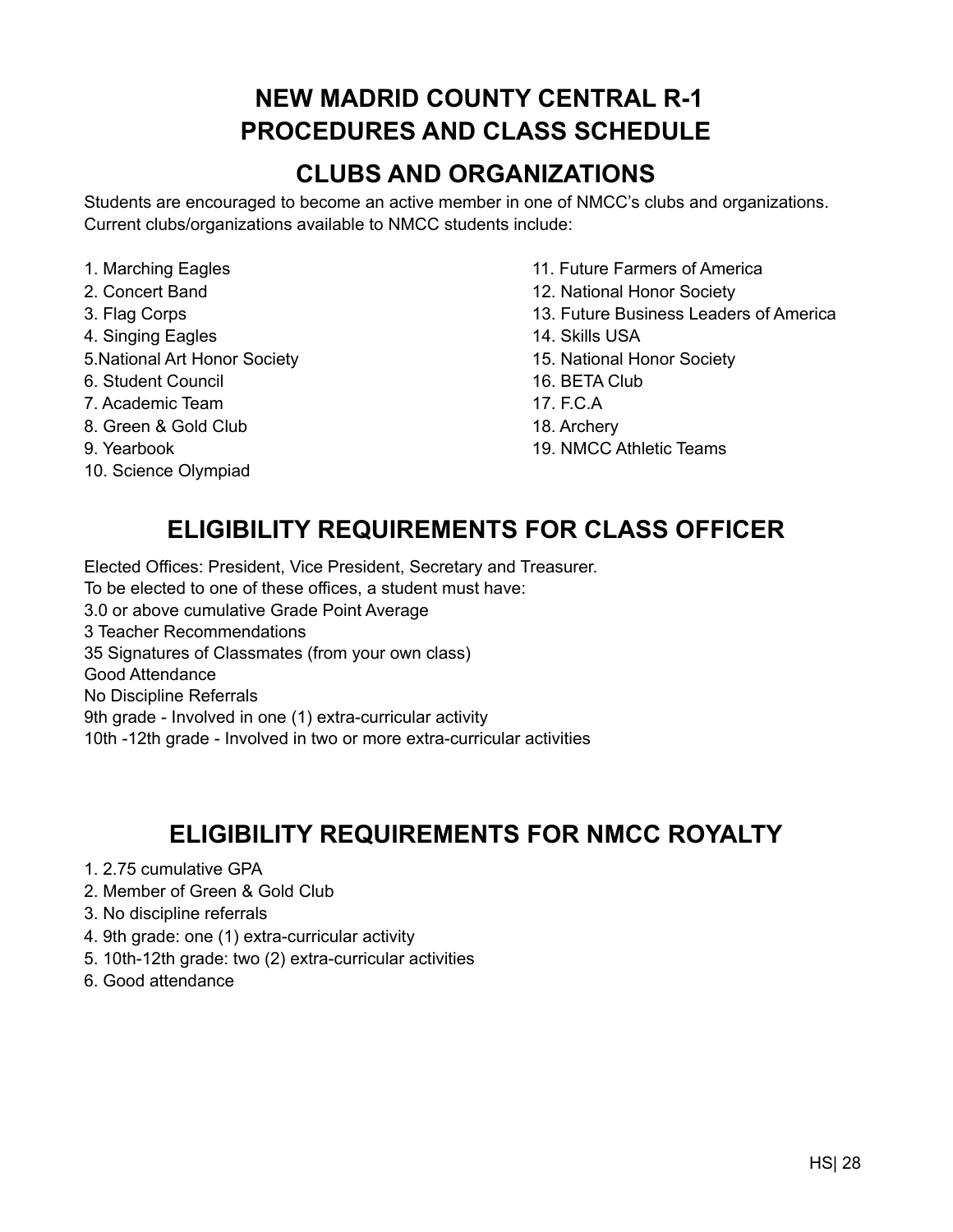# **SCHOOL HOURS**

<span id="page-29-0"></span>Parent and student cooperation is requested in observing the daily school schedule.

| 2021-2022 Bell Schedule |              |           |           |
|-------------------------|--------------|-----------|-----------|
|                         |              | 1st Bell  | 7:56 AM   |
|                         | Hour Start   |           | End       |
|                         | 1            | $8:00$ AM | $8:51$ AM |
|                         | $\mathbf{2}$ | $8:55$ AM | $9:46$ AM |
|                         | 3            | $9:50$ AM | 10:41 AM  |
| <b>1st Lunch Shift</b>  |              | 10:41 AM  | 11:05 AM  |
|                         | 4            | 10:45 AM  | 11:36 AM  |
|                         | 4            | 11:09 AM  | 12:00 PM  |
| <b>2nd Lunch Shift</b>  |              | 11:36 AM  | 12:00 PM  |
|                         | 5            | 12:04 PM  | 12:55 PM  |
|                         | 6            | 12:59 PM  | $1:50$ PM |
|                         | 7            | 1:54 PM   | 2:45 PM   |

All class periods are 51 minutes in length with 4 minutes for passing time between each class.

# **ELECTRONIC DEVICES (Cell Phones)**

<span id="page-29-1"></span>The New Madrid County Central School District understands and acknowledges that cell phones are a necessity for many students and parents. Students may have cell phones on campus, but they must be turned off and put away. These rules are designed to protect student privacy and academic integrity of courses at NMCC. Headphones are allowed for use with chromebook devices. (They are not to be worn in hallways or between classes.) Students may not use cell phones, apple watches, personal laptops, ipads, tablets for non-educational purposes. The school is not responsible for the theft or loss of devices. If a student is seen on a cell phone texting, talking, or viewing, the student should be written up, and the device confiscated. Students should also not wear earbuds in the hallways.

- 1st offense the device will be given back at the end of the day. (Warning)
- 2nd offense results in detention and the parent or guardian must pick up the device from the office. (Detention)
- 3rd offense will result in detention for the student with parent/guardian picking up device
- 4th offense will result in ISS, with parent and guardian picking up device
- 5th offense and each subsequent offense will result in 2 days of ISS, with parent quardian picking up device

● Failure to turn over a cell phone will result in ISS/OSS at Principal discretion. = ISS or OSS of multiple days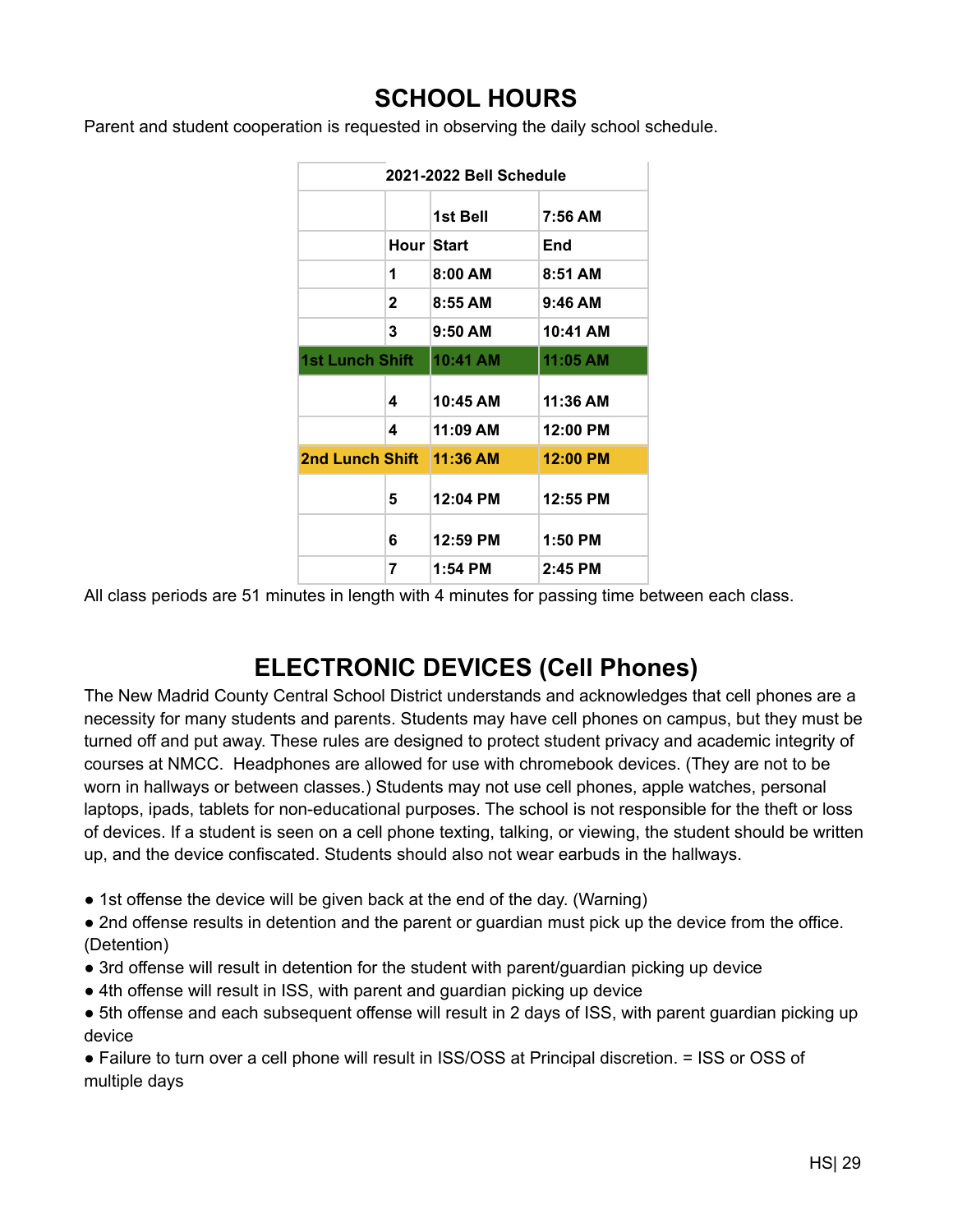# **HALLWAY FLOW AND TRAFFIC**

<span id="page-30-0"></span>Congestion in the halls can be improved by keeping to the right and moving on to your destination as quickly as possible. There is no need for running, scuffling, loud talking, whistling, slamming locker doors, and standing in large groups that block the halls and the efficient flow of traffic. Students are expected to follow the guidelines and flow of traffic when going to their classes.

# **GYMNASIUM AND AUDITORIUM**

<span id="page-30-1"></span>Students are not to be in the gym or building without proper teacher supervision. Students using the gym must be supervised by a coach/teacher. Students are not to use the gym as a hallway during passing times. The gymnasium is a classroom and should not be disrupted during the day.

# **LOCKER PRIVILEGES**

<span id="page-30-2"></span>Lockers are provided for the students for the necessary school items. Abuse of the use of the locker or its immediate area may result in loss of privileges. The storing of edible items in lockers is a cause for loss of the locker privileges. The school administration reserves the right to search the lockers in case of suspected violations of school policy.

School Districts must create a climate in the school which assures the safety and welfare of all students. School authorities may search a student's locker, desk, personal belongings including vehicles, or make a personal search and seize any illegal contraband, dangerous weapons, or stolen property. A search may be conducted if there is reasonable belief that a controlled substance, gun, stolen property, or other contraband is present. The school is not responsible for lost or stolen articles.

# **STUDENT CHEMICAL ABUSE**

<span id="page-30-3"></span>The New Madrid County Central R-1 School District instituted a Student Chemical Abuse Policy in 2008. This applies to students who participate in school athletic teams and students who participate in any school clubs and organizations. This program does not affect other policies and practices of the district, which deal with drug possession or use where reasonable suspicion is obtained by means other than random sampling provided in this policy. Students in extracurricular activities will be subject to random drug tests with parental notification of positive results. If a student tests positive on a drug test, they will be tested on all subsequent tests of that academic year. A positive test results in student discipline and suggested counseling. To view the complete policy, you may access the Board Policy available on the district's website under Athletics and at the administrative offices.

### **STUDENT VEHICLES**

<span id="page-30-4"></span>The school shall maintain the authority to regulate and enforce all driving and parking of motorized student vehicles on school property.

ALL DRIVERS MUST BE LICENSED AND THEIR VEHICLES INSURED PROOF MAY BE REQUESTED AT ANY TIME.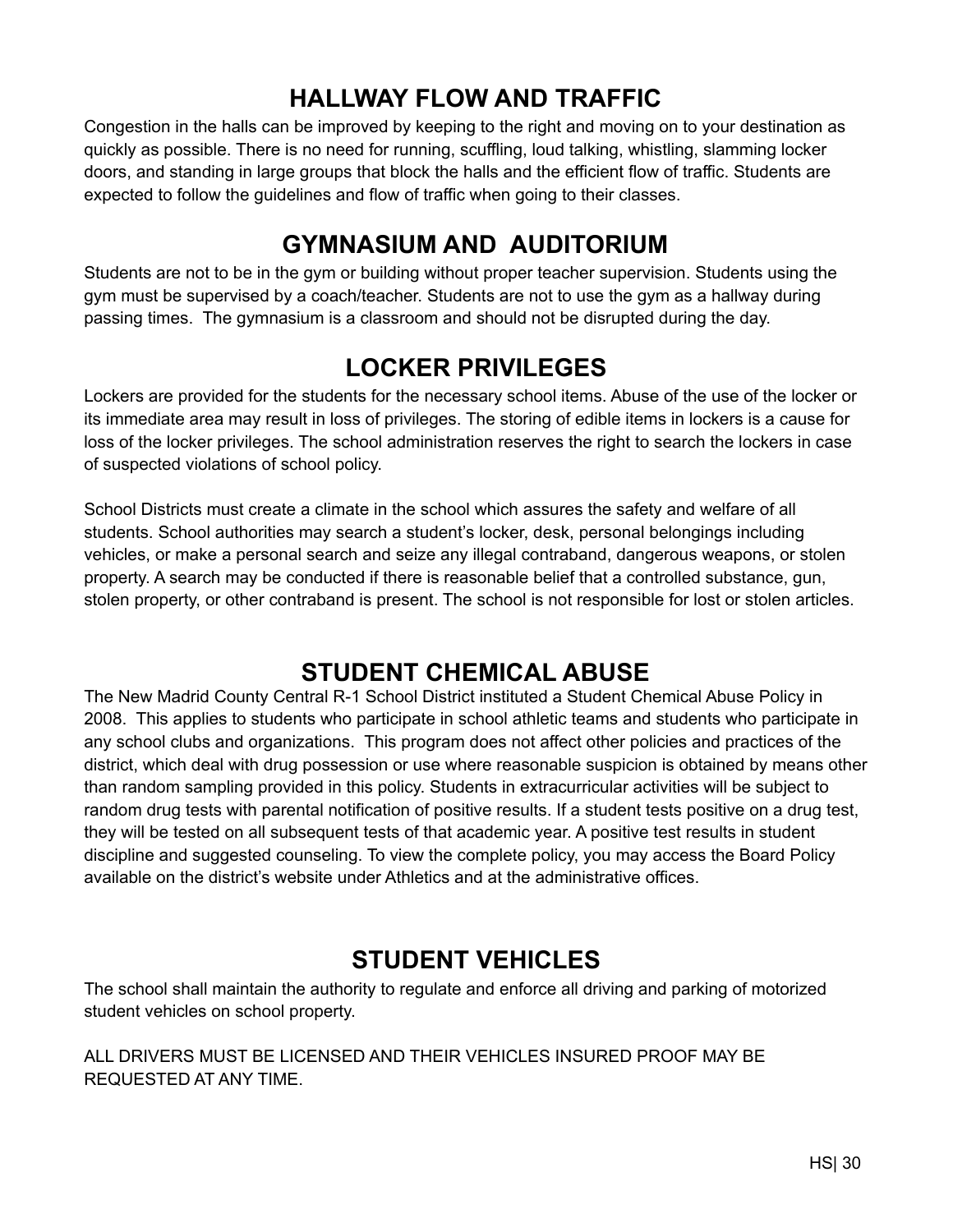● The parking lot is for the convenience of vehicle parking. Sitting in parked cars will not be permitted. Students are to exit their vehicles and enter upon arrival at school.

● No student car will be permitted to leave the school lot at any time during the school day unless permission is obtained from the principal.

● All student vehicles must be registered in the principal's office and have a parking tag.

● Vehicles will be parked on the football parking lot if the student parking lot is filled. Do not attempt to park in the teacher parking areas.

● Students must park in designated areas only. Failure to park in a designated area will result in disciplinary action.

● Students will, upon arriving at school, roll up their car windows and lock vehicles. Vehicles will not be unlocked during the school day. This is for your own protection. The NMCC R-1 School District assumes NO liability for accidents or theft.

- Students are not to return to their cars during the day without permission from the Principal's office.
- Students should observe a 5 mph speed limit when entering and leaving the parking lot.
- Students should exit to the west side of the building and refrain from impeding bus movement to the middle school.
- Students who drive recklessly on school grounds can lose their parking privileges.

# **INELIGIBILITY LIST**

<span id="page-31-0"></span>An extracurricular activity is one in which the student does not receive a grade or credit for attendance. These activities include athletic events, dances, trips and prom.

Any student participating in extracurricular activities who receives more than one F for the semester will not be allowed to participate in any extracurricular activity during the next semester following the semester in which the F's were made. Any student owing money to the school over the daily allowance, may not be allowed to participate or attend any extracurricular student activity. Technology Fines, Lunch accounts, Equipment and Uniform Responsibilities may also validate a student being placed on the ineligibility list. (Exception) Students receiving special services with appropriate and updated IEP's will be expected to achieve satisfactory progress on that IEP. ("Satisfactory progress" to be determined by the instructor and the Principal). The state guidelines allow incoming seventh and ninth graders who have been promoted to have a "clean start" in regard to extracurricular activity. Students transferring from another school will be allowed to participate in extracurricular activities if they fulfill the Missouri State High School Activities Association Guidelines, until the end of that quarter. At the end of that quarter the above stated rule will become effective.

# **DANCES**

<span id="page-31-1"></span>● OUT OF SCHOOL DATES FOR DANCES will be permitted at most dances. A form must be completed and turned in to the principal's office for approval by principal and dance sponsor(s). The age limit for out of school dates is ninth grade to age 20. Admittance of out of school dates will be at Principal's discretion after review of school discipline and records of potential out of school dates.

- School lunch balances and fines should be paid before attending.
- School Dress Code should be followed by all attendees.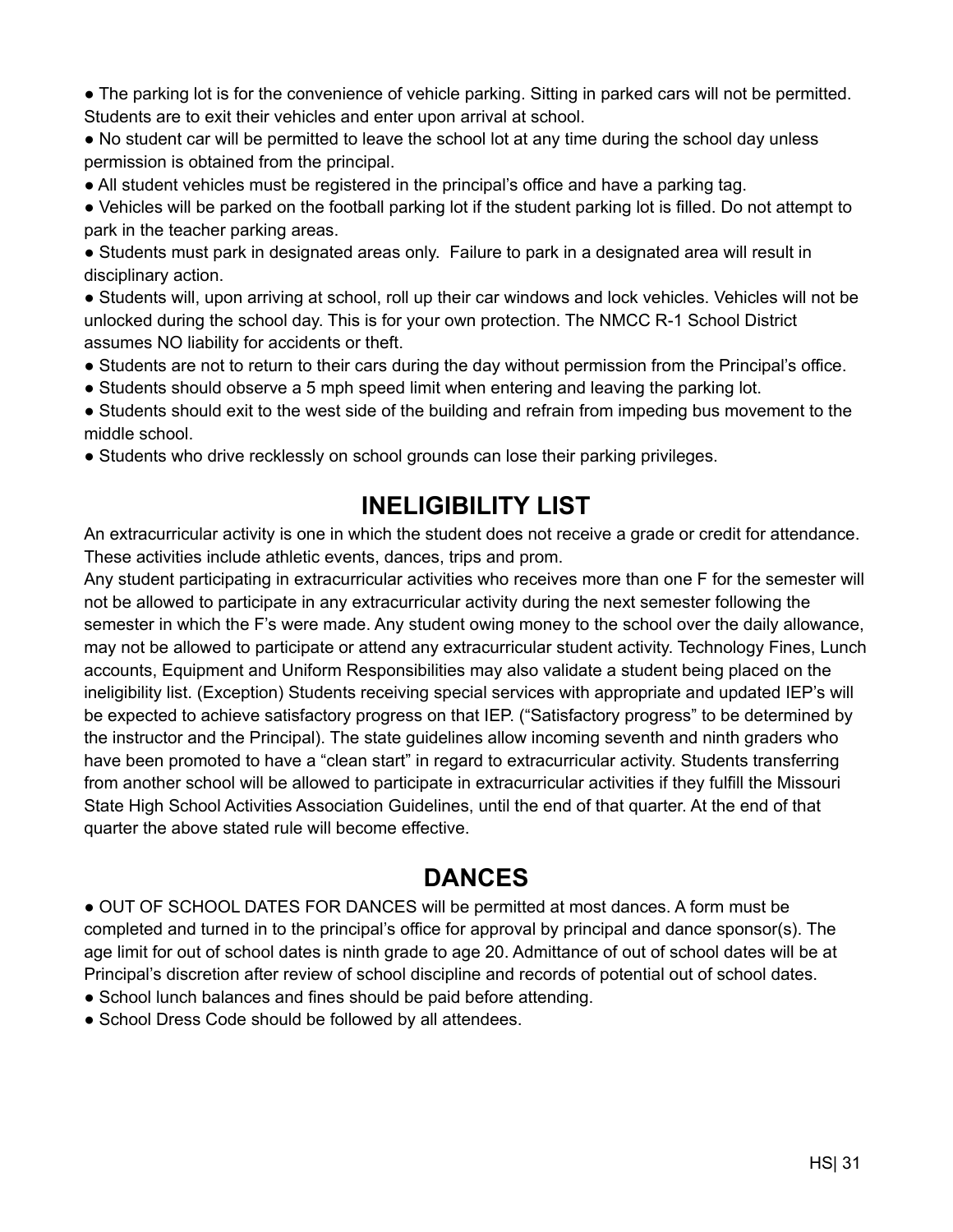# **SCHOOL SPONSORED TRIPS**

- <span id="page-32-0"></span>1. Students must have a signed permission slip to attend any school sponsored field trip and are responsible for all academic work missed while on the trip. Students must pick up the school trip form in the High School office to document missed work from the field trip.
- 2. All students who take school sponsored trips must leave and return on the school bus or other transportation furnished for the trip. In the event a student is not present at the appointed time to return from an activity and after all reasonable efforts to locate the student have been exhausted, the sponsor shall contact his/her principal and/or technical skills center director or their immediate supervisor. The administrator will then make every reasonable effort to contact the student's parents/guardians. If the principal and/or technical skills center director or another administrator cannot be contacted, the sponsor shall call the New MadridCounty Sheriff's Office for assistance in locating an administrator. At least one sponsor, with transportation, will remain in the designated pick-up area until the following provisions have been made: (a) the student's parents/guardians have been contacted by the administrator, and (b) the student's parents/guardians direct the administrator to instruct the sponsor to return home.
- 3. Student's affected by Section 1 (above) will face disciplinary measures which are appropriate considering the degree of the violation. These measures include, but are not limited to: (a) removal from the organization or group involved; (b) being banned from any activities/trips for a period of 365 days; (c) exclusion from graduation ceremonies, if a senior; and (d) suspension from school.

### **SCHOOL DISCIPLINE**

<span id="page-32-1"></span>Certain basic rules are necessary for maintaining proper order in school and at school activities. Discipline, the process of enforcing school rules, begins with the teacher, who is responsible for the orderly operation of the school as well as his/her classroom. Serious or repeated behaviors may be reported to the principal, superintendent, and school board in an ascending order with due process procedures being observed at all levels. Parental/guardian assistance and cooperation will be solicited in efforts to encourage behavioral changes in those students who choose not to abide by school rules. The enforcement procedure for a standard of student conduct must be broad and flexible enough to allow for individual differences and various circumstances. At the same time, they must be specific enough to enhance consistency of disciplinary action and uniform understanding of those involved. Students with disabilities will be disciplined according to their Individualized Education Plan (IEP).

#### **STUDENTS WHO REFUSE TO COMPLY A DISCIPLINARY ACTION WILL RECEIVE IN SCHOOL SUSPENSION OR OUT OF SCHOOL SUSPENSION AT PRINCIPAL'S DISCRETION. CONSEQUENCES FOR INAPPROPRIATE BEHAVIOR**

Consequences for inappropriate behavior are listed from minimum to maximum and may be assigned at the discretion of the building principal depending upon the discipline record of the student and the severity of the offense. For example, third and fourth offense punishment may be assigned if the behavior is extreme on the first offense. The principal may decide on specific offenses not listed in the handbook.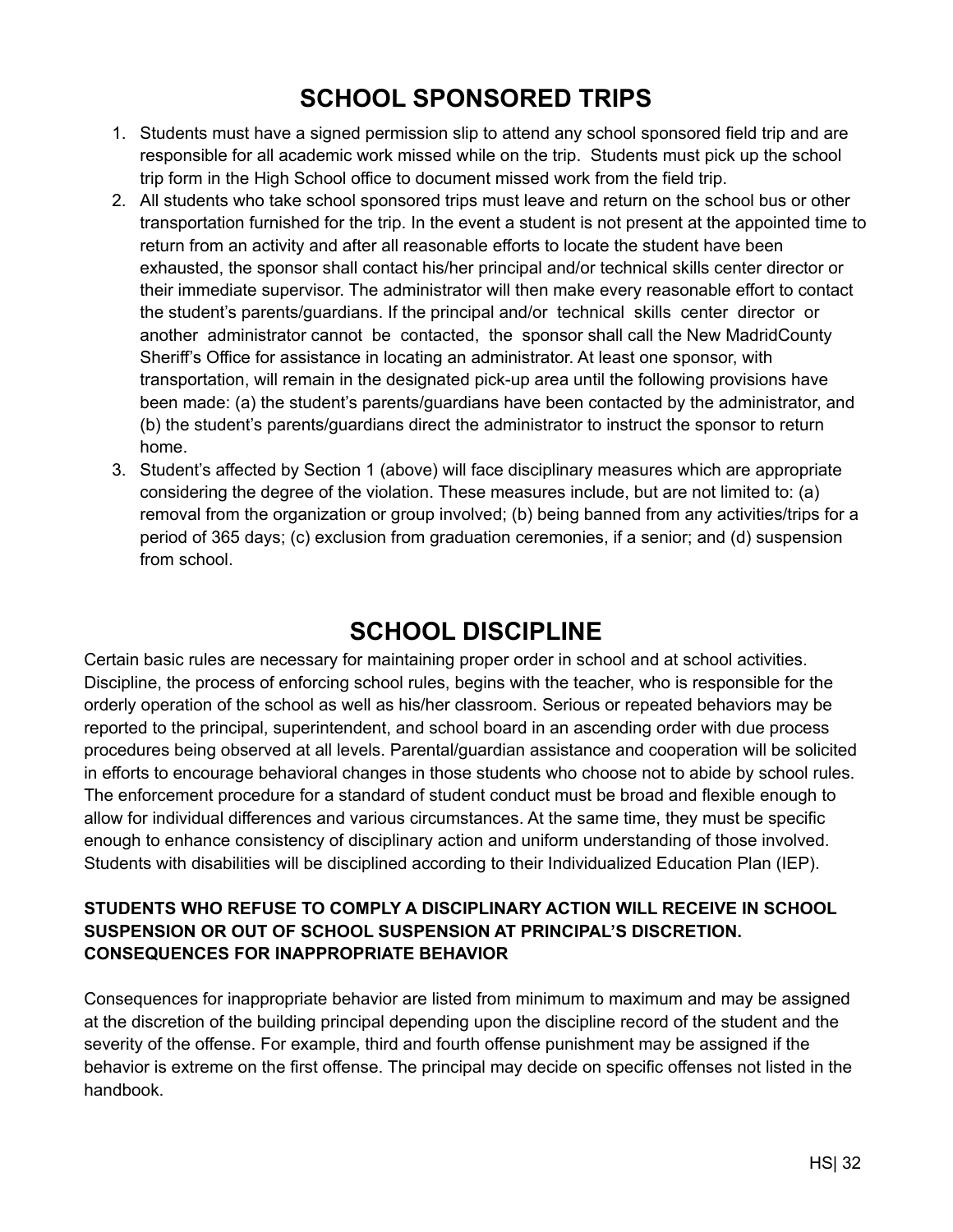### **DETENTION**

<span id="page-33-0"></span>The control of student behavior is the responsibility of the teachers and administration in cooperation with the parents. The desired outcome is the development of self discipline on the part of the individual student. It is the responsibility of the school to utilize the most effective means of punishment which is usually administered in a graduated manner from minor to a more severe method of punishment, with suspension or expulsion being the most severe. It is generally agreed upon that a student is best suited to remain in the school environment while receiving punitive actions. Only when a student is a threat to others, himself, or is a definite disruption to the educational process is suspension or expulsion utilized. It is felt that the utilization of a detention, which requires students to stay a specified period of time under appropriate supervision will add additional dimension to the punitive actions available and will provide opportunity to correct misbehavior short of suspension or expulsion. Detentions will be one or two hour(s) in length and will be served on the designated day (Monday-Thursday) each week starting at 3:00 in the library. The students will have 2 opportunities to serve their detention and then will be placed in ISS if not served. You cannot satisfy more than one detention during a one hour period. If you have more detention than you can serve in a timely manner you will serve the remainder in ISS, one day for each detention. After the fourth detention in a semester, students will serve progressive days in ISS in place of detentions. Requirement of a student to attend detention is at the discretion of the principal. To require a student to stay after school imposes upon his/her personal time and places certain requirements on the family. This authority should not be taken lightly. If a parent/guardian refuses to allow for his/her child to remain after school-time for detention, the student will be suspended from school for a period of three (3) days or serve In-School Suspension.

### **CORPORAL PUNISHMENT**

<span id="page-33-1"></span>Corporal punishment should be used only after other methods have failed and when there is reason to believe it will be helpful in maintaining discipline or in the development of the student's character and power of self-control. All instances of corporal punishment shall be witnessed by at least one other certified staff member of the school staff and will only be administered by a principal or other District administrator. The use of reasonable force for a district employee to protect persons or property is not abuse within the meaning of Chapter 210, RSMo.

### **IN SCHOOL SUSPENSION**

<span id="page-33-2"></span>In-school suspension is a structured disciplinary action in which a student is isolated or removed from regular classroom activities, but is not dismissed from the school setting. The principal/designee may assign students to the in-school suspension program for a reasonable and specified period of time. The New Madrid County Central R-1 School District Suspension (ISS) program is designed to provide a firm disciplinary alternative for those students who have become involved in a disciplinary incident, yet at the same time providing the opportunity for the student to remain in the educational learning environment where he/she can continue to receive instructional guidance. ISS placement will begin immediately after the student is assigned to ISS. If ISS is full and students must wait to serve their time in ISS, they will not be allowed to participate in extracurricular activities until their ISS time is served. Objectives:

1. To provide adequate and suitable punishment for those students involved in a disciplinary incident, to include removal from the regular classrooms and the mainstream activities.

2. To attempt to bring about a positive change in undesirable and unacceptable student behavior.

3. To reduce the amount of educational learning time lost through out-of-school suspension.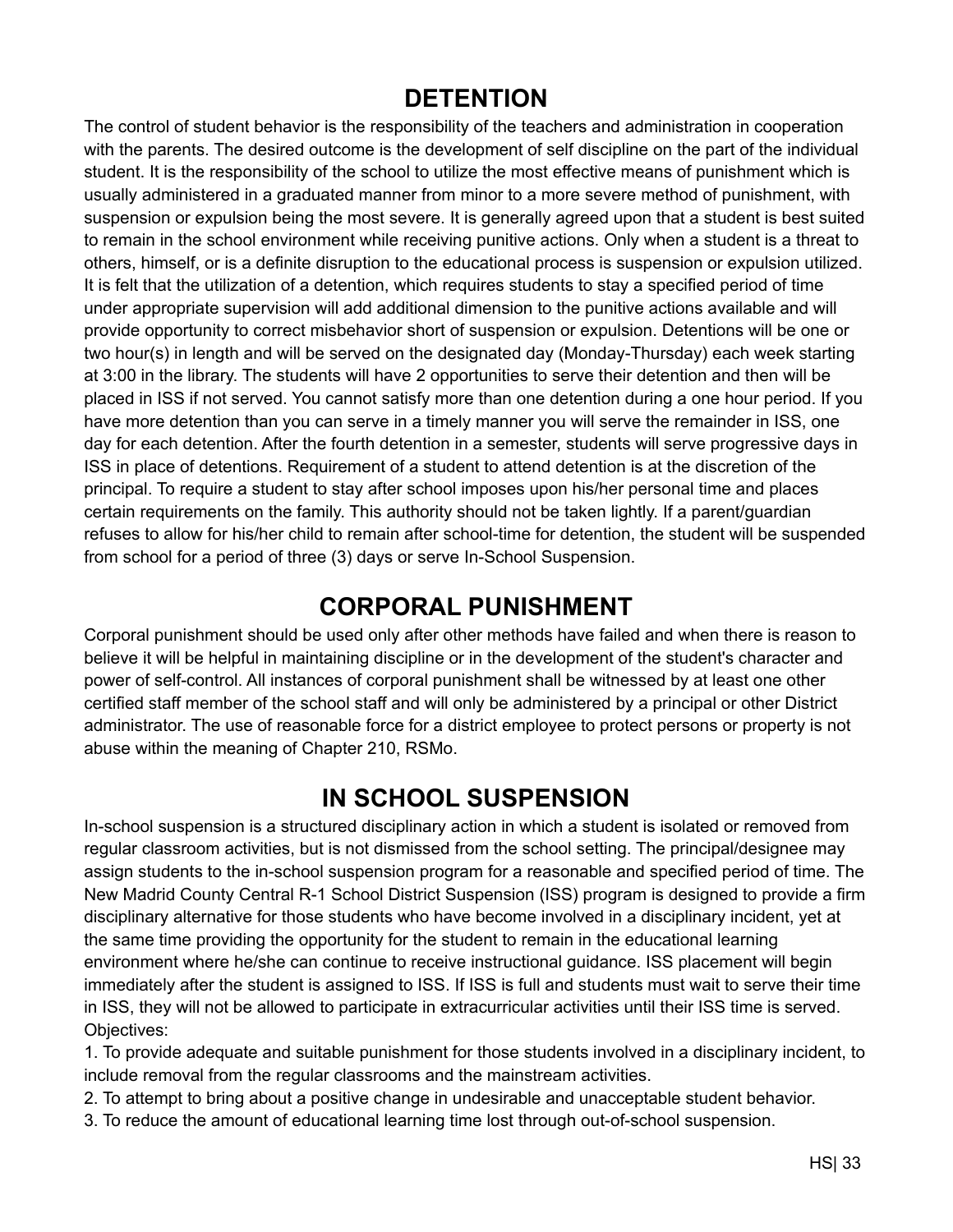4. To provide the student the opportunity to remain in the educational learning environment where he or she can continue to receive instructional guidance.

# **POLICIES**

<span id="page-34-0"></span>1. Administrators of the New Madrid County Central R-1 School District have the authority to place students in the ISS program. This placement may be for such time as the administrator deems necessary for proper behavior adjustment.

2. Assignment to the ISS program will be for the entire school day unless otherwise indicated by an administrator. Students must copy the ISS rules daily while in attendance for their discipline. Students may also be required to write the policy that was broken while serving. Students who do not complete the entire school day in ISS will not have that day counted toward their ISS assignment, unless they have received prior approval from an administrator to be absent from the program. Partial days do not count toward the assigned number of days in ISS.

# **OUT OF SCHOOL SUSPENSION (OSS)**

<span id="page-34-1"></span>OSS- refers to an exclusion from school for a specific period of time short of permanent exclusion. Building principals are authorized to suspend students for periods of time not to exceed ten (10) consecutive school days for violation of District regulations, and are authorized to impose additional suspensions of not more than 10 consecutive school days in the same school year for separate acts of misconduct. The days of suspension will not be counted against the days allowed by Board policy unless the student is in Alternative School. Alternative School student suspensions will count toward the allowed number of days. Building principals may also recommend extensions of suspension for periods of time up to 180 consecutive school days to the Superintendent. The Superintendent of schools may suspend students for periods up to 180 consecutive school days and recommend longer suspensions and expulsions to the Board of Education. Only the Board may impose suspensions in excess of 180 consecutive school days. These days are not to exceed the end of the grading period in which the student was suspended.

# **EXPULSION**

<span id="page-34-2"></span>The term "expulsion" refers to permanent exclusion from school. If a student consistently or grossly refuses to conform to school policies, rules and/or regulations, the Superintendent may recommend to the Board of Education that the student be expelled from school. Parent(s) (guardian(s)) may waive the right to a hearing for their student provided the student is under the age of eighteen (18) and provided the waiver is in writing.

#### **CONDITIONS OF SUSPENSION, EXPULSION AND OTHER DISCIPLINARY CONSEQUENCE**

All students who are suspended or expelled, regardless of the reason, are prohibited from participating in or attending any district-sponsored activity, or being on or near district property or the location of any district activity for any reason, unless permission is granted by the superintendent or designee. When appropriate, the district may prohibit students from participating in activities or restrict a student's access to district property as a disciplinary consequence even if a student is not suspended or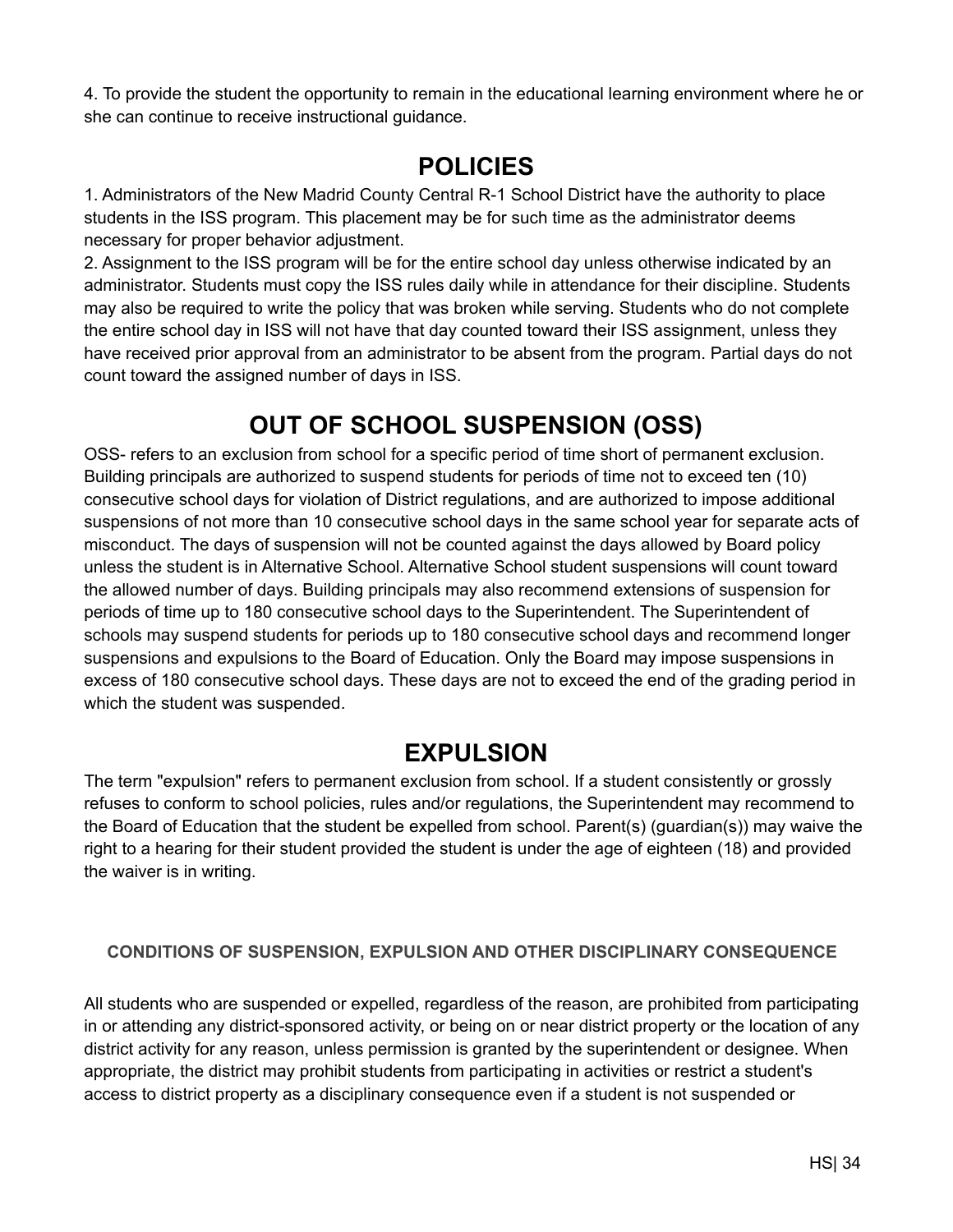expelled from school. Likewise, a student may become ineligible for or be required to forfeit any honors and awards as a disciplinary consequence.

Expulsion - The Board of Education may, based on a recommendation from the superintendent, expel a student after a hearing before the board, unless the hearing is waived in writing. An expulsion is a form of suspension that continues unless reversed by the Board.

In accordance with law, any student who is suspended for any offenses listed in § 160.261, RSMo., or any act of violence or drug-related activity defined by policy JGF as a serious violation of school discipline, shall not be allowed to be within 1,000 feet of any district property or any activity of the district, regardless of whether the activity takes place on district property, unless one of the following conditions exist:

1. The student is under the direct supervision of the student's parent, legal guardian, custodian or another adult designated in advance, in writing, to the student's principal by the student's parent, legal guardian or custodian, and the superintendent or designee has authorized the student to be on district property.

2. The student is enrolled in and attending an alternative school that is located within 1,000 feet of a public school in the district.

3. The student resides within 1,000 feet of a public school in the district and is on the property of his or her residence.

If a student violates the prohibitions in this section, he or she may be suspended or expelled in accordance with the offense, "Failure to Meet Conditions of Suspension, Expulsion or Other Disciplinary Consequences," listed below.

Impact on Grades

As with any absence, absences due to an out-of-school suspension may result in the student earning a lower grade in accordance with the district's policy on absences.

# **STUDENT BEHAVIOR CODE**

<span id="page-35-0"></span>All students are expected to conduct themselves at all times in a manner that will contribute to the best interest of the school system and not infringe on the rights of others. The following activities are considered improper conduct and will subject the student to disciplinary action including, and not limited to, suspension or expulsion from school. A violation of the rule will occur whether the conduct takes place on the school grounds at any time, off the school grounds at a school activity, function, or event, en-route to and from school.

### **STUDENT RULES**

<span id="page-35-1"></span>Students will receive detention or other punishment for violation of certain school rules. Administrators have some discretion as to the appropriate discipline. Students who refuse to serve detentions will be assigned In School Suspension or Out-Of-School suspension. All suspensions of ten days or more may require student appearance before the school board before the student is allowed to return to school.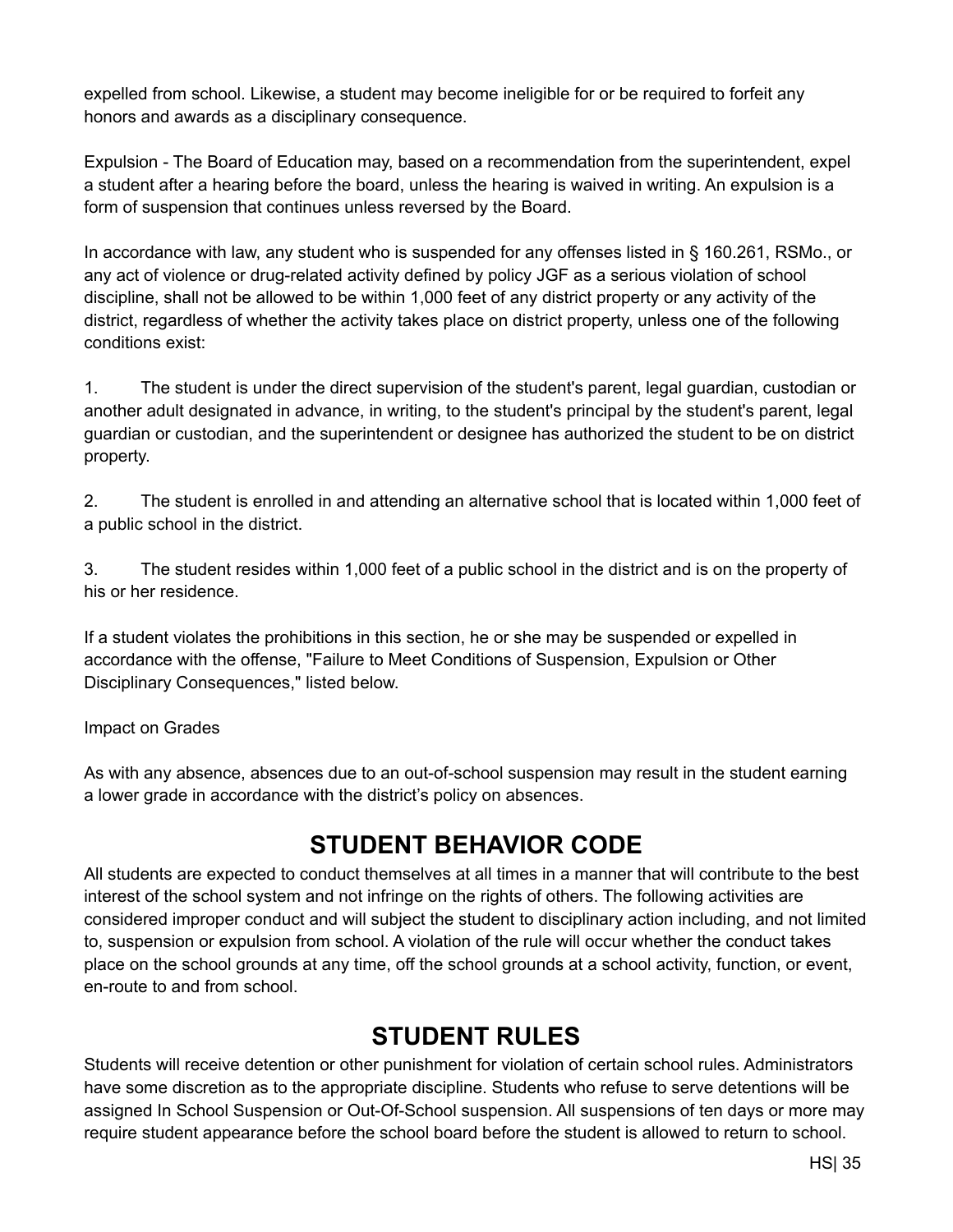Certain violations of the student behavior code result in contact with legal authorities. Below is an abridged list of rules that can and will earn a student disciplinary action, however, there is no way to have a complete list of any infraction that may be brought before the school's attention. You can access the full Board Approved Policy on the New Madrid County Central R-1 School District Website.

# **DRESS CODE**

<span id="page-36-0"></span>New Madrid County Central R-1 High School is committed to providing an environment free from distractions in the educational setting. The appearance and dress of each student plays a role in this process. The following guidelines should be followed by students regarding their choice of dress while at school and at district sponsored extracurricular activities. Administration has the final decision on ALL dress code offenses. Clothing should promote decency and modesty appropriate for a learning environment. Undergarments should not be visible. The district prohibits any clothing that promotes disruptive behavior. No article of clothing and/or accessories may be worn that has words, symbols, or pictures, associated with alcohol, tobacco, drugs, profanity, double meanings, gang affiliation, and other products or activities deemed inappropriate by the administration. Pajamas or house shoes may not be worn to school. Blankets and pillows are not to be brought into the buildings, worn or used during school time.

#### **TOPS/SHIRTS**

- Tops/Shirts must cover the entire torso.
- Tank Tops may only be worn under another shirt or jacket
- Tops that are revealing are not allowed. Undergarments at no time should be visible.
- Strapped Tops must be 2 inches in width, and off the shoulder tops are not allowed.

#### **BOTTOMS**

- Shorts and skirts are to be at least fingertip length with arms extended at your side. This is to be checked immediately by the teacher when addressed.
- Running shorts that are cut on the side must be fingertip length or longer at the highest cut.
- There are to be no holes or excessive frayed areas in jeans that are above the tips of fingers when extended at sides (same as shorts and skirts above).
- No words or art work are allowed on the seat of pants.
- Students are not to wear sagging pants that show underwear, even with a long shirt.
- Students are not to wear tight revealing workout /yoga pants unless they are covered at fingertip length, all the way around.

• Students are not to wear leggings without a shirt that completely covers their front and buttox area while standing at fingertip length. Cover Shirts should be at least fingertip length for students while standing with arms extended at your side. This should be checked and addressed immediately upon report.

- House shoes, skates and pajamas are not allowed to be worn on campus.
- No blankets, comforters, or pillows are allowed on campus or in classrooms.

1. Students should not wear vulgar or distracting clothing. Determination for vulgar and distracting dress will be made by staff and administration.

2. Students should not wear clothing that bears slogans that carry a double meaning.

Determination of double meaning will be made by staff and administration.

3. Students should not wear clothing that denotes gang affiliation or garments that are sexually explicit, or sexual terms of that nature.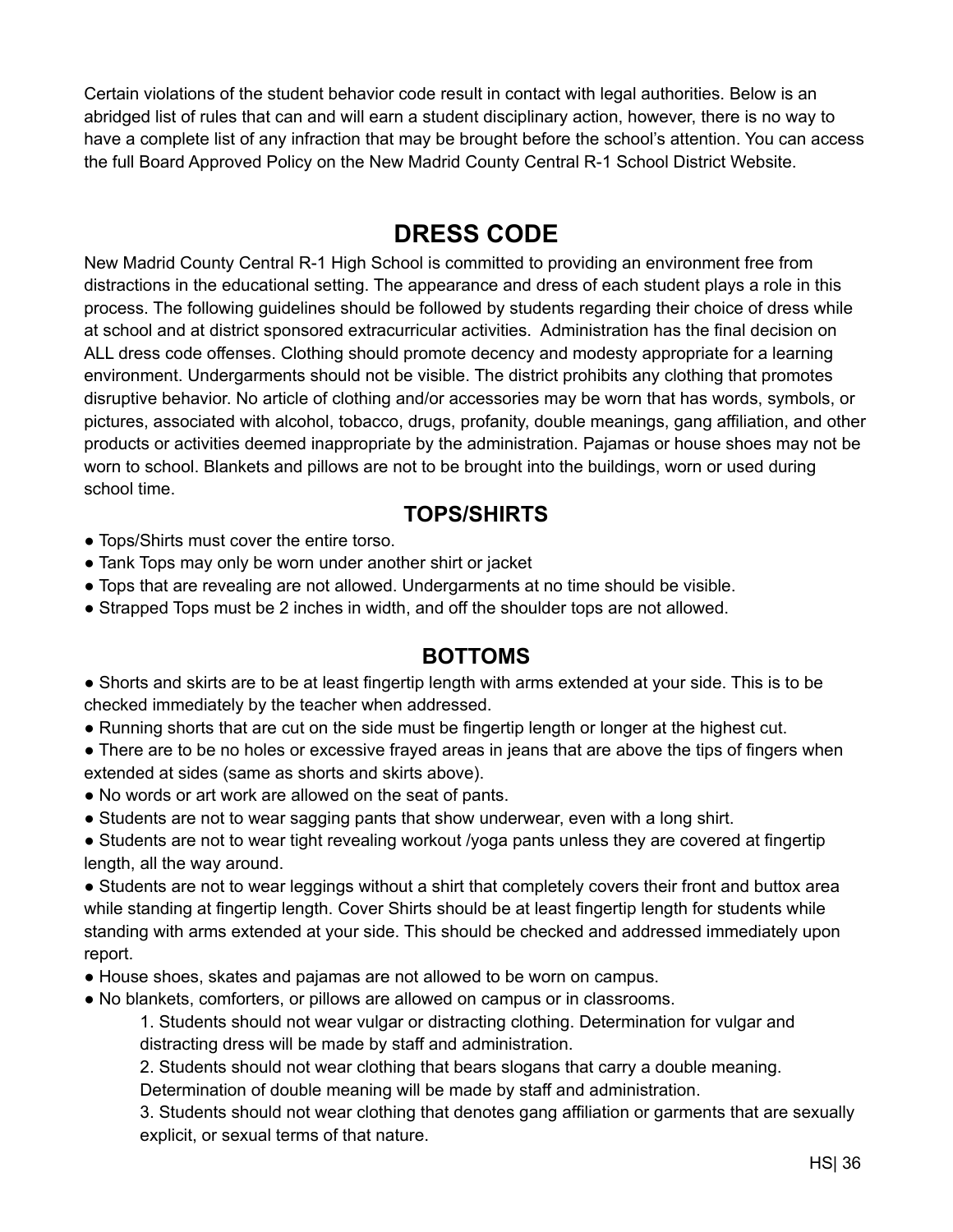4. Students should not wear see-through blouses/shirts, midriff tops, pajamas, halter tops, strapped tops, off the shoulder tops, muscle or sleeveless top garments. Clothing cannot advertise products that are not appropriate for student use or advertisement at school. This includes tobacco, drugs, alcoholic products, or describes sex/sexuality in nature.

5. Students should not wear shorts or skirts that are shorter than fingertip length at the highest cut with students' hands at their side. Skin tight clothing that forms itself to the body can only be worn as an undergarment. An outer garment must cover the body to at least fingertip length, with the students arms extended by their side. Garments with holes and frayed areas cannot be worn at school if the holes are above fingertips length. Holes and frayed areas can have appropriate sewn repairs made and meet school criteria. Taped patches are not acceptable. 6. Sunglasses are not to be worn during the school day unless under documented doctor's orders.

7. Students are not to wear headgear (caps, sock hats,curlers, stockings, visors, sweatbands, do-rags, bandanas, hooded sweat suits or hooded jackets) during the school day. Students should put their headgear in their locker at the 7:56 am bell.

8. Students are not to wear earbuds or headphones in the hallways or between classes.

9. Pillows and Blankets are not allowed on campus. (exception- Overnight trips with clubs & organizations)

10. No spiked accessories or chains including those attached to wallets or belt loops.

**1st Offense- Principal/Student conference and change of clothes if not contacted ISS for the day.**

**2nd Offense- Change of clothes and Detention if not contacted student ISS for the day + detention.**

**Subsequent Offense- Progressive days of In-School-Suspension, + 2 DETENTIONS.**

# **ACADEMIC DISHONESTY**

<span id="page-37-0"></span>Cheating on tests, assignments, projects or similar activities; plagiarism; claiming credit for another person's work; fabrication of facts, sources or other supporting material; unauthorized collaboration; facilitating academic dishonesty; the use of computer applications to produce work that is not the students, and other misconduct related to academics.

**1st Offense-** Detention, In-School-Suspension. **Subsequent Offense**- In School Suspension

### **ARSON**

<span id="page-37-1"></span>Intentionally causing or attempting to cause a fire or explosion

**First Offense-** Detention, In-School-Suspension, 1-180 days Out-of-School Suspension or Expulsion. Restitution if appropriate.

**Subsequent Offense-** 1-180 days Out-of-School Suspension or Expulsion. Restitution if appropriate.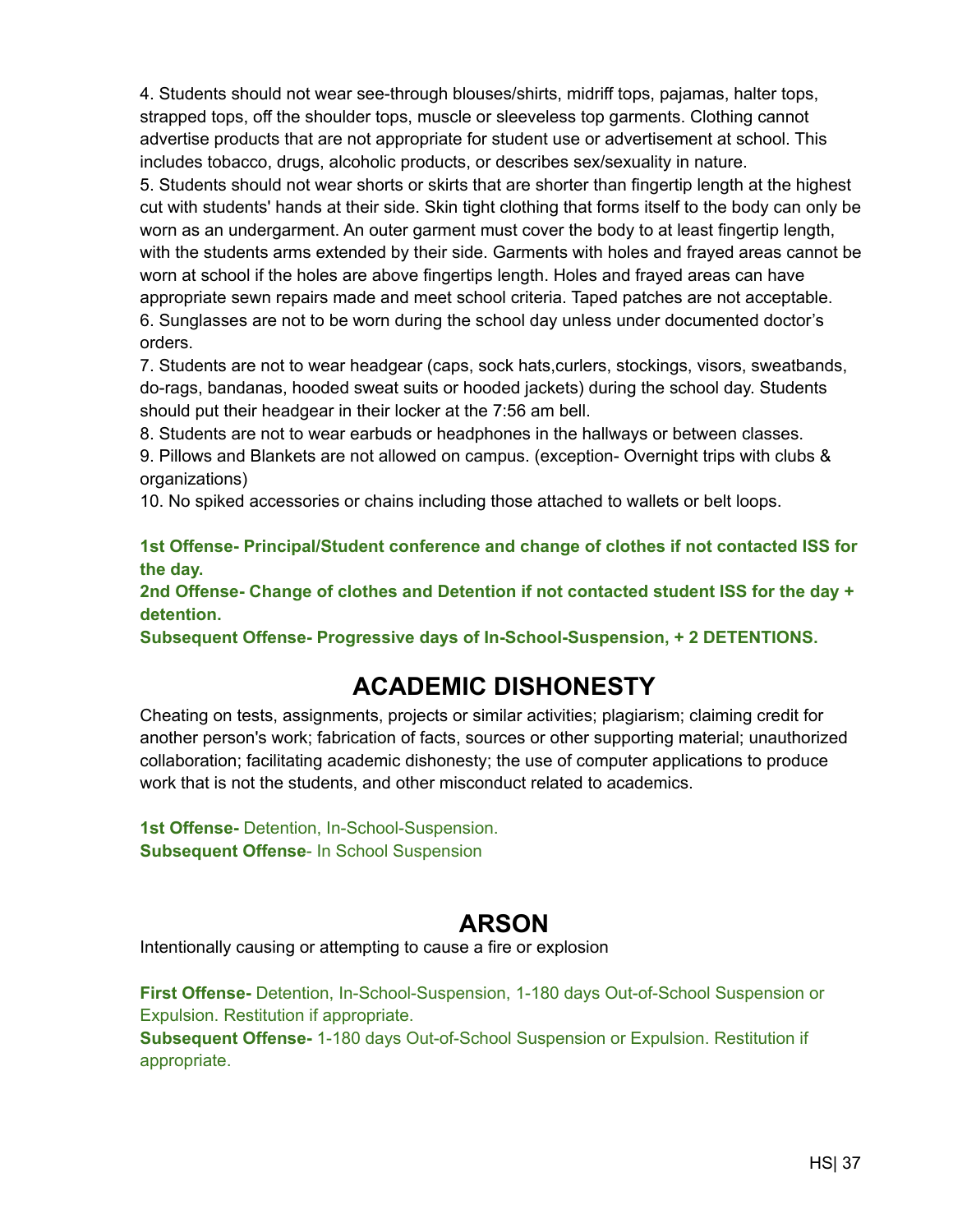# **ALCOHOL**

<span id="page-38-0"></span>Possession of or presence under the influence of alcohol regardless of whether the student is on school premises

**First Offense-** In-School-Suspension or 1-180 days Out-of-School Suspension. **Subsequent Offense-** 1-180 days Out-of-School Suspension or Expulsion.

# **ASSAULT**

<span id="page-38-1"></span>Assault of a Student or Staff Member - Use of physical force with the intent to do bodily harm.

**1st Offense-** Principal/Student conference, Detention, Corporal Punishment, In-School-Suspension, 1-180 days Out-of-School- Suspension or Expulsion. Possible contact of authorities.

**Subsequent Offense-** Corporal Punishment, In-School-Suspension, 1-180 Days Out-of-School Suspension or Expulsion. Possible contact of authorities.

# **AUTOMOBILE/VEHICLE MISUSE**

<span id="page-38-2"></span>Uncourteous or unsafe driving on or around school property, unregistered parking, failure to move vehicle at the request of school officials, failure to follow directions given by school officials or failure to follow established rules for parking or driving on school property.

**1st Offense-** Suspension or Revocation of parking privileges, Detention, Corporal Punishment, In-School-Suspension, or 1-10 days Out-of-School Suspension. **Subsequent Offense-** Revocation of parking privileges, Detention, Corporal Punishment, In-School- Suspension, or 1-180 days Out-of-School Suspension.

# **BULLYING**

<span id="page-38-3"></span>Intentional intimidation or infliction of physical, emotional, or mental harm . Bullying forms will be filled out upon report.

**1st Offense-** Detention, In-School-Suspension, or 1-180 days OSS Meeting with Admin, Counselor, bullying contract, etc., Parental Contact. **Subsequent Offense-** 1-180 Days Out-of-School Suspension or Expulsion. *The police may be notified and Charges may be filed.*

# **COMMONS PROCEDURES/RULES VIOLATIONS**

<span id="page-38-4"></span>**1st Offense-** Conference with Principal, Lunch Detention, Detention, Corporal Punishment, In-School-Suspension

**Subsequent Offense-** Lunch Detention, Detention, ISS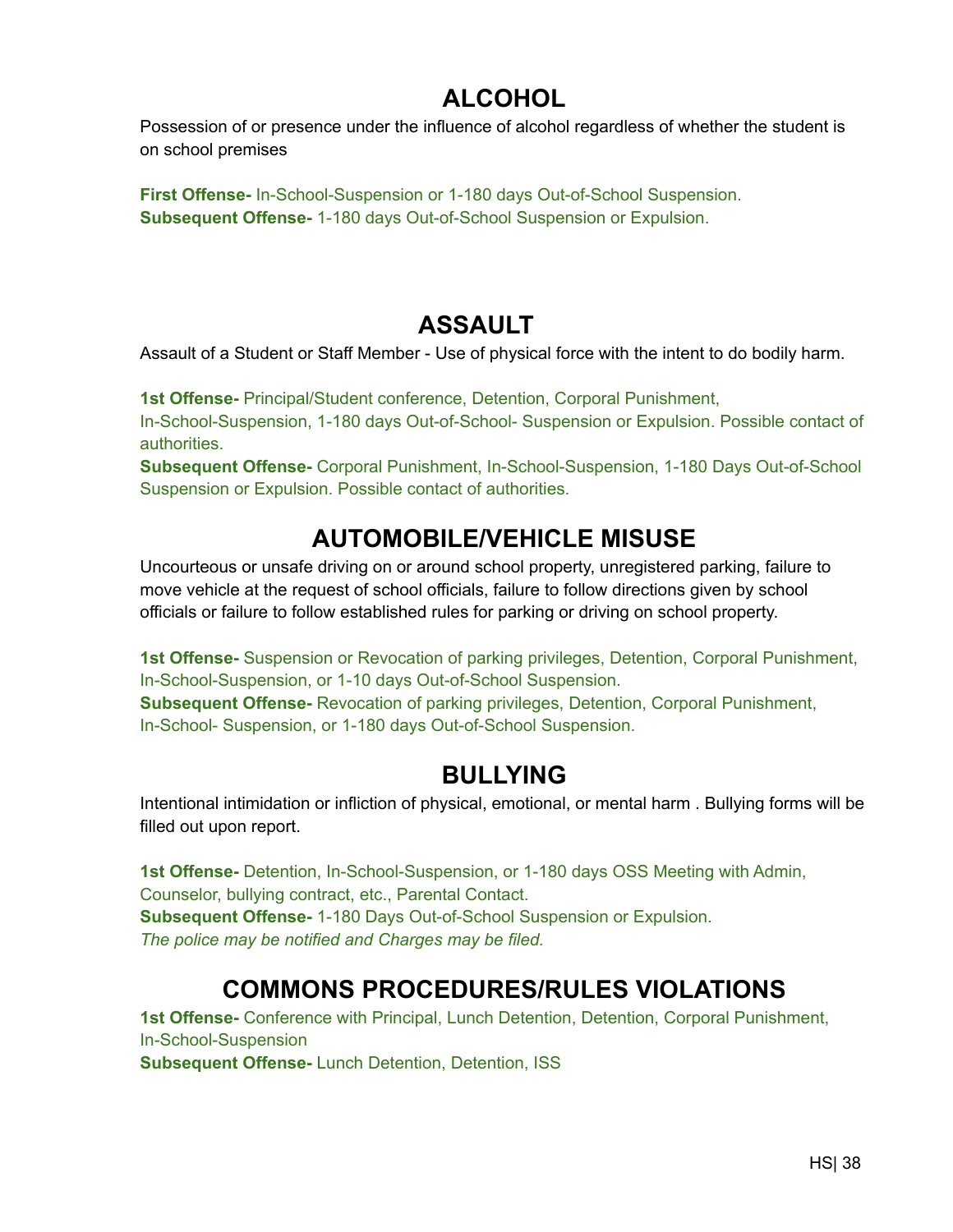# **ELECTRONIC DEVICES/CELL PHONES**

<span id="page-39-0"></span>Students may not use cell phones, personal laptops, apple watches and other electronic devices during the school day. Use of such devices for reasons other than school related business will result in confiscation of the device and other specified punishment. The school is not responsible for theft or loss of electronic devices. Students should not be taking or making calls on their phones or texting. Students should also not wear earbuds or headphones in the hallways or between classes. Personal devices should be off and put away while at school. Exception-After school for extra curricular activities, games, etc. (Safety precaution) A student who will not relinquish their cell phone to teachers or administration will receive OSS, and/ or ISS if the students' parent or guardian comes and picks up the device.

**1st offense-** Warning and the device returned to the student at the end of the day. **2nd offense-** Confiscation of device, detention, and parent must pick up the device. **3rd offense-** Confiscation of device, detention, parent must pick up device. **4th offense-** ISS, confiscation of device, parent must pick up device. **5th offense-** ISS, confiscation of device, parent must pick up device.

# **DEFIANCE OF AUTHORITY**

<span id="page-39-1"></span>Refusal to obey directions or defiance of staff authority.

**1st Offense-** Principal/Student conference, Detention, Corporal Punishment, In-School-Suspension, or 1-180 days Out-of-School Suspension **Subsequent Offense-** Corporal Punishment, In-School-Suspension, 1-180 days Out-of-School Suspension or Expulsion.

# **DISHONESTY**

<span id="page-39-2"></span>Any act of lying, whether verbal or written, including forgery.

**1st Offense-** Nullification of forged documents. Principal/Student conference, Detention, Corporal Punishment, In- School Suspension, or 1-10 days Out-of-School Suspension. **Subsequent Offense**- Nullification of forged documents. Detention, Corporal Punishment, In-School Suspension, 1-180 days Out-of-School Suspension, or Expulsion.

# **DISRUPTIVE BEHAVIOR**

<span id="page-39-3"></span>Conduct which has the intentional effect of disturbing education or the safe transportation of a student.

**1st Offense-** Principal/Student conference, Detention, Corporal Punishment, In-School-Suspension, or 1-180 days Out-of-School Suspension **Subsequent Offense-** Corporal Punishment, Detention, In-School-Suspension, 1-180 days Out-of-School Suspension or Expulsion.

# **DISTURBING CLASS**

<span id="page-39-4"></span>**1st Offense-** Student/Teacher conference + Detention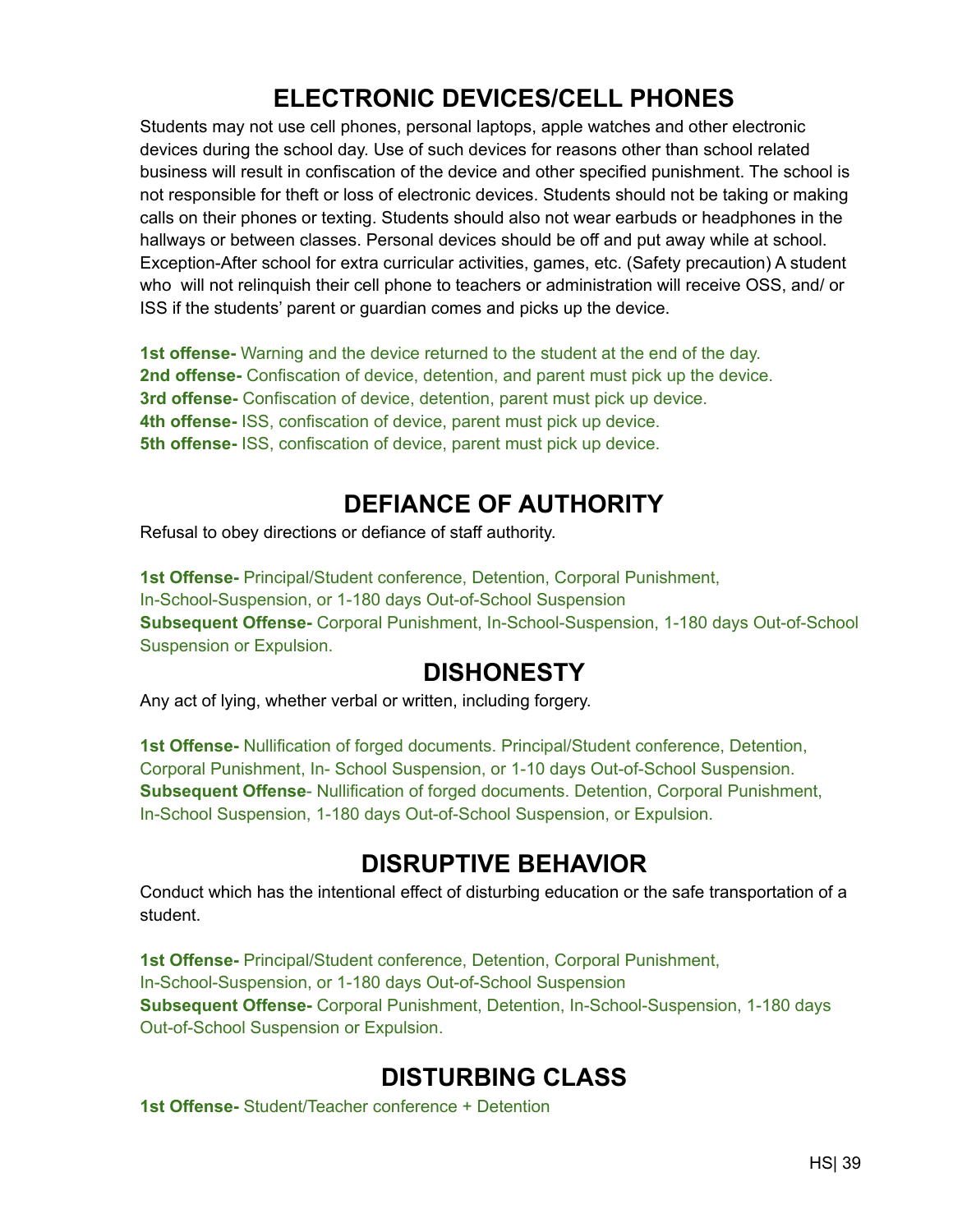**2nd Offense-** Detention, Corporal punishment/1 day In-School-Suspension + conference with **Principal** 

**3rd Offense-** Detention, Corporal punishment/2 days In- School-Suspension **4th Offense-** Out-of- School Suspension for 3 days

# **DRUGS/CONTROLLED SUBSTANCE**

<span id="page-40-0"></span>Possession or presence under the influence of a controlled substance or substance represented to be a controlled substance while at school, on the school grounds, on the school parking lot, a school bus or at a school sponsored activity whether on or off of school property.

**1st Offense-** In-School-Suspension or 1-180 days Out-of-School Suspension. **Subsequent Offense-** 1-180 days Out-of-School Suspension or Expulsion. *The police may be notified and Charges may be filed.*

Sale of a controlled substance or substance represented to be a controlled substance while at school or at any of the locations described above.

**1st Offense-** 1-180 days Out-of-School Suspension or Expulsion. **Subsequent Offense-** 1-180 days Out-of-School Suspension or Expulsion. *The police may be notified and Charges may be filed.*

# **STUDENT TRANSPORTATION SERVICES-BUS PRIVILEGES**

<span id="page-40-1"></span>Pupil transportation is a necessary auxiliary service and an integral part of the total educational program of the District. The time students spend on the bus exerts an important influence on the physical and mental condition that students bring to the classroom. Therefore, the major objectives of the pupil transportation program are as follows:

1. Provide the means by which students can reach school under safe and healthful conditions with as little time on the bus as is reasonably necessary.

2. Provide for an efficient and economical transportation system.

3. Adapt transportation to the requirements of the instructional program. Any student whose conduct on a school bus is improper or jeopardizes the safety of other students may have his/her right to school bus transportation suspended for such a period of time as deemed proper by the Superintendent, building principal or Transportation Director.

Students may only ride their assigned bus as determined by the residence of parent or guardian. Students may not ride the bus with a friend unless a note has been given to the high school office, signed by a parent and approved by administration. The riding of school buses is a privilege, not a right. The building administrator may suspend students from riding school buses.

**1st Offense-** Warning or loss of privilege or detention. Principal/Student conference, Detention, Corporal Punishment, In-School-Suspension, or 1-180 days Out-of-School Suspension **2nd Offense-** Loss of bus riding privileges for 1 day. Principal/Student conference, Detention, Corporal Punishment, In-School-Suspension, or 1-180 days Out-of-School Suspension **3rd Offense-** Loss of bus riding privileges for 3 days. Principal/Student conference, Detention, Corporal Punishment, In-School-Suspension, or 1-180 days Out-of-School Suspension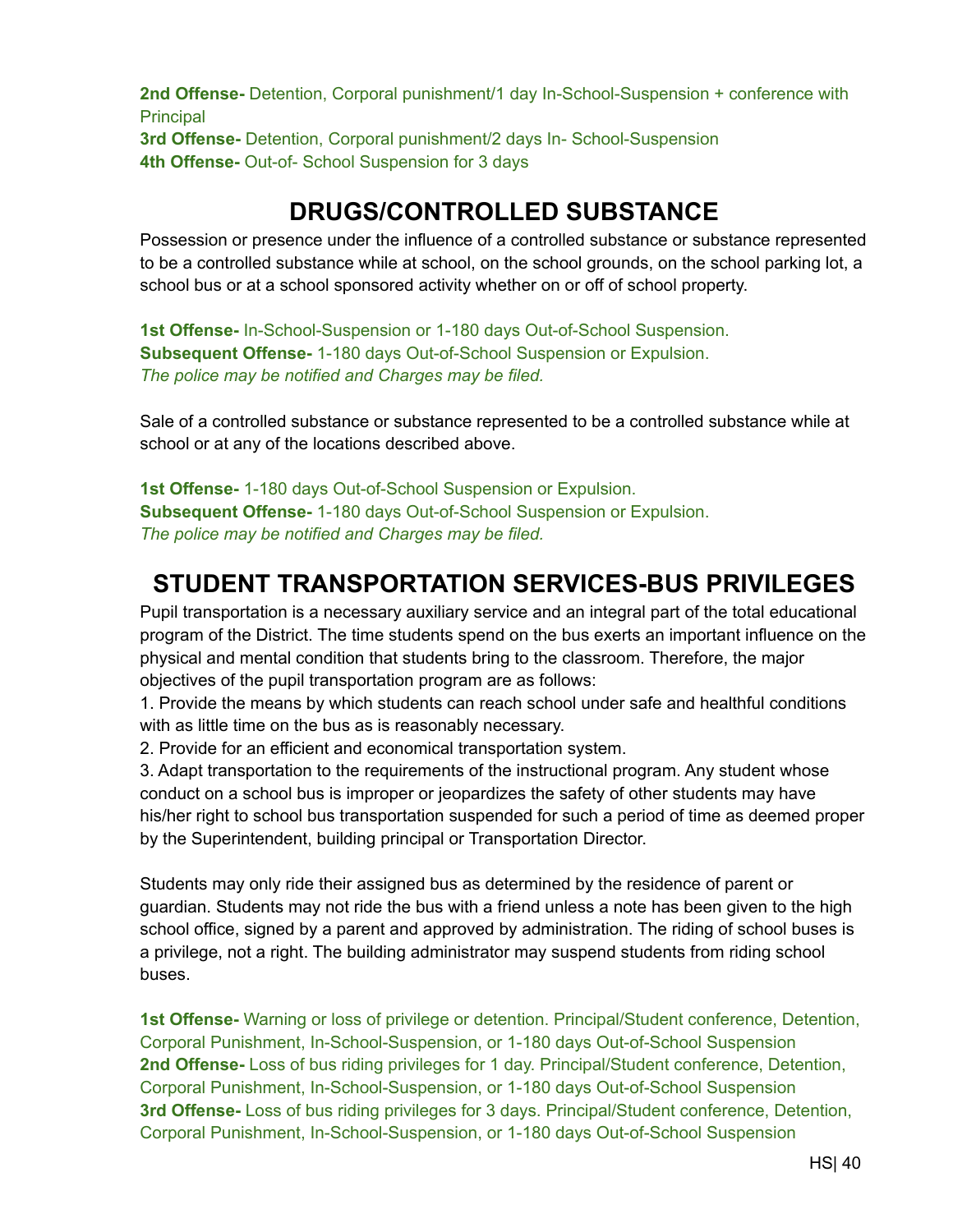**4th offense-** Loss of bus riding privileges for 5 days. Principal/Student conference, Detention, Corporal Punishment, In-School-Suspension, or 1-180 days Out-of-School Suspension **5th offense-** Loss of bus riding privileges for 10 days

**Subsequent Offenses-** Loss of bus riding privileges for remainder of quarter, semester or year. Principal/Student conference, Detention, Corporal Punishment, In-School-Suspension, or 1-180 days Out-of-School Suspension

#### **FIGHTING**

<span id="page-41-0"></span>Mutual combat in which both parties have contributed to the conflict either verbally or by physical action. If a student involved in an altercation is told to stop and he/she continues, the punishment will be more severe. Non-aggressors may receive a lesser punishment.

**1st Offense-** Principal/Student conference, Detention, Corporal Punishment, In-School-Suspension, Charges may be filed. or 1-180 days Out-of-School Suspension **Subsequent Offense-** In-School-Suspension, 1-180 days Out-of-School Suspension or Expulsion.

*The police may be notified and Charges may be filed.*

#### **HAZING**

<span id="page-41-1"></span>Student hazing is expressly prohibited by Board of Education policy. For purposes of this policy, hazing is defined as willful conduct directed at another student, whether occurring on or off school property, for purposes of initiation or admission to any school-related activity or athletic team. Conduct prohibited by this policy includes, but is not limited to, exposure or contact of genitals, buttocks, or breasts (female students), directly or indirectly through contact with undergarments; threats of physical harm; and infliction of physical or mental harm or humiliation. Students found to have violated this policy will be subject to suspension/expulsion from school and suspension and exclusion from activities/athletic participation depending on the severity of the misconduct. Non-students who participate or enable the hazing of students may be excluded from attendance at school activities and school athletic events. District employees, including sponsors and coaches who have knowledge of student hazing but fail to take corrective action will be subject to discipline up to and including termination.

**1st Offense-** In-School -Suspension or 1-180 days Out-of-School Suspension. **Subsequent Offense-** 1-180 days Out-of-School Suspension or Expulsion

# **IMPROPER DISPLAY OF AFFECTION**

<span id="page-41-2"></span>Public Display of Affection Consensual kissing, fondling, or embracing.

**1st Offense-** Principal/Student conference, Detention, In-School-Suspension, 1-10 days Outof-School Suspension.

**Subsequent Offense-** Corporal Punishment, In-School Suspension, 1-180 days Out-of-School Suspension, or Expulsion.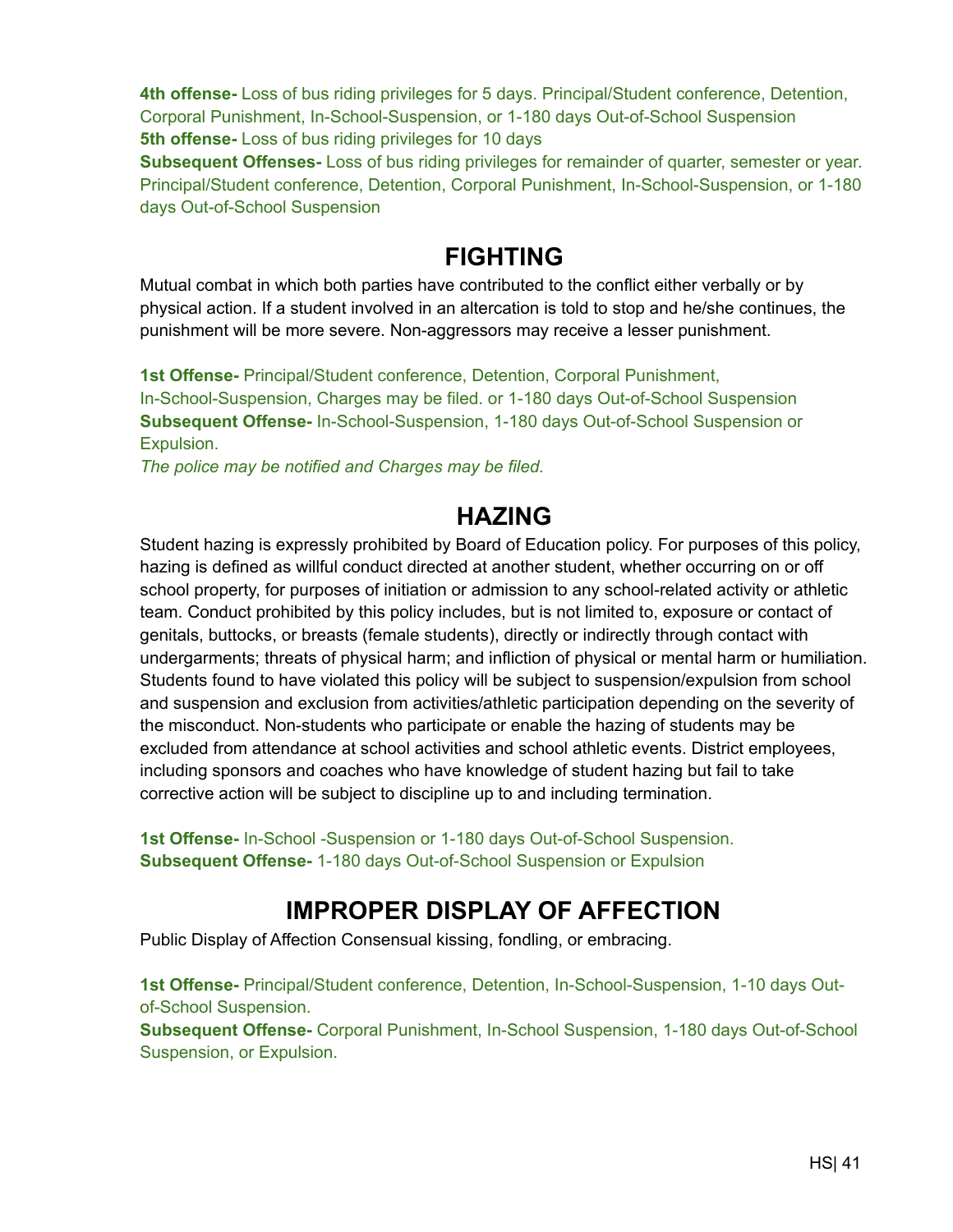# **IMPROPER LANGUAGE**

<span id="page-42-0"></span>Threatening Language Or Inappropriate language. Use of verbal, physical or written threats to do bodily harm to person or personal property. Any profanity or disrespectful comments directed toward a staff member will be dealt with more severe discipline.

**1st Offense-** Principal/Student conference, Detention, In-School-Suspension, 1-10 days Outof-School Suspension.

**Subsequent Offense-** Corporal Punishment, In-School Suspension, 1-180 days Out-of-School Suspension, or Expulsion.

Use of Profanity or Vulgar Language- Language which depicts sexual acts, human waste, and blasphemous language. Any profanity or disrespectful comments directed toward a staff member will be dealt with more severe discipline.

**1st Offense-** Principal/Student conference, Detention, ISS, 1-10 days of OSS. **Subsequent Offense-** Corporal Punishment, In-School Suspension, 1-180 days Out-of-School Suspension, or Expulsion.

# **DISRUPTIVE OR DEMEANING LANGUAGE OR CONDUCT**

<span id="page-42-1"></span>Use of hate language to demean other persons due to the race, gender, disability, natural origin, or religious beliefs. This provision also includes conduct, verbal, written, or symbolic speech which materially and substantially disrupts class, school activities, transportation, or school functions. Any profanity or disrespectful comments directed toward a staff member will be dealt with more severe discipline.

**1st Offense-** Principal/Student conference, Detention, In-School-Suspension, 1-10 days Outof-School Suspension.

**Subsequent Offense-** Corporal Punishment, In-School Suspension, 1-180 days Out-of-School Suspension, or Expulsion.

### **DISRESPECTFUL CONDUCT OR LANGUAGE TO STAFF**

<span id="page-42-2"></span>Verbal, written, pictorial or symbolic language or gesture that is directed at any person and that is rude, vulgar, defiant, in violation of district policy or considered inappropriate in educational settings or that materially and substantially disrupts classroom work, school activities or school functions. Students will not be disciplined for speech in situations where it is protected by law. Any verbal altercation or physical gesture, which is considered defamatory or disrespectful toward a faculty or staff member, will result in an automatic out of school suspension.

**1st Offense-** Principal/Student Conference, Detention, Corporal Punishment, In-School-Suspension, or 1-10 days Out-of-School suspension **Subsequent Offense-** Detention, Corporal Punishment, In-School-Suspension, 1-180 days Out-of-School Suspension or Expulsion

# **INAPPROPRIATE SEXUAL CONDUCT**

<span id="page-42-3"></span>Physical touching of another student in the area of the breasts, buttocks, or genitals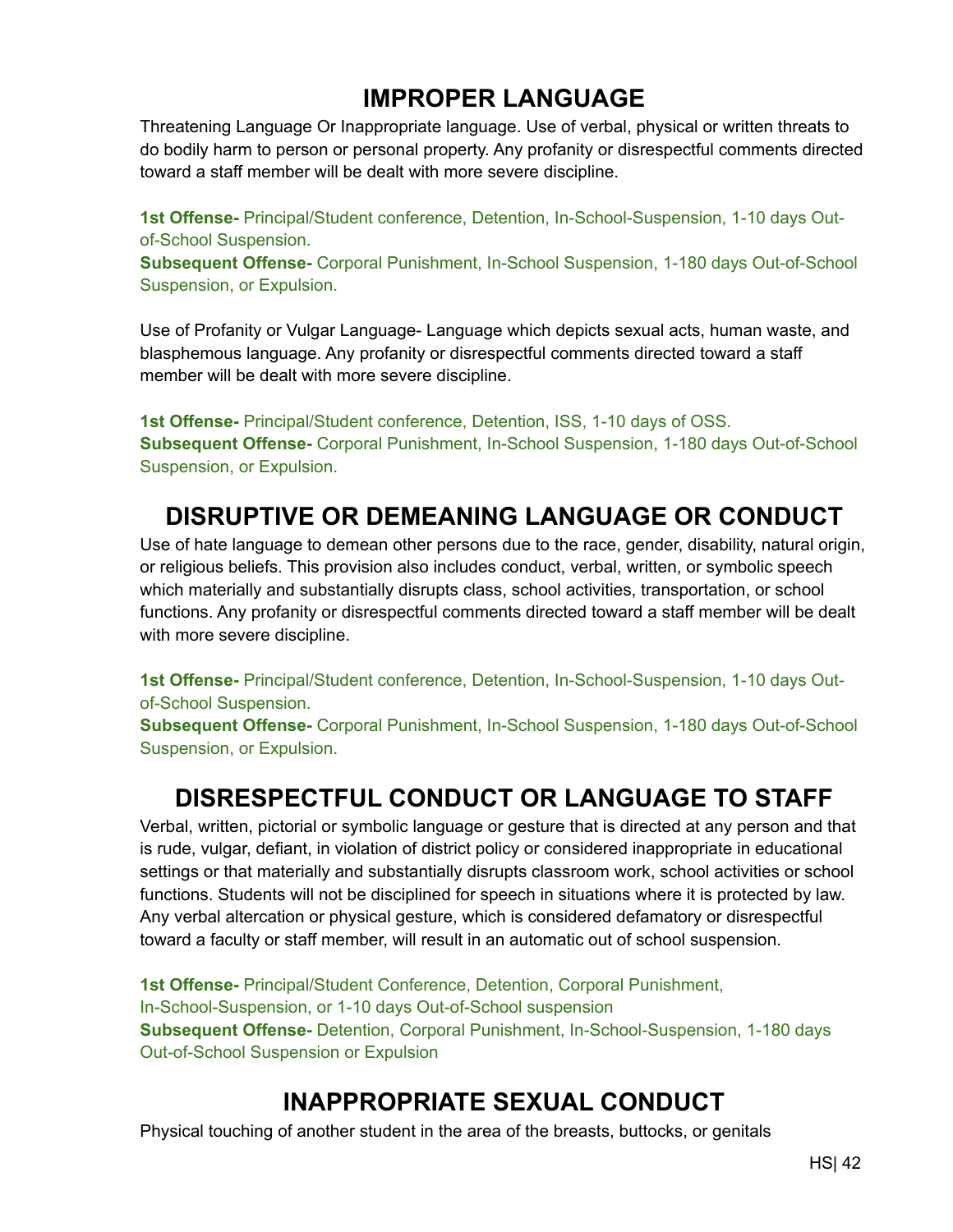**1st Offense-** Principal/Student conference, Detention, In-School-Suspension, 1-10 days Outof-School Suspension.

**Subsequent Offense-** Corporal Punishment, In-School Suspension, 1-180 days Out-of-School Suspension, or Expulsion.

Use of sexually intimidating language, objects, or pictures.

**1st Offense-** Principal/Student conference, Detention, In-School-Suspension, 1-10 days Outof-School Suspension.

**Subsequent Offense**- Corporal Punishment, In-School Suspension, 1-180 days Out-of-School Suspension, or Expulsion.

Indecent Exposure - Includes display of breasts, buttocks and genitals in a public location

**1st Offense-** Principal/Student conference, Detention, In-School-Suspension, 1-180 Outof-School Suspension.

**Subsequent Offense-** Corporal Punishment, In-School Suspension, 1-180 days Out-of-School Suspension, or Expulsion.

#### **EXTORTION**

<span id="page-43-0"></span>Verbal threats or physical conduct designed to obtain money or other valuables.

**1st Offense-** Principal/Student conference, Detention, ISS, 1-10 days of OSS. **Subsequent Offense-** In-School Suspension, 1-180 days Out-of-School Suspension, or Expulsion.

### **FAILURE TO MEET CONDITIONS OF SUSPENSION**

<span id="page-43-1"></span>Coming within 1,000 feet of any public school in the district while on suspension for an offense that requires reporting to law enforcement or for an act of school violence or drug-related activity defined by district policy as a serious violation of the district's discipline policy. See section of this regulation entitled, "Prohibition against being on or near School Property during Suspension." In determining whether to suspend a student, consideration should be given to whether the student poses a threat to the safety of any child or school employee and whether the student's presence within 1,000 feet of the school is disruptive to the educational process or undermines the effectiveness of the school's disciplinary policy.

**1st Offense-** Verbal warning, Detention, Corporal Punishment, In-School-Suspension, 1-180 days Out-of-School Suspension or Expulsion.

**Subsequent Offense-** Verbal warning, Detention, Corporal Punishment, In-School-Suspension, 1-180 days Out-of-School Suspension or Expulsion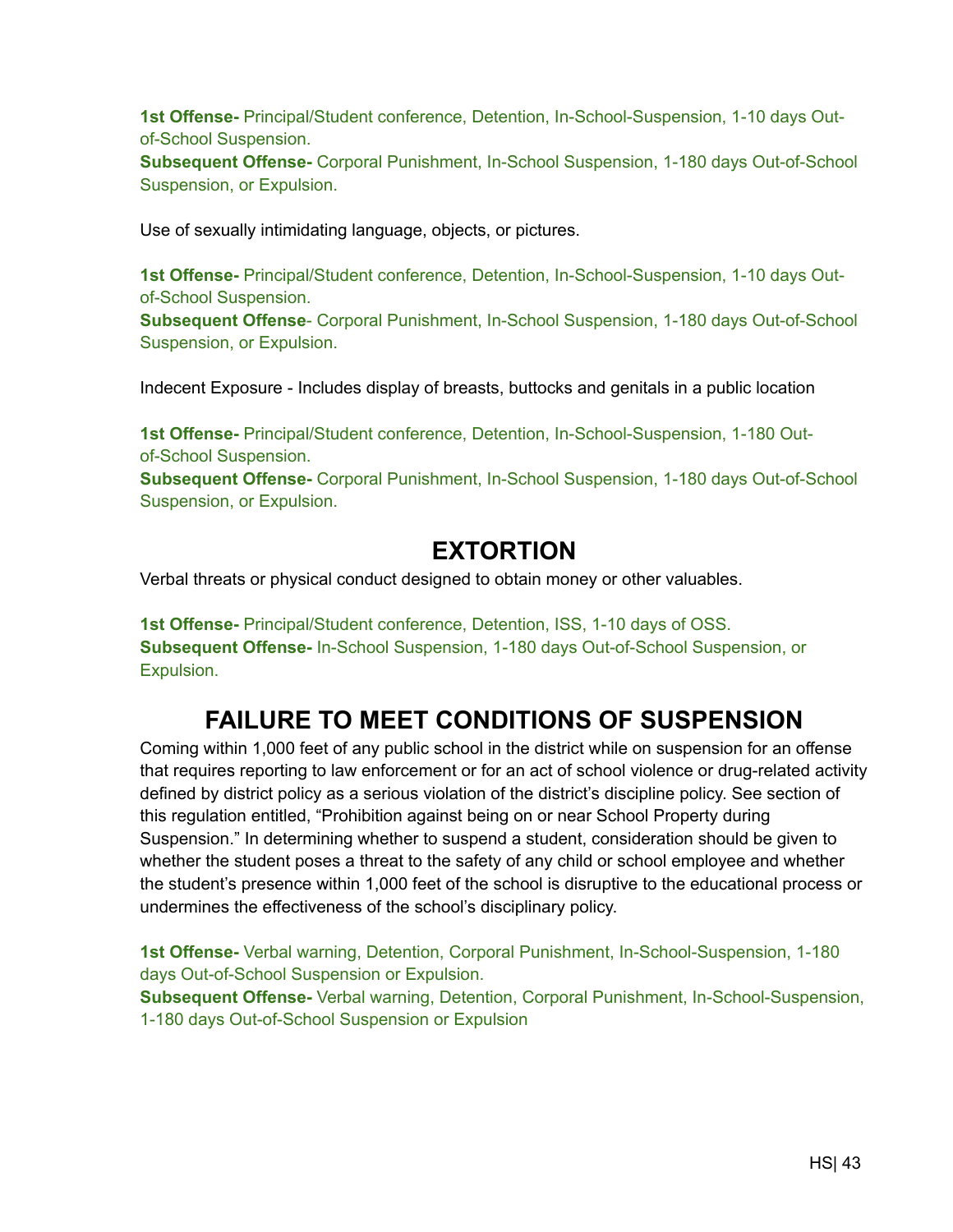# **FALSE ALARMS**

<span id="page-44-0"></span>Tampering with emergency equipment, setting of false alarms, making false reports; communicating a threat or false report for the purpose of frightening, disturbing, disrupting or causing the evacuation or closure of school property.

**1st Offense-** Restitution. Principal/Student conference, Corporal Punishment, In-School Suspension, or 1-180 days Out-of-School Suspension or Expulsion. **Subsequent Offenses-** Restitution. Corporal Punishment, In School suspension, 1-180 days Out-of-School Suspension or Expulsion.

# **FIREARMS AND WEAPONS**

<span id="page-44-1"></span>Possession of a firearm or weapon

**First Offense:** Out of School Suspension for no less than one (1) year or Expulsion. *The police may be notified and Charges may be filed.*

# **TOBACCO/VAPING USE OF AND/OR POSSESSION OF TOBACCO PRODUCTS**

<span id="page-44-2"></span>Possession Or use of any tobacco/vaping products on school grounds, school transportation or at any school activity. Vaping, or the possession of a juul device or paraphernalia will result in confiscation of the device and ISS.

**1st Offense-** Confiscation of tobacco/vaping products. Principal/Student Conference, Detention, In-School- Suspension, or Out of School Suspension. **Subsequent Offenses-** Confiscation of tobacco products. Detention, ISS or 1-10 days Out-of-School Suspension

#### **FIREWORKS**

<span id="page-44-3"></span>Fireworks are PROHIBITED. Each case will be handled on a "case-by-case" basis with possible suspension

# **VANDALISM**

Intentional damage or attempt to damage property belonging to staf , students, or the District.

**1st Offense-** Restitution. Principal/Student conference, Detention, In-School Suspension, 1-180 days Out-of-School Suspension or Expulsion. **Subsequent Offense-** Restitution. In School Suspension, 1-180 days Out-of-School Suspension or Expulsion.

# **THEFT**

<span id="page-44-4"></span>Nonconsensual taking or attempt to take the property of another person or persons.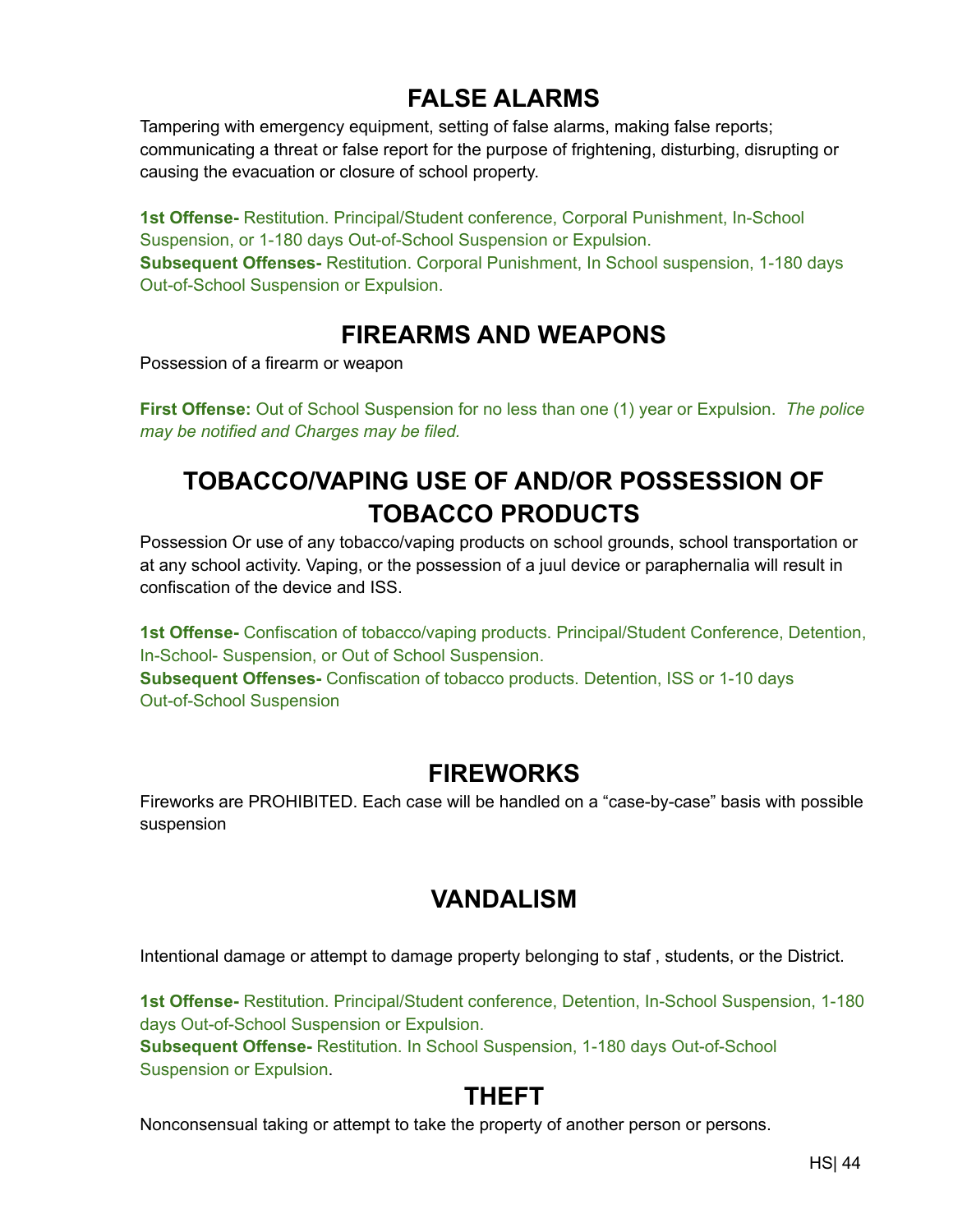**1st Offense-** Return of or restitution for property. Principal/Student conference, Detention, Corporal Punishment, In-School-Suspension, 1-180 days Out-of-School Suspension. **Subsequent Offense-** Return of or restitution for property. In-School Suspension, 1-180 days Out-of-School Suspension or Expulsion.

# **THREATS OR VERBAL ASSAULT**

<span id="page-45-0"></span>Verbal, written, pictorial or symbolic language or gestures that create a reasonable fear of physical injury or property damage.

**1st Offense-** Principal/Student conference, Detention, Corporal Punishment, In-School-Suspension, 1-180 days Out- of-School Suspension or Expulsion. **Subsequent Offense-** In-School Suspension, 1-180 days Out-of-School Suspension or Expulsion.

# **TECHNOLOGY MISCONDUCT**

Attempting, regardless of success, to gain unauthorized access to a technology system or information; to use district technology to connect to other systems in evasion of the physical limitations of the remote system; to copy district files without authorization; to interfere with the ability of others to utilize district technology; to secure a higher level of privilege without authorization; to introduce computer viruses, hacking tools, or other disruptive/destructive programs onto or using district technology; or to evade or disable a filtering/blocking device.

**1st Offense-** Restitution. Principal/Student Conference, Loss of user privileges, Detention, Corporal Punishment, In-School Suspension or 1-180 days Out-of-School Suspension. **Subsequent Offense-** Restitution. Loss of user privileges, 1-180 days Out-of-School Suspension or Expulsion.

#### <span id="page-45-1"></span>**DISCIPLINARY STEPS TO BE FOLLOWED FOR DEATH THREATS**

Threats directed toward the school, on or off campus, written, verbal, or through telecommunications, may result in expulsion.

- 1. Principal will go to the classroom or area and bring the student to the office.
- 2. Due process procedures given.
- 3. Contact SRO/Police
- 4. Immediate OSS suspension (minimum of 3 days).
- 5. Contact Parents Parental involvement will be taken into consideration concerning punishments.
- 6. Inform superintendent.

7. Student(s) will have a psychological exam and/or threat assessment before returning to school.

8. Appear before the School Board before returning to school if deemed necessary by administration.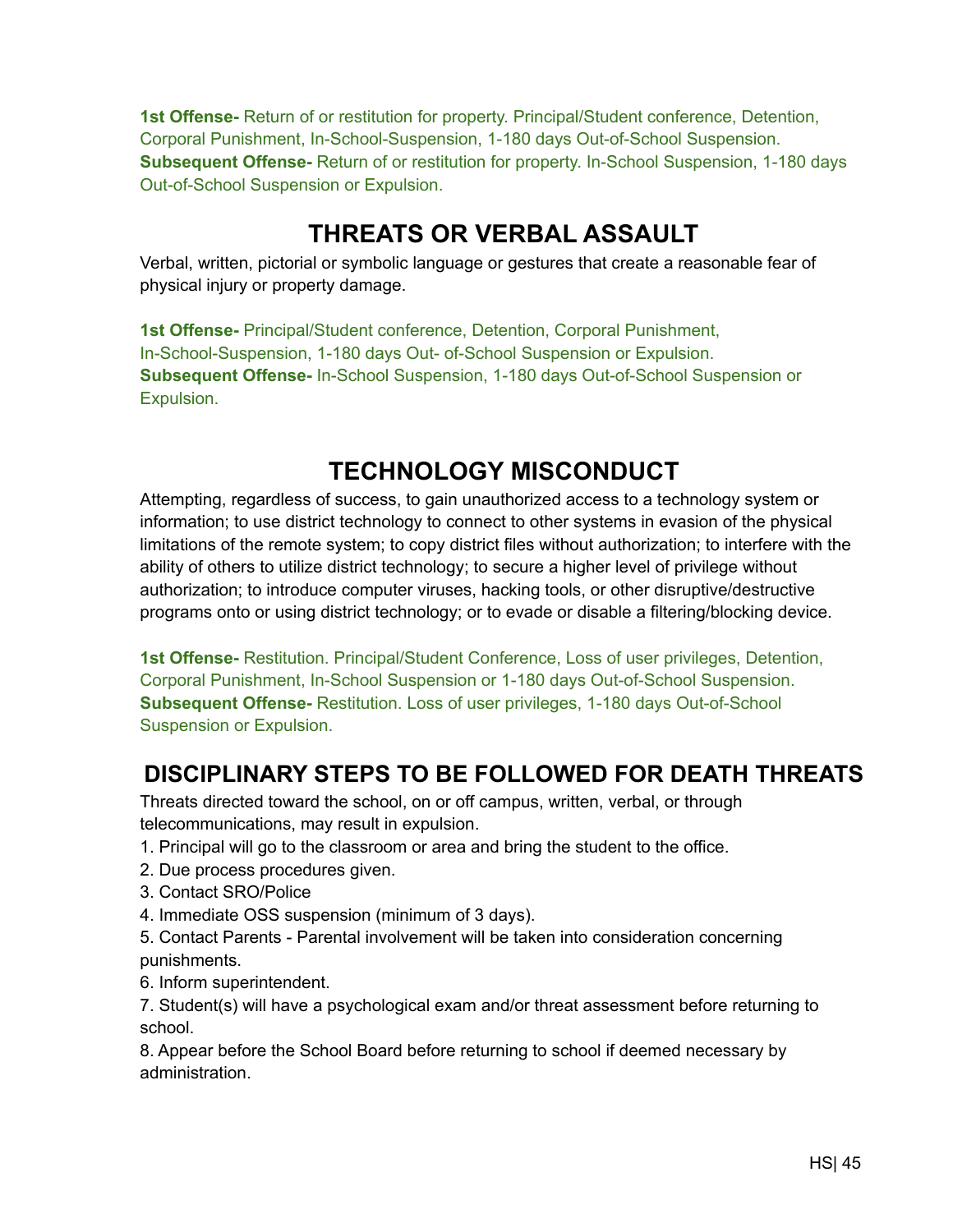#### **TARDIES**

<span id="page-46-0"></span>A student will be considered tardy if not in his/her chair, prepared for class when the final bell rings. A student who is unprepared for class (ie: no paper, no books, etc.), shall be considered tardy. Teachers keeping a student into another class period shall write an excuse for the student: Students arriving after 8:19 are reported absent, not tardy. Administration will determine if a student is abusing the tardy policy and discipline accordingly.

**1st Offense-** Warning **2nd Offense-** Detention **3rd Offense-** 1 day ISS **4th Offense-** 2 days ISS

#### **TRUANCY**

<span id="page-46-1"></span>Absent from school without the knowledge and consent of parents/guardian and/or the school administration; excessive non-justifiable absences, even with the consent of parents/guardians. Students may recover 50% credit for work missed while truant. Being truant any portion of a day will result in a minimum of 1 day of ISS. Students leaving campus or failing to report to class will be considered truant. Truancy will be reported to the proper juvenile authorities.

**1st Offense-** Principal/Student conference, Detention, Corporal Punishment, or 1-3 days In-School-Suspension.

**Subsequent Offense-** Detention, Corporal Punishment, or 3-10 days In-School-Suspension.

# **LEAVING CLASS/CAMPUS WITHOUT PERMISSION**

<span id="page-46-2"></span>Students are not to leave the school premises without permission. Students are considered to be on school premises once they are on the bus or the physical boundaries of a school campus. Students are not to leave campus after arriving by bus, walking, or arrival by automobile without permission from administration and parental consent. Students must check into the office and sign out before leaving. STUDENTS MUST HAVE PARENTAL AND OFFICE CONSENT.

**Students leaving campus will be considered truant and will be assigned In-School Suspension.** Students with multiple offenses may receive Principal/Student conference, Detention, Corporal Punishment, In-School-Suspension, 1-180 days Out- of-School Suspension or Expulsion.

### **CHEATING/PLAGIARISM**

<span id="page-46-3"></span>It is the responsibility of students to produce work for assignments and tests that they have originated or given reference for copied material. Students are not to turn in the work of others and present it as their own. Turning in the work of others on tests and assignments is defined as cheating and/or plagiarism. Copied text from the Web or other written sources without acknowledgment of that source is plagiarism. Bought or otherwise acquired assignments presented as your own, work that you did not produce, is cheating/plagiarism.

**1st Offense-** Student is given a zero on the assignment or test + In-School-Suspension and 30 day suspension of internet user account if computer related.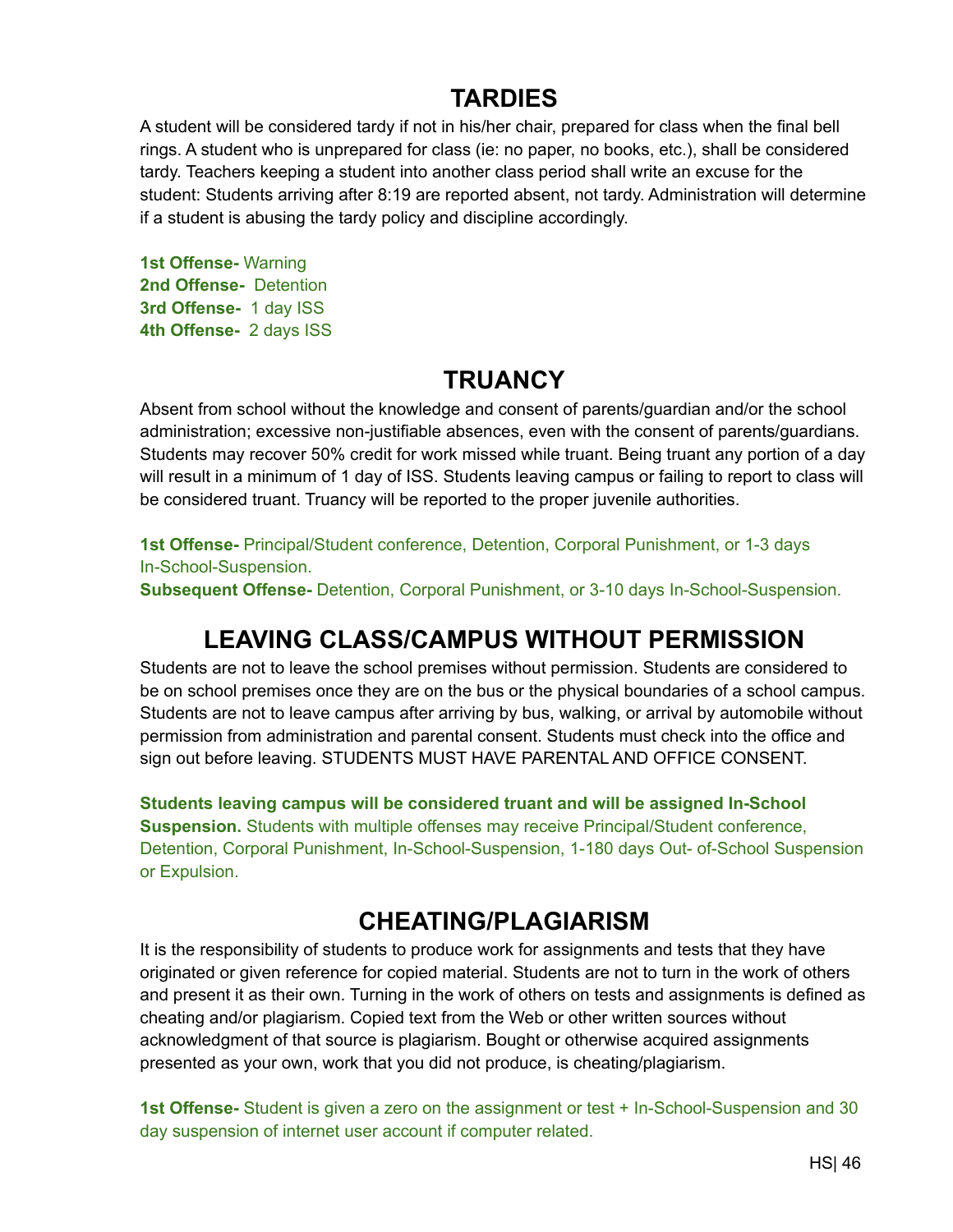**Subsequent Offense-** Student receives a zero on assignment or test + progressive days of In-School Suspension and 30 day suspension of internet user account if computer related.

# **UNAUTHORIZED ENTRY**

<span id="page-47-0"></span>Entering or assisting any other person to enter a district facility, office, locker or other area that is locked or not open to the general public; entering or assisting any other person to enter a district facility through an unauthorized entrance; assisting unauthorized persons to enter a district facility through an entrance.

**1st Offense-** Principal/Student conference, Detention, Corporal Punishment, In-School-Suspension or 1-180 days Out-Of-School Suspension. **Subsequent Offense-** 1-180 days Out-of-School Suspension or Expulsion

# **REPORTING OF VIOLENT BEHAVIOR**

<span id="page-47-1"></span>All school employees are required to notify their immediate supervisor if they have reason to believe that a student or District employee has committed any of the offenses set out below, has physically or sexually abused any District student, or has possessed a controlled substance or weapon in violation of District policy. The principal will immediately report to the appropriate law enforcement agency and to the Superintendent/designee any instance where a student is found to be in possession, on their person or in their possession, of any weapon defined in Regulation 2620 or of controlled substances, or is found to have placed such substances elsewhere on school premises. For purposes of this regulation, "school premises" shall be defined to include school property, school playgrounds, school parking lots, school buses, or at school activities whether on or off school property.

# <span id="page-47-2"></span>**MANDATORY REPORTED OFFENSES TO LAW ENFORCEMENT SAFE SCHOOLS VIOLATIONS**

It is the policy of the New Madrid County Central R-1 School District to report all crimes occurring on school grounds to law enforcement, including, but not limited to, the crimes the district is required to report in accordance with law. The following acts, regardless of whether they are committed by juveniles, are subject to this reporting requirement. Below is a list of law enforcement violations that are covered by the Safe Schools Act originally passed by the Missouri legislature in 1994.

# **SAFE SCHOOLS VIOLATIONS**

- <span id="page-47-3"></span>• First degree murder under section 565.020;
- Second degree murder under section 565.021;
- Kidnapping under section 565.110;
- First degree assault under section 565.050;
- Forcible rape under section 566.030;
- Forcible sodomy under section 566.060;
- Burglary in the first degree under section 569.160;
- Burglary in the second degree under section 569.170;
- Robbery in the first degree under section 569.020;